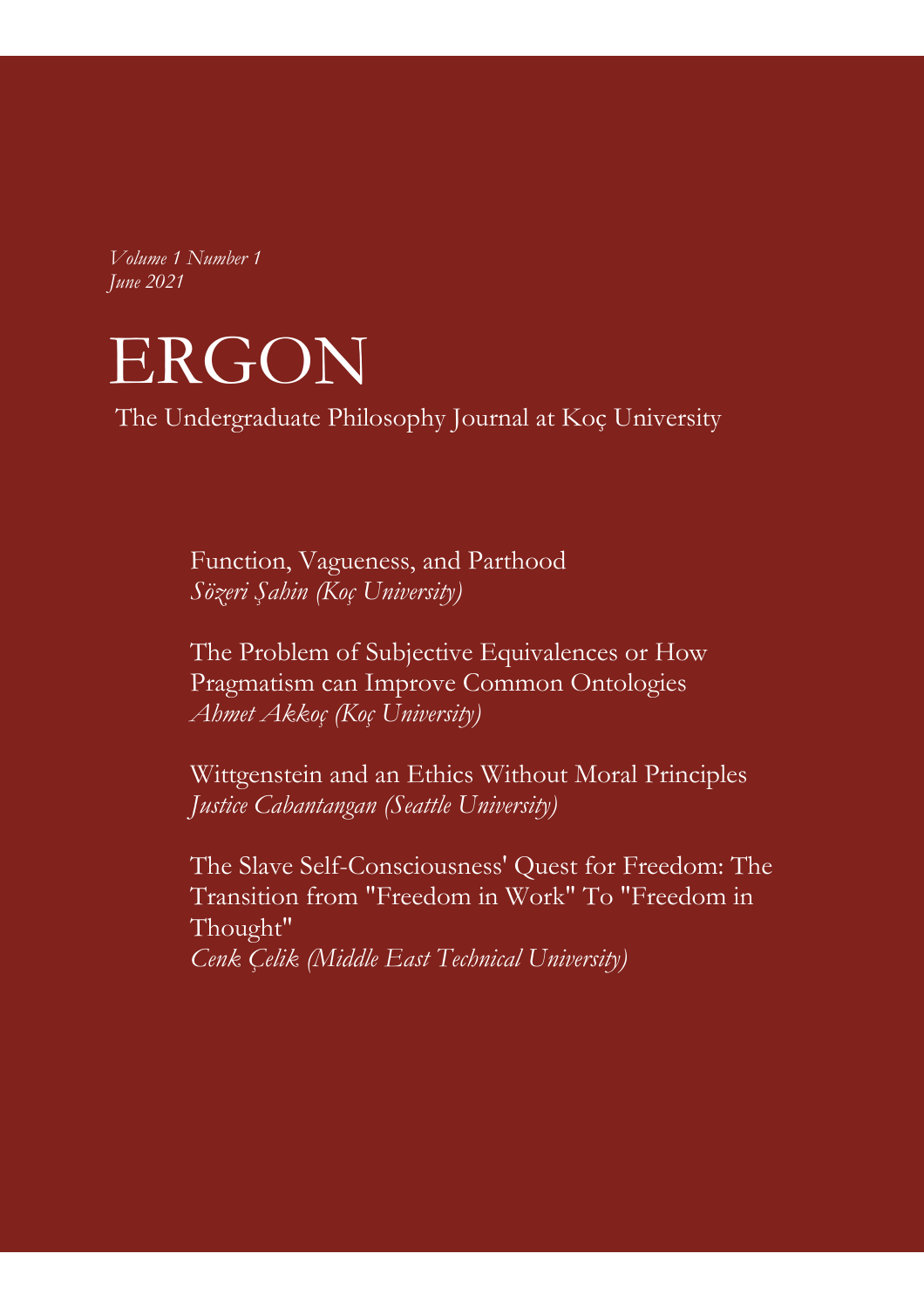# ERGON

*Volume 1 No.1 – June 2021*

*Editor-in-Chief* Ongun Kılıç

*Editorial Staff* Miray Morova Sözeri Şahin Çağlar Varol Oğuz Alp Eren Esra Döger Ayça Becerir Ece Kalkavan

*Secretary* Sevgi Culha

*Faculty Advisor*  Dr. Robert Howton

*Ergon* gratefully acknowledges the support of the staff and faculty at the Koç University College of Social Sciences and Humanities and the Koç University Philosophy Department without whom this publication would not be possible.

The ideas and opinions contained in this issue solely reflect those of the authors and not the Department of Philosophy at Koç University.

All authors retain their copyright on original work unless otherwise noted.

For enquiries of copyright or submission: ergon@ku.edu.tr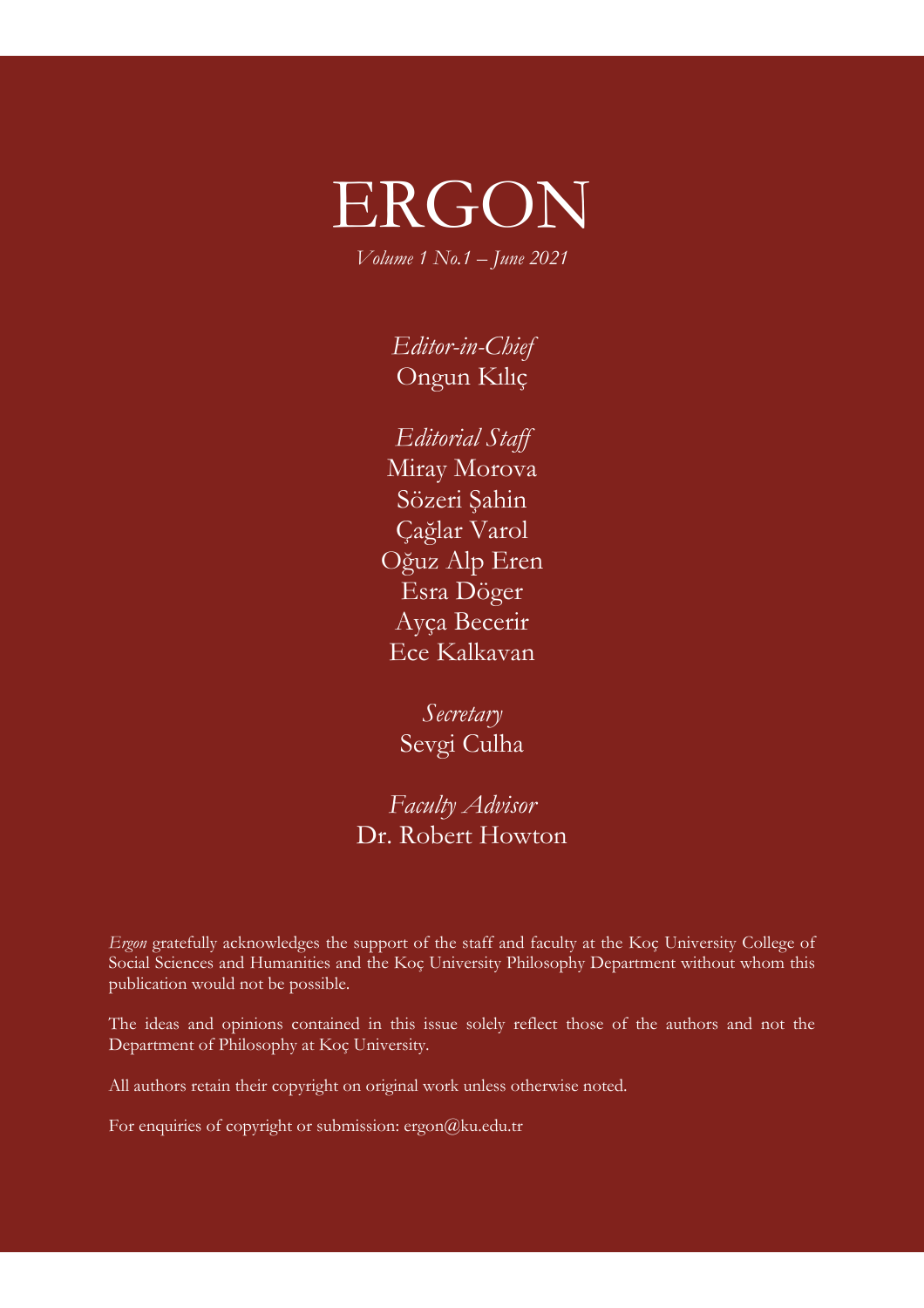## Editor's Introduction

The past year has presented us, the world, with challenges we did not face before, and not excluding the inaugural staff of *Ergon*. We have had times where we felt exhausted, incapable, and unmotivated. Nonetheless, the support we have received from the wonderful people of the Koç University Philosophy Club and the Philosophy Department has helped us in retaining our determination, as Koç University philosophy undergraduates, to contribute to undergraduate philosophy at large. The inaugural staff of *Ergon* is proud to present the first issue of Koç University's undergraduate philosophy journal. Without the collaboration and encouragement we have received both from our College and our Department this issue and journal would not have been possible.

After two triple-blind-review phases of carefully considering the submissions received over the past 3 months, we have selected four articles for publication for their originality, argumentative clarity, and philosophical insightfulness. The selection pool was full of quality work, consisting of over 15 undergraduates across 3 continents. The first issue of *Ergon* features articles that fall under the topics of mereology, common ontologies, pragmatism, Wittgenstein, moral principles, and Hegel.

We would like to thank the authors that feature in the first issue of *Ergon*: Sözeri Şahin for his submission titled 'Function, Vagueness, and Parthood', Ahmet Akkoç for his submission titled 'Problem of Subjective Equivalences or How Pragmatism can Improve Common Ontologies', Justice Cabantangan for his submission titled 'Wittgenstein and an Ethics without Moral Principles' and Cenk Çelik for his submission titled 'The Slave Self-Consciousness' Quest for Freedom: The Transition from "Freedom in Work" To "Freedom in Thought".

We are deeply indebted to the College of Social Sciences and Humanities, and the Philosophy Department at Koç University. We would like to express our gratitude particularly to Dr. Robert Howton for his help in the day-to-day running of the journal and to Gizem Bekil who has helped us a great deal in establishing the necessary contacts in starting the journal.

Ongun Kılıç *Editor-in-Chief*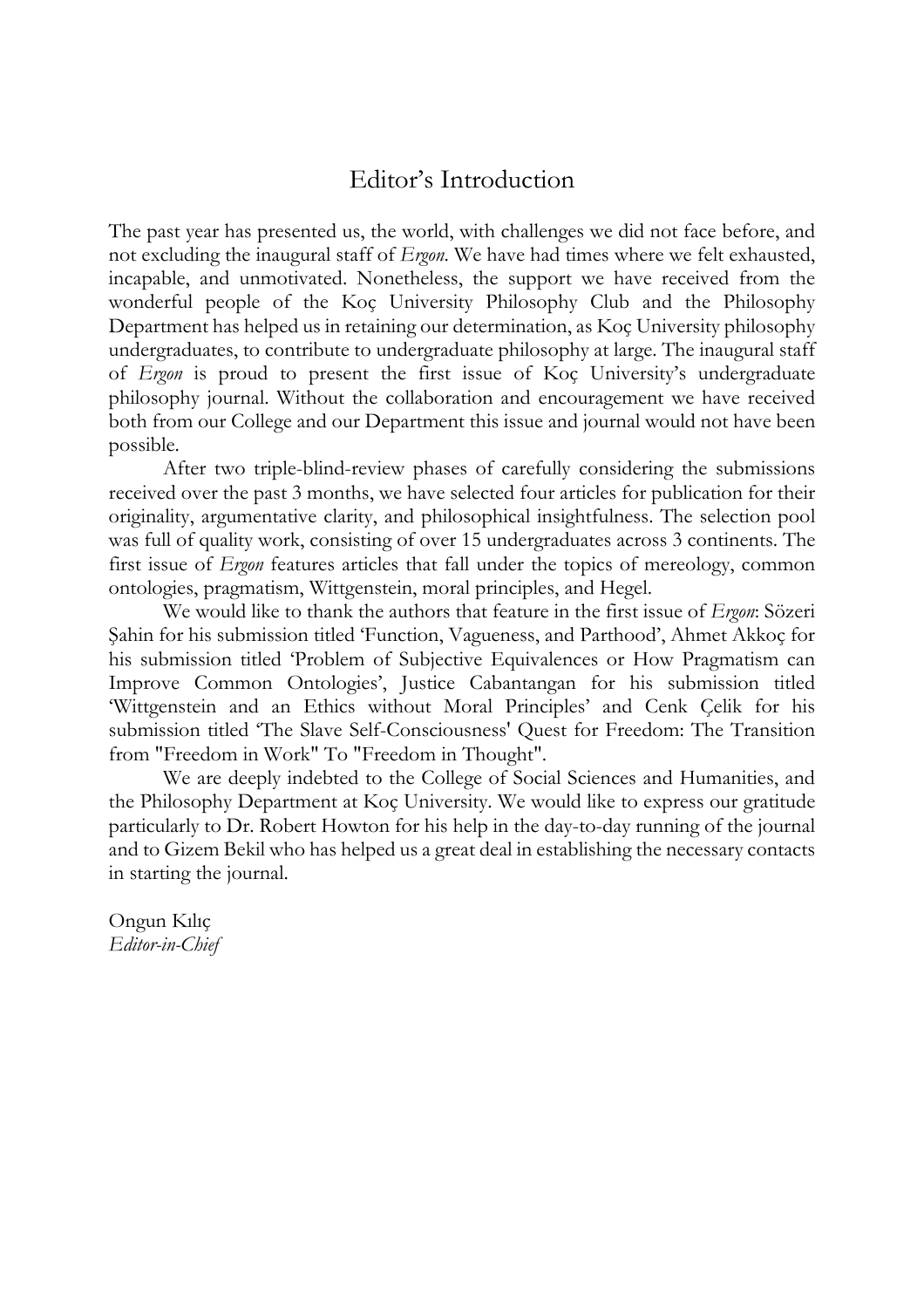#### **Contents**

- 1- Functionality, Vagueness, and Parthood *Sözeri Şahin (Koç University)*
- 2- Problem of Subjective Equivalences or How Pragmatism can Improve Common Ontologies *Ahmet Akkoç (Koç University)*
- 3- Wittgenstein and an Ethics without Moral Principles *Justice Cabantangan (Seattle University)*
- 4- Slave Self-Consciousness' Quest for Freedom: The Transition from "Freedom in Work" To"Freedom in Thought" *Cenk Çelik (Middle East Technical University)*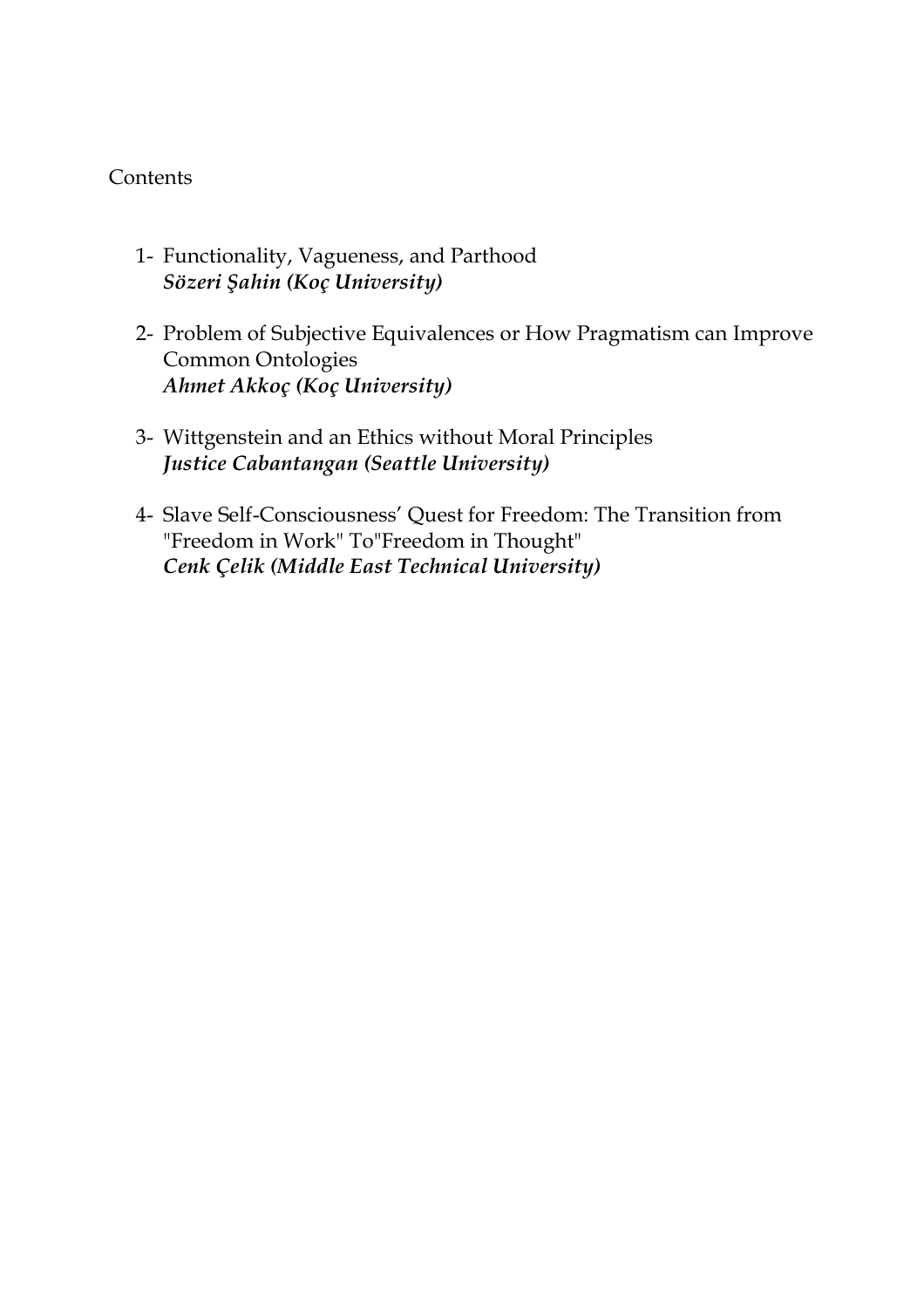# Functionality, Vagueness, and Parthood

*Sözeri Şahin Koç University*

#### **1 Introduction**

The  $1$  dominant view in contemporary mereology is universalism, which holds that two disjoint objects will compose a third object regardless of what they are. Even though universalism causes many undesirable consequences—metaphysicians seem to love making comments about how absurd it sounds to claim that one of their organs or pieces of clothing composes an object with a famous building, a subatomic particle, or a celestial object—it is still generally preferred over nihilism because of its compatibility with our everyday experiences and over restrictivism because it is untainted by the problem of vagueness. Micheal C. Rea argues for a very particular version of universalism as the answer of what Peter van Inwagen named "special composition question;" he suggests that if we are to accept van Inwagen's claims about why living beings are composite objects, then—as one could attribute a function practically to any combination of objects—we should expand this to all material objects.

In this paper, after beginning with an explanation of why functionality is a better candidate for being the criterion for parthood compared to "contact" and "dynamical interconnectedness;" I will consider Rea's criticism. I will argue that even though Rea is right in arguing that certain objects—such as computers—should be counted as composite objects, he goes too far when he uses this observation to argue for universalism. Even though I will start by elaborating on why functionality is more promising compared to other criteria for parthood, I will move on to explaining why Rea's argument is problematic, particularly by attacking the second premise, namely the claim that "every way of arranging

 $1$  I want to thank Lu Chen for introducing me to the topic and always being able to hit the mean between being encouraging and challenging. I also want to thank the reviewing team of *Ergon* for turning the process of feedback into a continuous philosophical conversation. Last but not least, I want to thank F. Yelda Şahin, Mustafa Şahin, Sim Elif Şahin and Beyza Çakmak for all the love and support.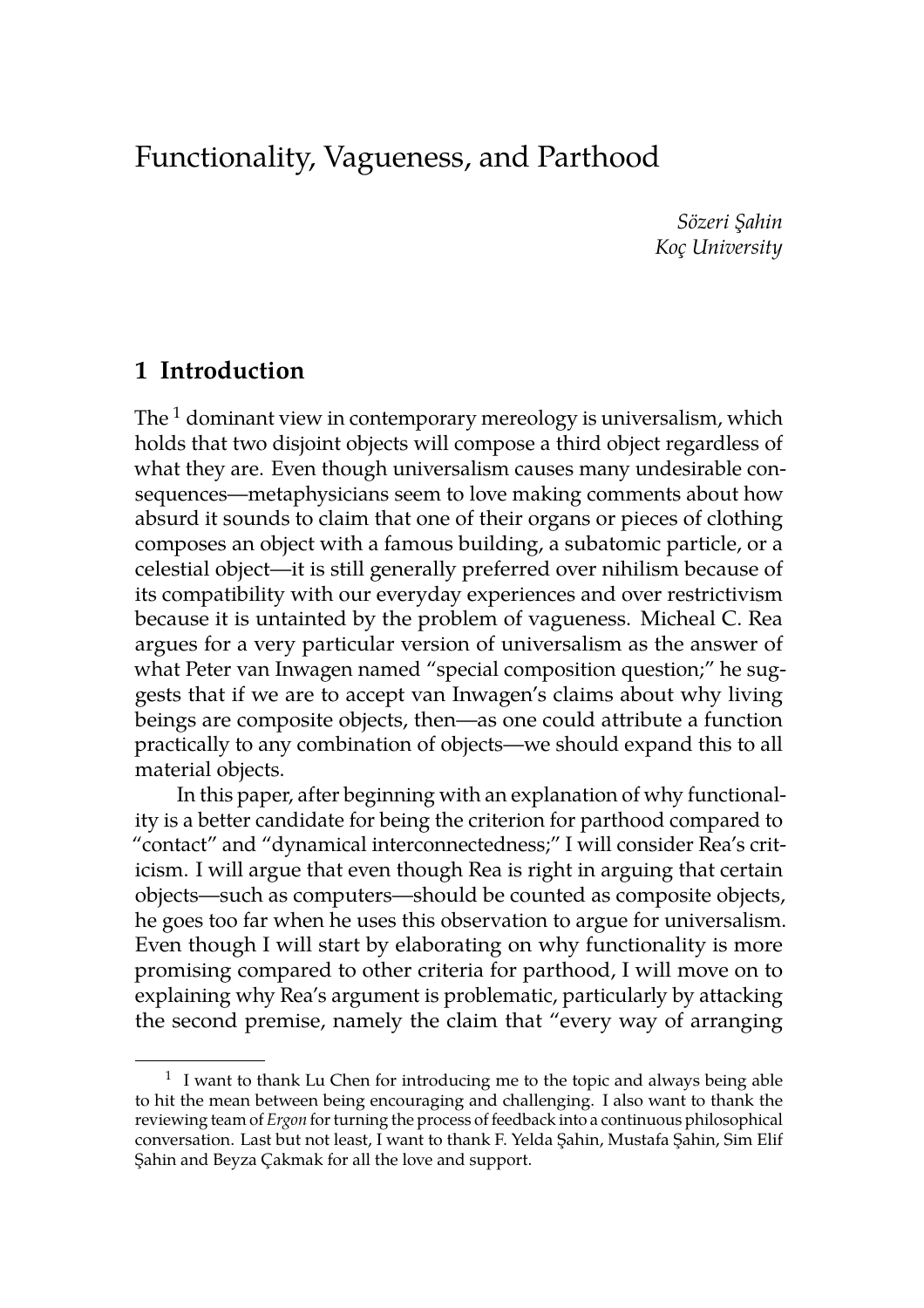objects can be kind constituting." After analyzing Rea's criticism concerning vagueness and vagueness argument in general, I am going to give a functionality-based restrictivist account of parthood that does not suffer from the weaknesses of Rea's understanding of functionality.

#### **2 Problems of Other Popular Accounts**

Let me begin by explaining why I will be working on functionality as the criterion of parthood by pointing out the problems of two of the most popular accounts, namely, "contact" and "dynamical interconnectedness." Both of them have their unique problems, contact—the claim that two things that are physically in contact are parts of a whole—admits pretty absurd entities into our ontological universe such as the object formed out of "tower + nose + corridor of connecting air." Also, since it can be argued that particles that we take to construct an atom are not in real contact, this approach leaves pretty common-sensical entities out  $^2$ .

Even though it is much more promising, similar problems exist in the case of dynamical interconnectedness—the claim that when a part of a whole is affected, the other part will be affected as well. Van Cleve's example to present the plausibility of the argument is the difference between the effect of a movement of someone's nose has on the tower compared to the effect of a movement in the front of a car has on its back. However, houses that were built appropriately, for example, can have parts that remain unaffected even if we take some of its building blocks out  $^3$ .

## **3 Comparison of "Functional Organization" with "Contact" and "Dynamical Interconnectedness"**

Furthermore, even if we could find solutions to these individual problems, there is a further problem these two approaches have in common. Adapting Ted Sider's argument, Van Cleve formulates the argument in the way it is quoted below  $4$ :

(1) If in some cases composition occurs and in other cases it does not, then there are cases in which composition occurs that are connected by

<sup>&</sup>lt;sup>2</sup> James Van Cleve, "The Moon and Sixpence: A Defense of Mereological Universalism," in Contemporary Debates in Metaphysics, ed. Theodore Sider and Dean W. Zimmerman (John Wiley Sons, 2013), 327.

 $^3$  Ibid., pp 328

<sup>4</sup> Ibid., pp 327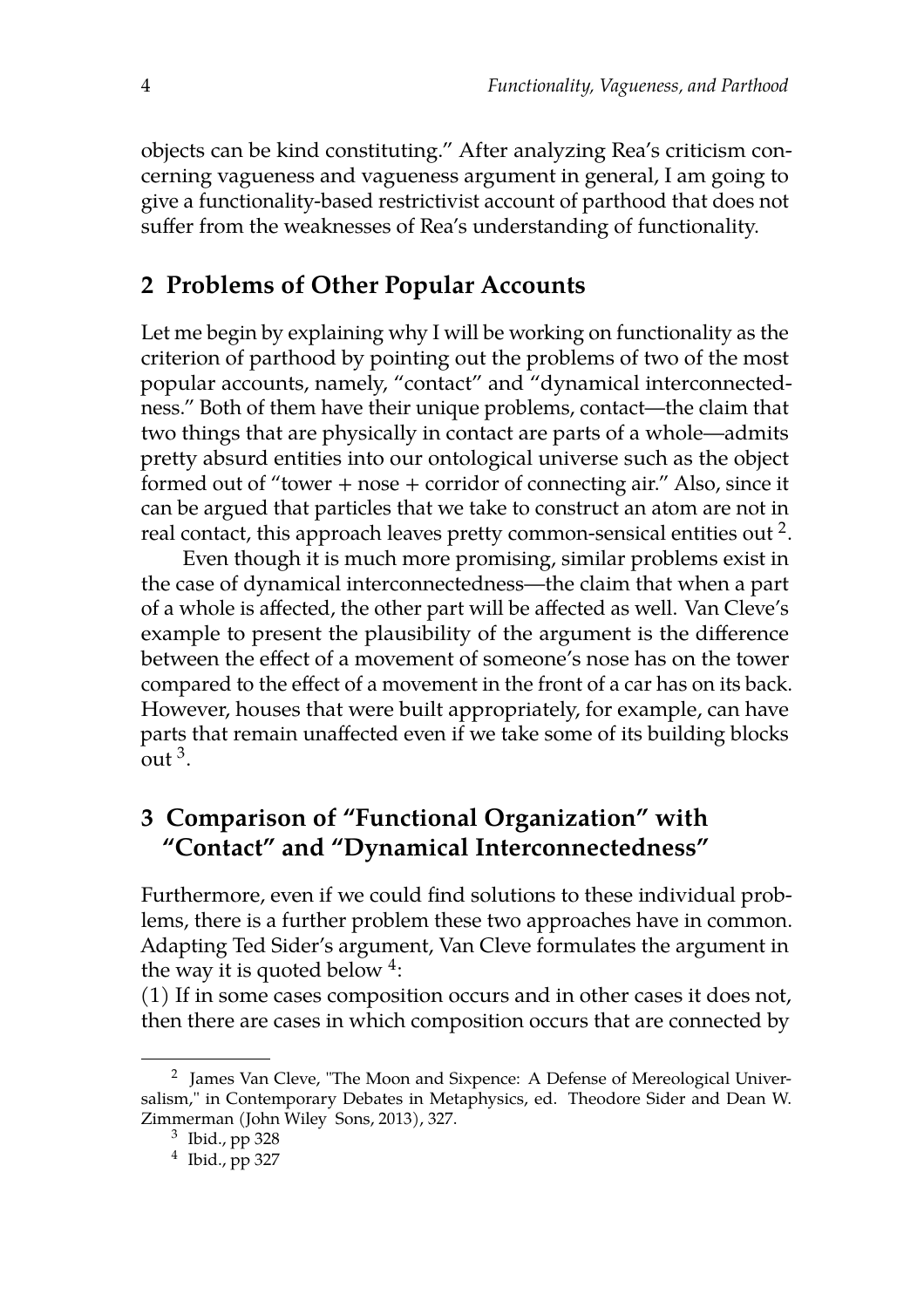a continuous series with cases in which composition does not occur.

(2) There is no sharp cut-off point in any such series. That is, there is no pair of adjacent cases such that composition (definitely) occurs in one and (definitely) does not occur in the other.

(3) It is always determinate whether composition occurs. That is, in every case, either composition (definitely) occurs or it (definitely) does not occur.

Conclusion: Either composition always occurs or it never occurs.

This is pretty similar to the famous argument concerning baldness; if we rephrase this argument in the language of baldness, the first premise—which will be falsified by the following two— asks us to imagine a line of people standing side by side, going from someone with absolutely no hair to someone who is not bald, one hair at a time. Van Cleve successfully applies this problem to composition; when does a hook, a line, and a pole compose a fishing rod? We are likely to think that after the technical procedures to tie parts up occur, we will have a composite object. However, this brings many questions similar to the baldness example, such as "What happens before the knots are tight?" "What if the diameter of the knots is several times that of the pole so that lifting the pole leaves the line behind?" or "What if the diameter is now one millimeter less?" This is an attempt that can be categorized under what can be named as the "vagueness" criticism—possibly the most popular criticism of restrictivism—which argues that we need a principle to restrict composition and all possible candidates "incur objectionable arbitrariness or vagueness, or both" <sup>5</sup>. The functional organization is promising because it has a good answer to this question; one could simply say that they compose a further object when you can catch a fish with it. However, Rea argues that functional organization leads us to very similar conclusions, forcing us to accept universalism.

#### **4 Rea's Argument for Universalism**

Rea's formulation goes as follows  $^6$ :

(1) For any kind K, arranging objects K-wise is both necessary and sufficient for bringing an object of kind K into existence.

(2) Every way of arranging objects can be kind constituting.

(3) If every way of arranging objects can be kind constituting, every

<sup>5</sup> Van Cleve, "The Moon and Sixpence," 327

<sup>6</sup> Michael C. Rea, "In Defense of Mereological Universalism," Philosophy and Phenomenological Research 58, no. 2 (1998): 352, doi:10.2307/2653513.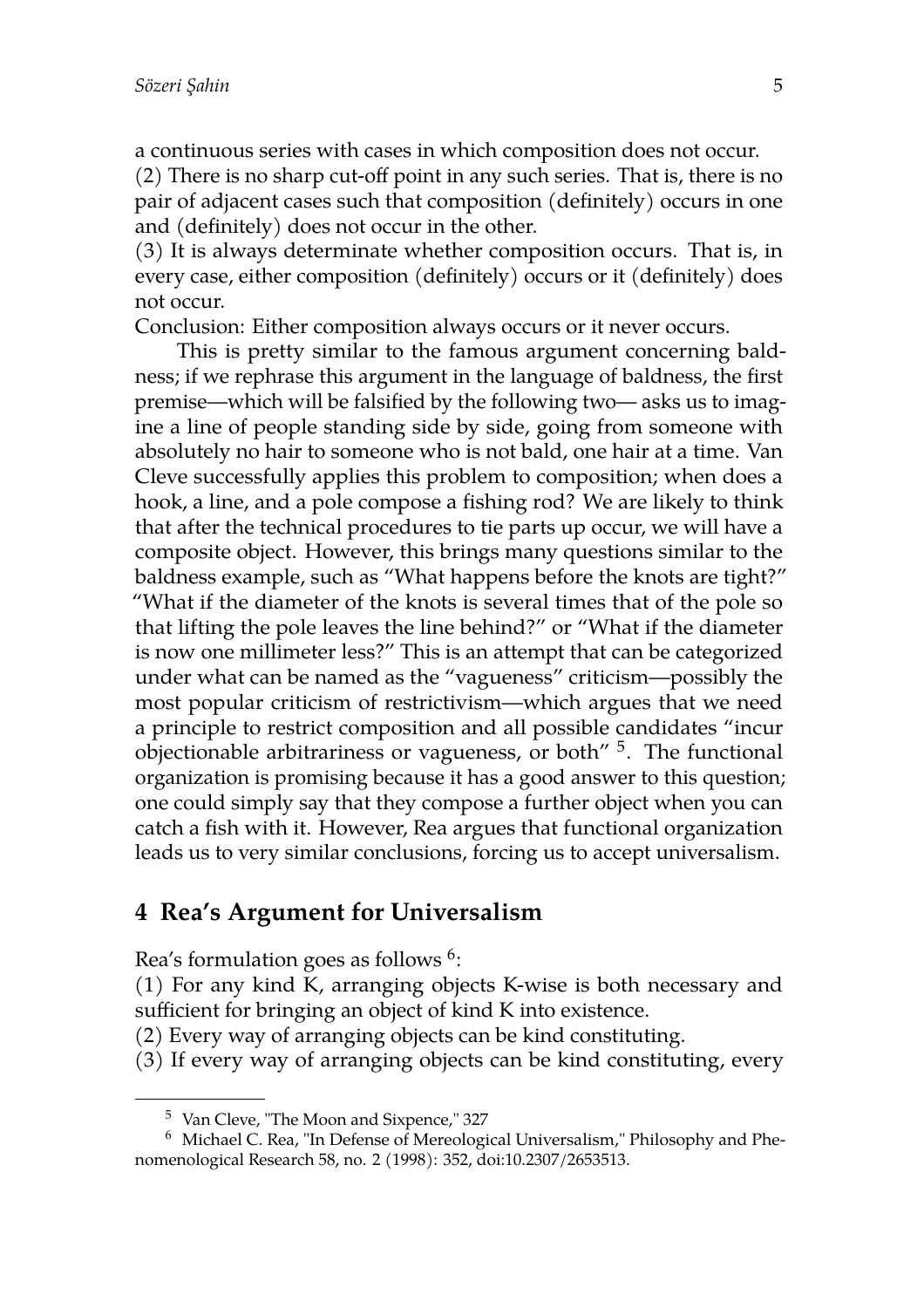way of arranging objects is kind constituting. (Premise.)

(4) Every way of arranging objects is kind constituting. (From 2,3)

(5) The members of every set of disjoint objects are arranged in some way or other. (Premise.)

Conclusion: The members of every set of disjoint objects compose something. (From 1, 4, 5)

The most crucial premise for the argument appears to be the second premise, and Rea begins defending it by appealing to our intuitions about living beings being composite objects. The reason he gives for this common-sensical claim is that living beings are "functionally organized;" that is to say, all parts function collectively in order to sustain the existence or the livelihood of the whole  $^7$ .

#### **5 Against "Nihilism with Exceptions"**

This is in line with van Inwagen's position, what Kriegel calls "nihilism with exceptions" <sup>8</sup>; Van Cleve formulates this position as "there is something that the xs compose iff the activity of the xs constitutes a life"  $^9$  . Rea claims that, as presented by the case of living beings, a functional organization is sufficient to construct a parthood relationship with a whole, and we can see this in the case of inanimate objects such as computers or bicycles <sup>10</sup>. I think this position can be substantiated further; Van Cleve, for example, claims that restriction concerning what constitutes life is likely to be vague since there probably is not a stage where we can pinpoint life in the activity of a growing embryo or death in the case of a damaged brain <sup>11</sup>. Also, consider the case of selective dog breeding; is it plausible to differentiate the ontological status of the parts of a dog that has been produced mainly to help blind people and a machine with the same purpose <sup>12</sup>? Furthermore, with the developments in technology, the vagueness argument is likely to become even more relevant as we increasingly see cases such as "digital organisms," which are computer programs that can "mutate, reproduce and compete with one another."

 $^7$  Ibid., pp 354

<sup>8</sup> Uriah Kriegel, "Composition as a Secondary Quality," Pacific Philosophical Quarterly 89, no. 3 (2008): 380, doi:10.1111/j.1468-0114.2008.00326.x.

<sup>9</sup> Van Cleve, "The Moon and Sixpence," 329

<sup>10</sup> Rea, "Mereological Universalism," 354.

 $11$  Ibid., pp 332

<sup>&</sup>lt;sup>12</sup> Pieter E. Vermaas and Wybo Houkes, "Ascribing Functions to Technical Artefacts: A Challenge to Etiological Accounts of Functions," The British Journal for the Philosophy of Science 54, no. 2 (2003): 270.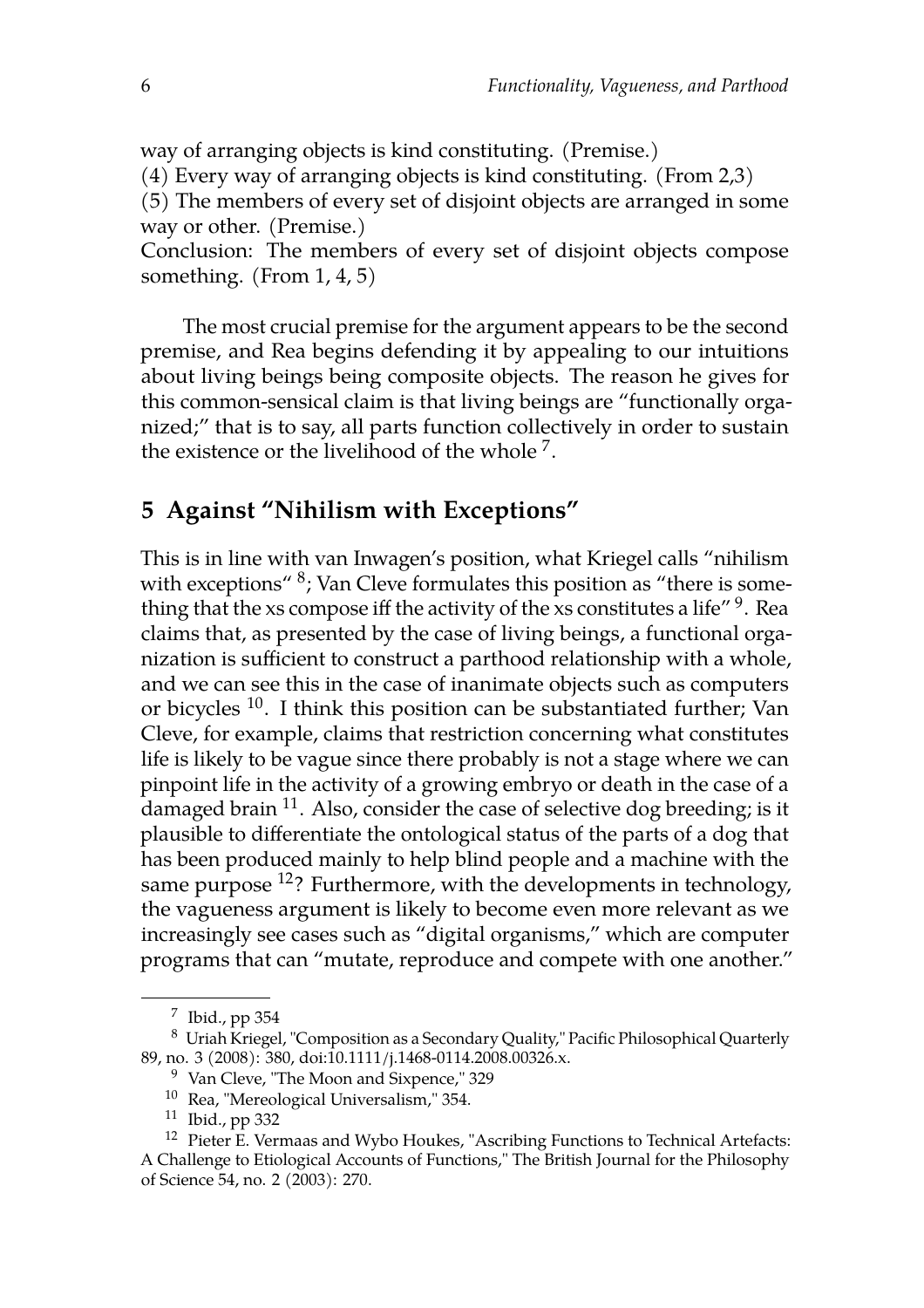Other interesting cases on the other side of the coin include "robo rats" that can be directed with electrodes, "bacterial batteries" that are used to produce electricity, or "genetically engineered viruses" that are used against cancer cells as "search and destroy missiles" <sup>13</sup>. Rea seems to be right when he claims that someone who involves living beings into the category of composite objects should do the same for at least some inanimate objects.

#### **6 Rejecting Universalist Understanding of Functionality**

However, the step I find to be problematic is when he claims that if we admit some inanimate objects to our ontology, we should admit them all. He argues that we could find someone that would attribute some "purpose and function" to any organization; so, it seems arbitrary to admit some functional bundles into our ontology while leaving others outside. This seems to be his way of applying the problem of vagueness to functionality.

I think Rea's argument is not sufficient for us to accept universalism, even though it is enough for us to reject nihilism and nihilism with exceptions. In the sections below, I offer a more nuanced version of functionalism after I develop two lines of attack against universalism.

#### **6.1 Empirical Implausibility**

To play Rea's game, I argue that no person can make a functionality claim about infinitely many objects because one cannot comprehend such a number of objects, let alone connect them logically. For a nihilist, that would not have been much of a problem because s/he could simply say that we should reject all parthood relations since there is no objective criterion of parthood. This is not the case for Rea, the burden of proof is on him, and no one has to accept this argument until someone could construct a proper functionality relationship between one million—and I am being quite generous here—different randomly selected objects. Furthermore, even if a person was successful in this task, s/he should give a different reason of functionality compared to one million minus and plus one objects because we need a reason why that one-millionth object was added to the functional organization. We should keep in mind that for the argument to work, this explanation of functionality

 $13$  Lynne R. Baker, "The Shrinking Difference Between Artifacts and Natural Objects," American Philosophical Association Newsletters 07, no. 2 (2008): 7.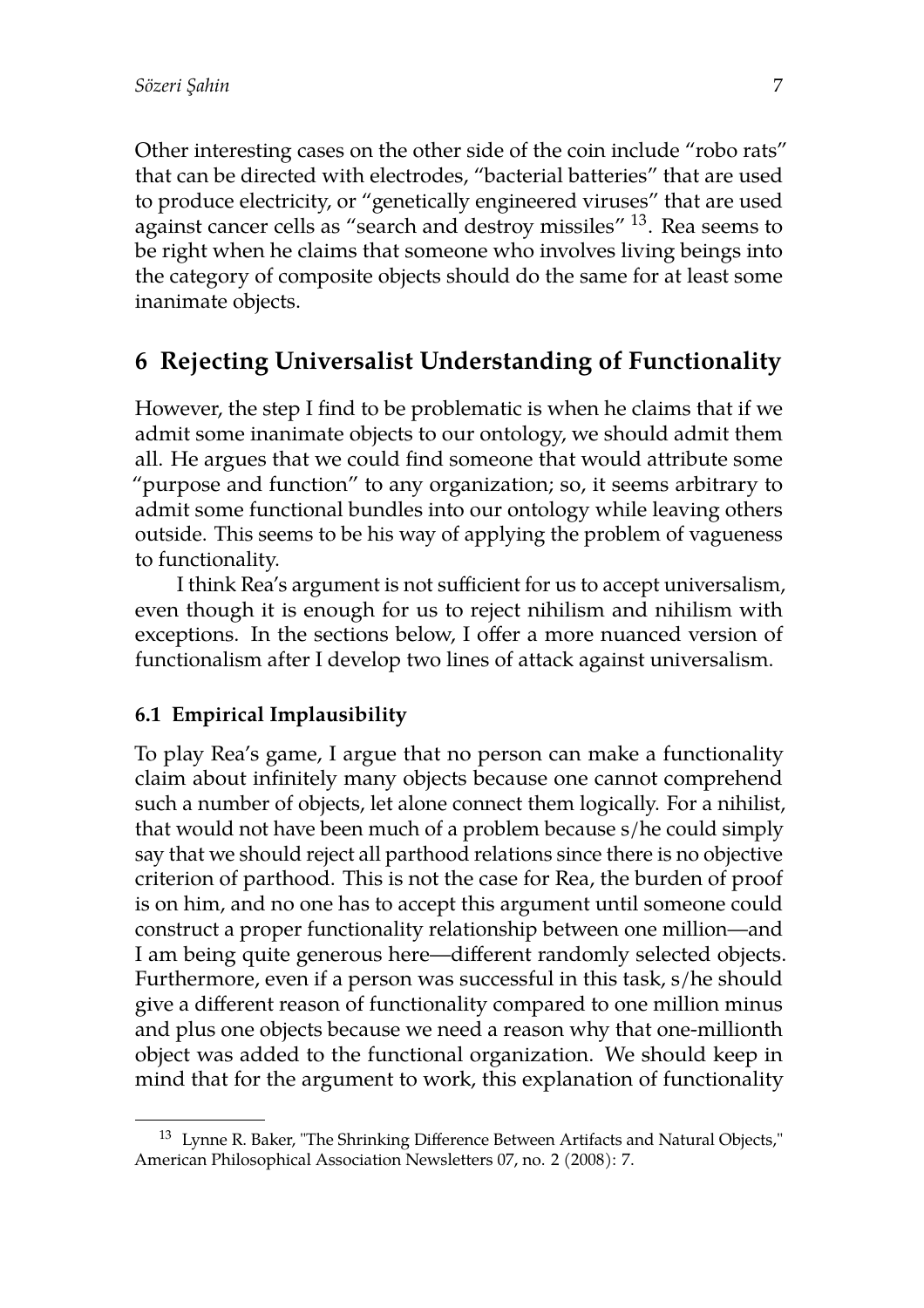should be in the same level of "arbitrariness" as, let us say, "heart is a part of the body because it keeps it alive." I think it is much more plausible to argue that some objects compose a further object based on the functional organization while others do not.

#### **6.2 Functionality in Motion**

When scholars talk about compositions, they often imagine stable objects. When we see the world from a universalist perspective, we realize that the assumed whole's functionality is reduced by certain combinations. To give an example, a combination of handlebars, a seat, two pedals, wheels, and a wall on the way is much less functional compared to a combination of handlebars, a seat, two pedals, and wheels. It seems reasonable to claim that the bicycle is a whole and the wall is a separate entity that will reduce the functionality of that whole if we think the world in motion. Functionality seems to be in contradiction with universality.

We can also think of functionality in relation with time alongside space. Universalist argument seems to be analyzing a snapshot without focusing on what happens when the functionality is lost. For example, imagine scissors that are composed of sharp metal and plastic handles. As time goes by, the metal will cease to be sharp, while the scissors' organization will not change. Using universalist functionality as our primary metric, we will have to say that the scissors do not compose a whole anymore even though their composition did not change at all.

#### **7 Developing a Novel Approach**

When I first started thinking about functionality and vagueness, I assumed it would be a much easier problem to solve because I mistakenly thought that when analyzing functionality, one should simply understand the smallest group that makes the function possible. When analyzing a cell, for example, we tend to include the particles that construct the mitochondria, as the organism would not function otherwise since it would lack the chemical energy required, whereas adding a particle outside the cell would not make sense because it does not contribute to the functionality of the object. This perspective does not have the power to stand against an example raised by Mellor; he argues that we have no better reason than unmotivated prejudice to argue that the light that goes through a window—and its photons—is not a part of the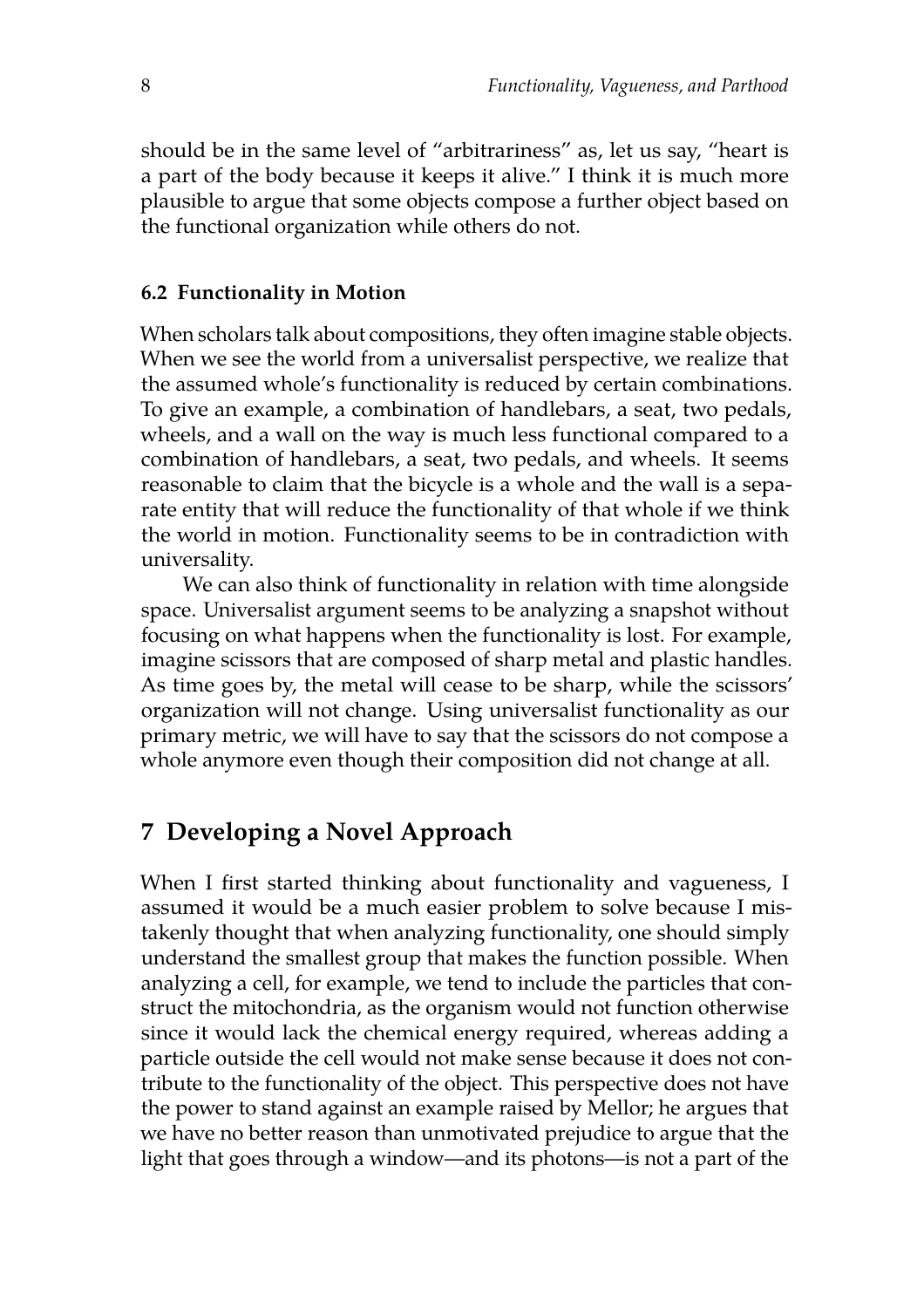window  $14$ . At some point in time, these photons are inside the window and they affect it by fading its colors, to give an example.

Influenced by this one-sidedness and all the problems above, I claim that two things are part of the same thing if and only if a raise in the functionality of one raises the functionality of the other and the fall in the functionality of one decreases the functionality of the other. This is also true for the part-whole relationship; for us to argue for such a relationship, the relation should be reciprocal. I call this "codependency restrictivism." Going from less controversial examples to more controversial ones, I think this position indeed works on living beings such as humans; for example, a rise in the eye's functionality significantly raises the functionality of feet and vice versa. The position becomes even more plausible when considering the relationship of feet or eyes with the body itself. This seems to help with the famous question of the Tibbles problem as well  $^{15}$ ; the fur is a part of the body because if its functionality rises, it is better for the body, and raise in functionality in the body will probably make the fur more functional. Coming to each hair on the fur, even though I agree with Mellor that one single hair will not affect the whole cat's functionality much, the relationship still exists. That is to say; the position does not suffer from the vagueness problem of "contact" and "dynamical interconnectedness" that was exemplified by the case of baldness. The argument also seems to work with inanimate objects such as computers or bicycles because of very similar reasons and more basic objects such as chairs. A problem with the legs will indeed affect the seat's functionality and the chair as a whole.

The approach is also preferable to the universalist understanding of functionality because it is free from the last two criticisms. The wall and the bicycle example suits really well in the framework; the better the wall is at being a restraint to those coming to that way, the more likely the bicycle functionality will fall. The same goes in the example of the light as well; the better the light functions—the more powerful it is or, the better it is in going through the window—the more it will harm or fade the window—at least we can be sure that it will not raise the window' functionality. Finally, this position works with the issue of time, even if one part of the scissors will lose its ability, they are still parts because any improvement in the functionality of the metal part, such as us sharpening it, will make the handle part and the whole scissors more functional.

<sup>&</sup>lt;sup>14</sup> David H. Mellor, "Micro-Composition," Royal Institute of Philosophy Supplement 62 (2008): 68, doi:10.1017/S1358246108000581.

 $15$  Ibid., pp 71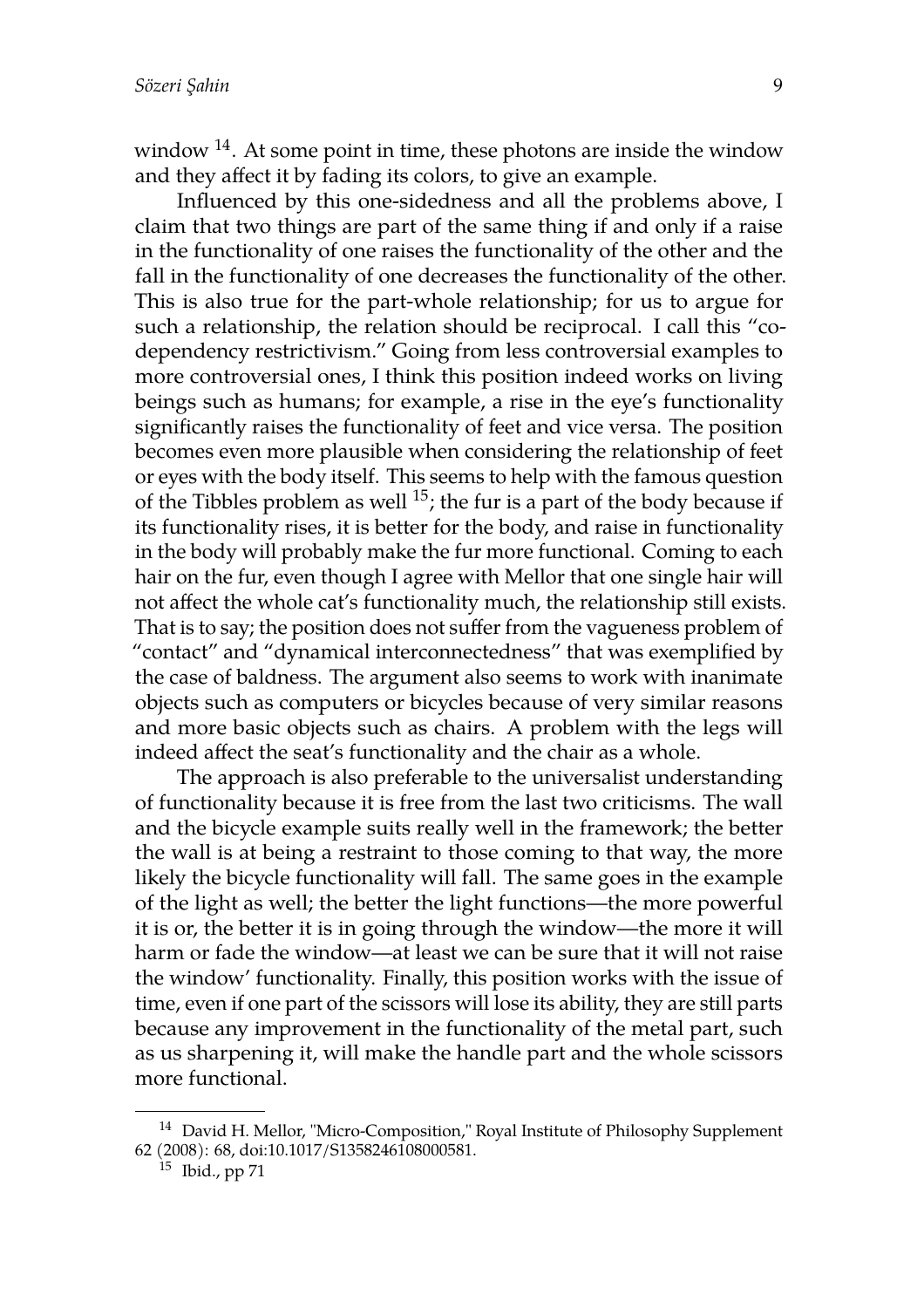#### **8 A Fair Objection**

One way to attack this line of thinking is what I will call the "implement argument". According to this argument, this approach is too liberal in its classification as it includes objects such as  $\frac{1}{x}$  pilot and the plane s/he flies," "me and the laptop I write with," and "gardener and the garden implement s/he uses." I find Mellor's questioning of why we do not count pilots as parts of the planes they are flying while we assume that built-in autopilots are parts of the plane quite thought-provoking  $16$ . Even though I think the existence of such objects in our ontology is not ideal, I have two responses.

The most obvious way to respond seems to be claiming that the relationship between such tools or devices and human-beings is not reciprocal even though it can be argued that this interaction raises the functionality of the given person. A perspective from the other side of the spectrum could be the claim that we cannot admit being a part of whole due to our human prejudices. We seem to attribute wholeness to other combinations formed by living beings and inanimate objects. Consider the example of a horse-carriage, we tend to identify both the horse and the carriage as parts of the vehicle but we tend to privilege human subjects as interpreters and creators of functionality.

Also, even if we would accept that the criterion for functionality is vague, that should not let almost infinitely many objects into our ontology as it can be argued that universalism also suffers from vagueness. Imagine you are baking, and you are breaking an egg over the flour. How many objects do you have a) when you slightly break the egg, b) when you separate the shells, but parts of white and yellow components are still inside different shells c) when the liquid is falling, but yellow and white parts are still not parted d) when they are parted e) when a portion of the liquid meets with the flour f) when rest of it meets with the flour, g) when you blend them with a spoon h) when you bake them? Many universalists will disagree on these points because universalism's criterion concerning what counts as an independent object is also ambiguous. Even if one could claim that universalism does a slightly better job in terms of not being vague, since restrictivism is much better in terms of ontological parsimony  $17$  and appeal to intuition, we should prefer a restrictivist understanding of functionality.

<sup>16</sup> Mellor, "Micro-Composition," 72.

 $17$  (Quantitative) ontological parsimony is the principle that suggests one should aim to have "as few things as possible in one's ontology" (Effingham 73).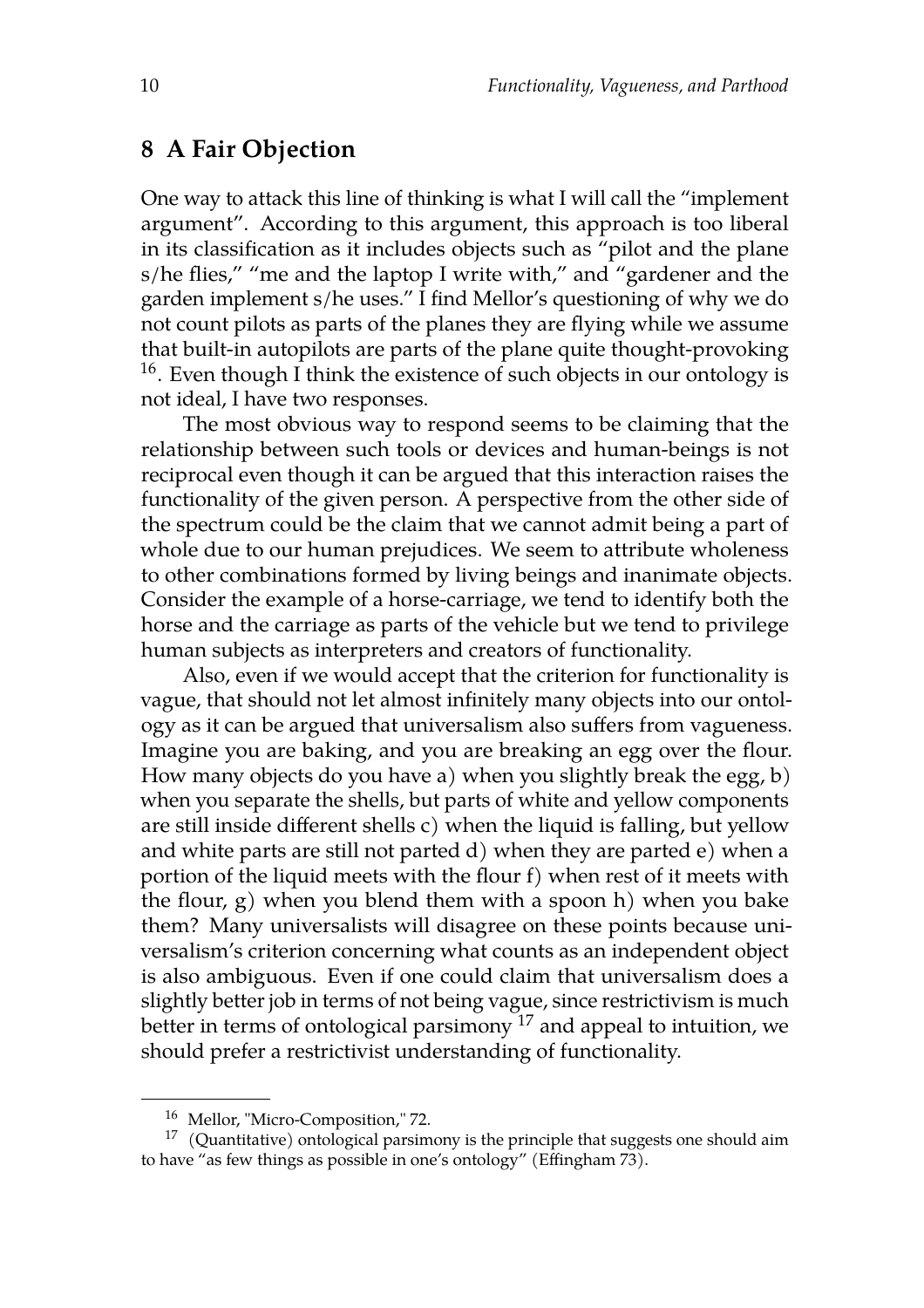## **9 Conclusion**

In this paper, I argued against Rea's argument that if we are willing to attribute parthood to parts of living beings, we should also attribute it to any other object as one could claim functionality for any composition. Because I believe that functionality is the best candidate for being the criterion of parthood, as I discussed in detail above, I compared universalist and restrictivist understandings of functionalism. After discussing why universalist criticism of vagueness is not sufficient to prefer this position over restrictivism, I presented how the novel approach I named co-dependency restrictivism seems to solve problems that were crucial for universalist understanding of functionality.

# **Bibliography**

- Baker, Lynne R. "The Shrinking Difference Between Artifacts and Natural Objects." *American Philosophical Association Newsletters* 07, no. 2 (2008), 1-10.
- Effingham, Nikk. *An Introduction to Ontology*. Hoboken: John Wiley & Sons, 2013.
- Kriegel, Uriah. "Composition as a Secondary Quality." *Pacific Philosophical Quarterly* 89, no. 3 (2008), 359-383. doi:10.1111/j.1468- 0114.2008.00326.x.
- Mellor, David H. "Micro-Composition." *Royal Institute of Philosophy Supplement* 62 (2008), 65-80. doi:10.1017/S1358246108000581.
- Rea, Michael C. "In Defense of Mereological Universalism." *Philosophy and Phenomenological Research* 58, no. 2 (1998), 347-360. doi:10.2307/2653513.
- Van Cleve, James. "The Moon and Sixpence: A Defense of Mereological Universalism." In *Contemporary Debates in Metaphysics*, edited by Theodore Sider and Dean W. Zimmerman, 321-363. John Wiley & Sons, 2013.
- Vermaas, Pieter E., and Wybo Houkes. "Ascribing Functions to Technical Artefacts: A Challenge to Etiological Accounts of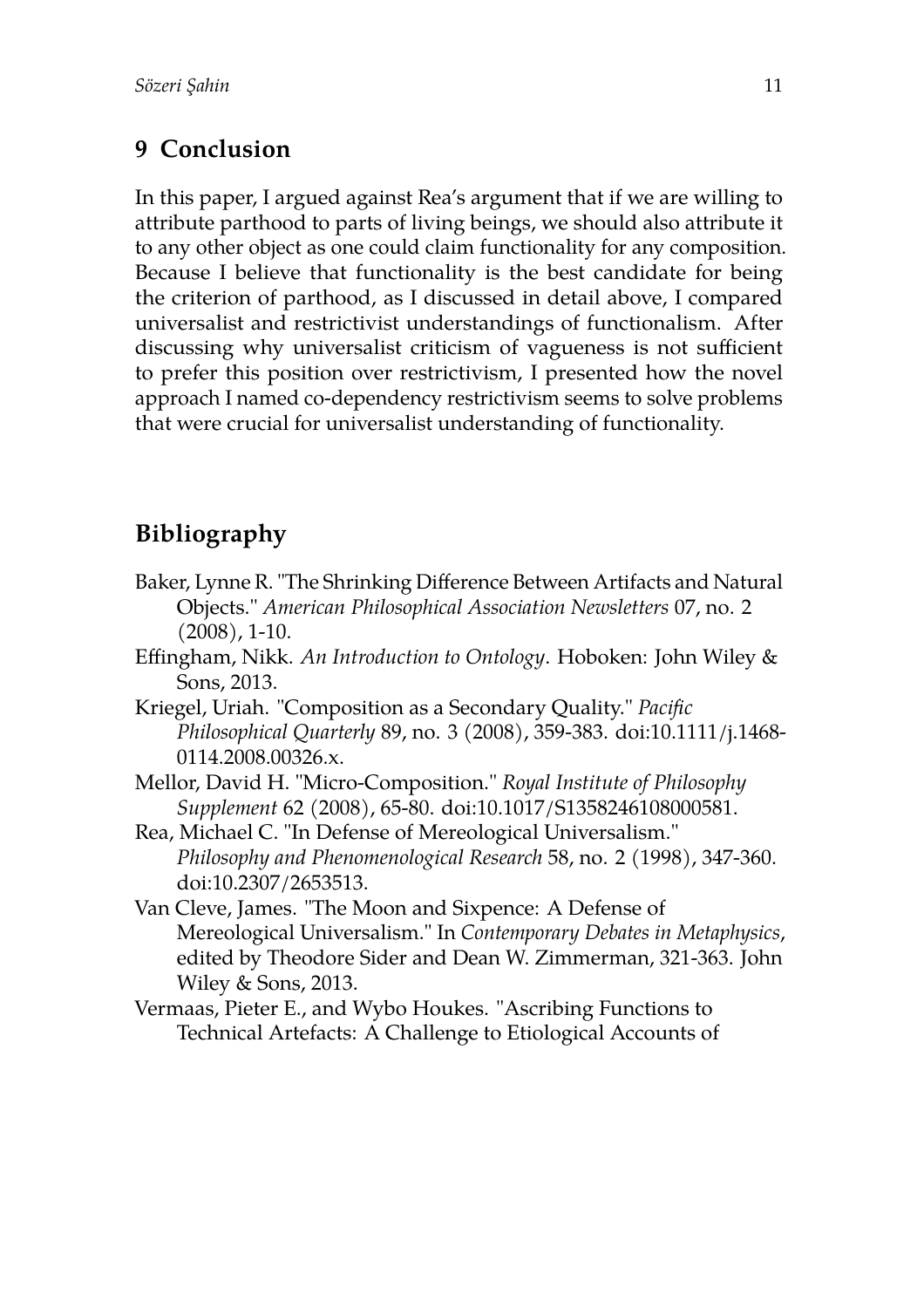Functions." *The British Journal for the Philosophy of Science* 54, no. 2 (2003), 261-289.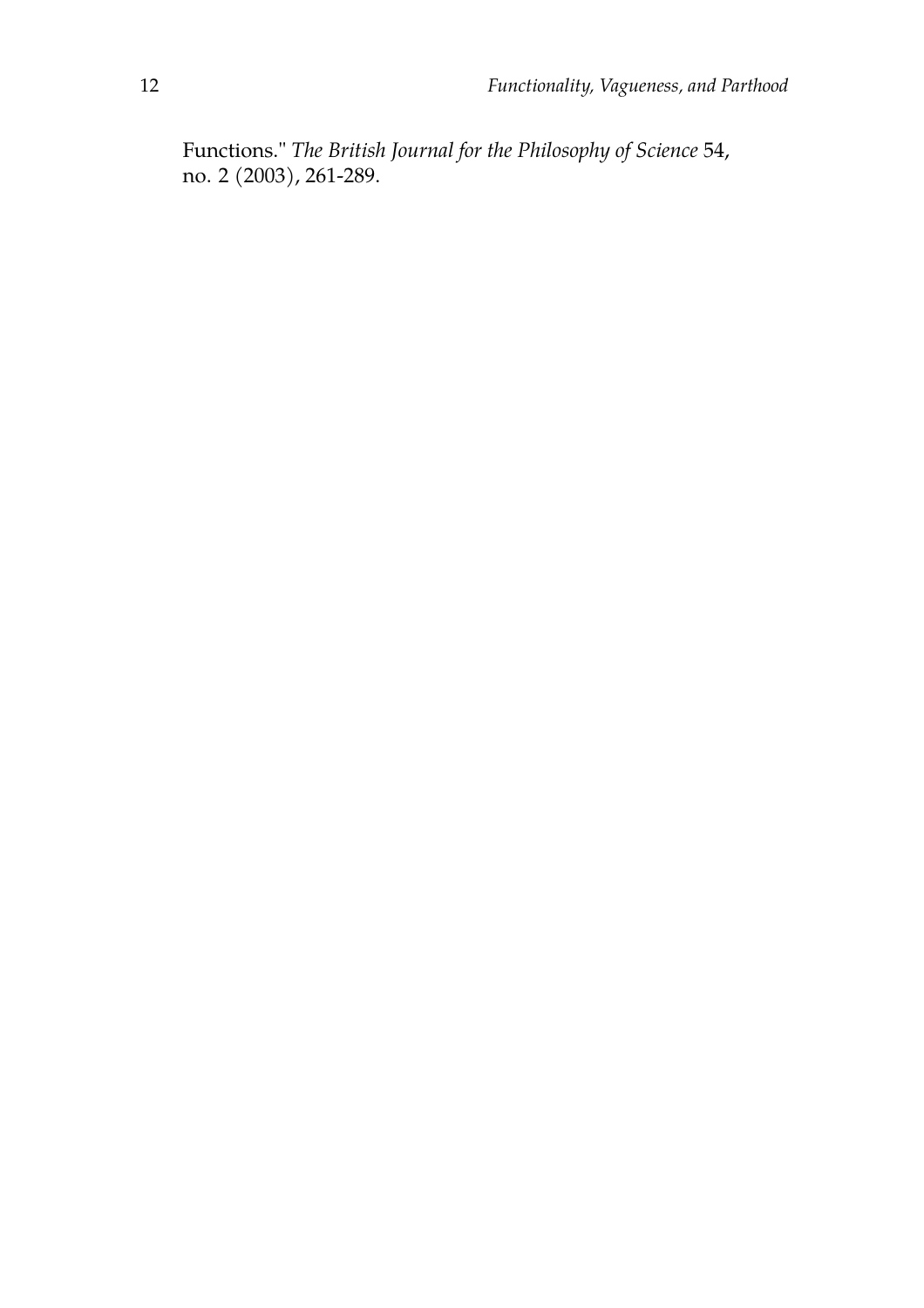# The Problem of Subjective Equivalences or How Pragmatism can Improve Common Ontologies

*Ahmet Akkoç Koç University*

#### **1 Introduction**

Ontology, the study of existence and reality, has for a greater part of history remained one of the most abstract fields of philosophy. The objective of ontology, as a field, has often been to describe what is what, for the sake of explanation and better understanding, for the past two millennia. While countless approaches have been devised, the nature of any results extrapolated from ontological pursuit have largely remained symbolic. The results of ontology would only signify what they do, to the degree of meaning and significance ascribed to them.

Such had been the case, until the advent of communication technologies and thinking machines. Today, the form of knowledge has transcended representation, metamorphosing into tangible transmission. For the sake of relevance, a smartphone application could be considered a contemporary example. We can ensure that the piece of code that an app is built on, will have the same features and near-identical behavior consistently when running on different devices. Although only a small team has composed this knowledge, compiled this data, its digital form can be transmitted indefinitely, without loss or degradation, to devices all across the world. So with knowledge, or information, having now taken on a more concrete and less abstract form, then ontology, as the study of *what knowledge is*, can be expected to follow suit, tending towards models and systems rather than remaining purely conceptual.

Knowledge as transmission is not only an important development to spite the likes of Gorgias<sup>1</sup> who might have once argued for the inability to communicate knowledge, but it is a stark paradigm shift which has given rise to wholly new knowledge representations and organization techniques. Notably, digital ontologies have emerged as browsable encyclopedias and masses of relational data for developing artificial

 $1$  Gorgias, "On Non-Existence" : Sextus Empiricus, "Against the Logicians" 1.65-87, trans. Bruce McComiskey (n.d.; repr., Philosophy Rhetoric Vol. 30, No. 1 (1997)), 45-49.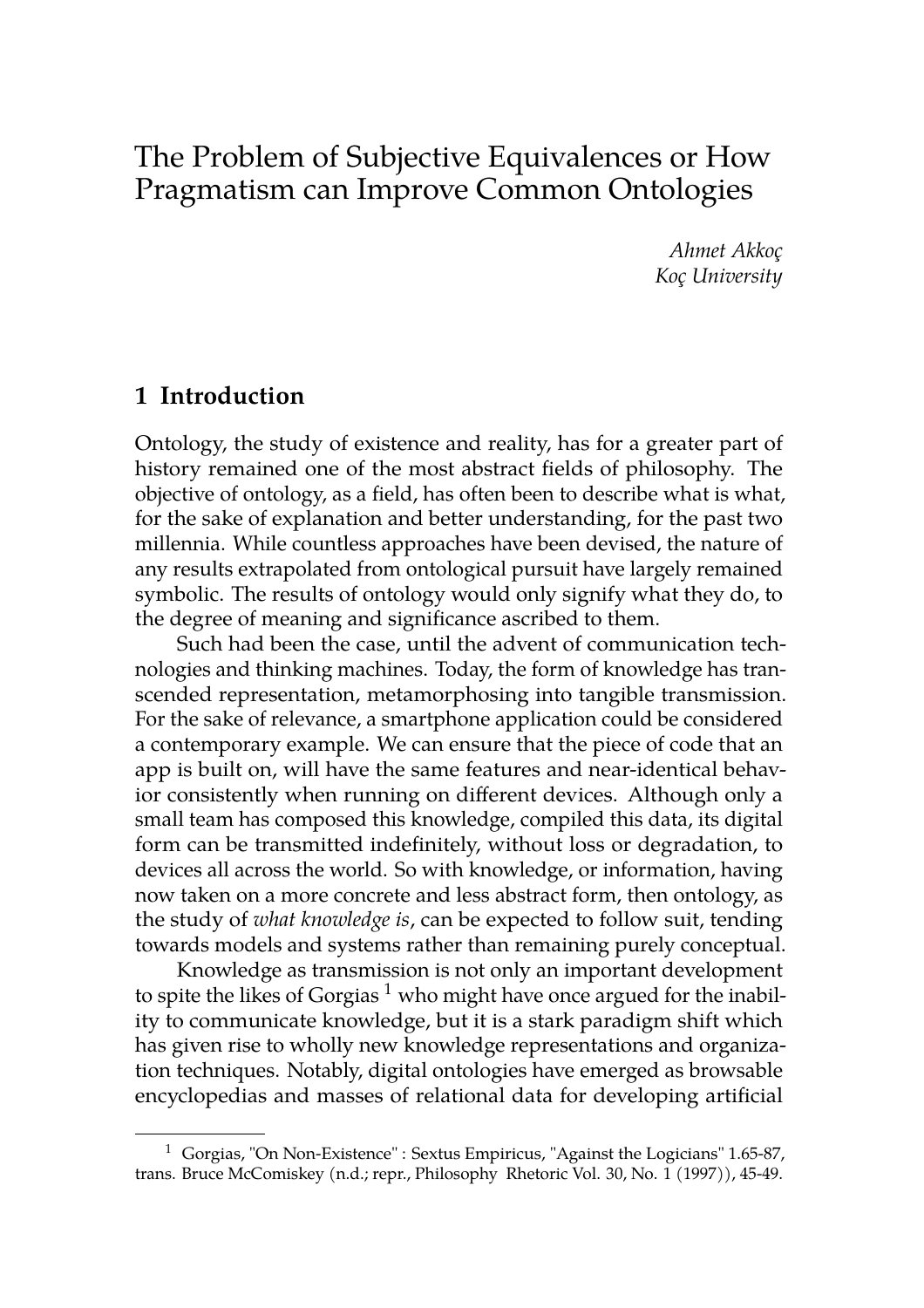intelligence agents. A particularly interesting variety of digital ontologies are *common ontologies*, which are systems of knowledge developed as a joint-effort by multiple contributors. While two minds might not be able to read one another, the premise of a common ontology is to achieve the next best thing: a mutually accessible knowledge base.

The dream of building common ontologies for amassing shareable and reusable knowledge<sup>2</sup> has persisted for at least the last three decades. Yet the promise of common ontologies bring with it a number of challenges, such as that of consensus. When centuries of ontologists can hardly agree on anything, how can we expect the people working on common ontologies to form a common world view? What would happen if one person argued two objects to be distinct while another person insisted that the two were identical? I term this dilemma the *problem of subjective equivalences*. As an observer of the data science community and as a contributor to several common ontologies myself, I have frequently encountered conflicting or contradictory *subjective equivalences*. Unfortunately, these conflicts are often either sidestepped or left unresolved. Thus in hopes of demonstrating this problem of subjective equivalences to a wider audience and exploring a possible solution, I turn to Charles Sanders Peirce's pragmatism <sup>3</sup>. In Sections 2 and 3, we shall examine how it might be possible to engage with the crowd behind a common ontology, employing Peirce's pragmatic maxim, and then redefine the problem of *subjective equivalences* in the light thereof. In Sections 4 and 5, we will observe real world examples of *subjective equivalences* and analyze the conflicts they introduce. In Section 6, we will explore a possible solution, and extensions therefrom, on how we might go about resolving *subjective equivalences*. Finally, in Section 7, we will conclude with further contextualization on how resolving *subjective equivalences* can pave the way for reliable and self-consistent common knowledge.

#### **2 Arguing with the Commons**

Let us begin by formally defining a general-purpose common ontology: 1. A common ontology consists of items and associated properties. 2. The common ontology grows if and only if at least one contributor decides to add a new item or associate a new property to a previous item.

<sup>&</sup>lt;sup>2</sup> Thomas R. Gruber "The role of common ontology in achieving sharable, reusable knowledge bases." Kr 91 (1991): 601-602.

<sup>&</sup>lt;sup>3</sup> Charles Sanders Peirce, "How to Make Our Ideas Clear" (Popular Science Monthly, Vol. 12, pp. 286–302., 1878), 293.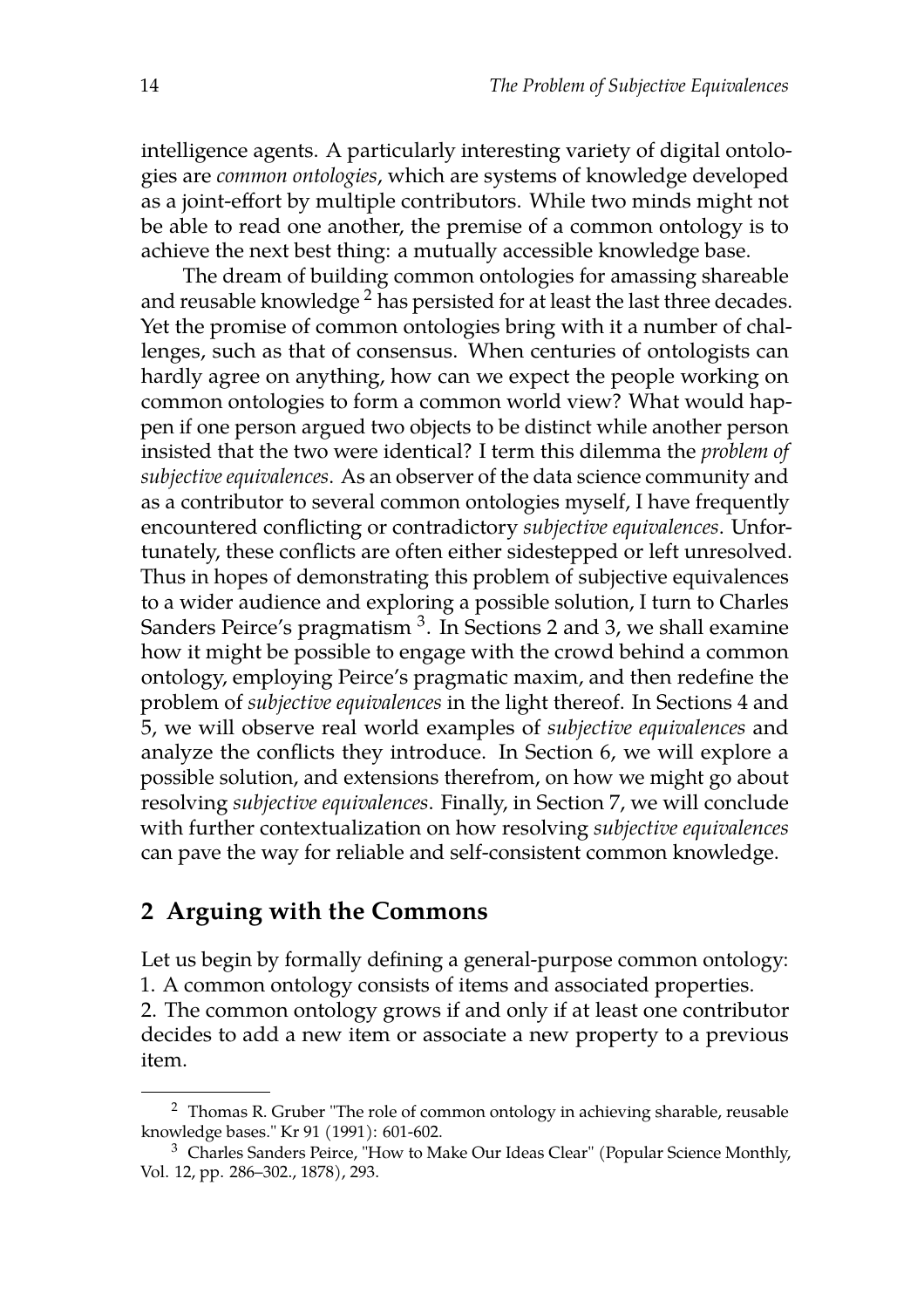3. The common ontology is modified if and only if at least one contributor is unsatisfied with an item's previously given definition or associated properties.

4. The common ontology is pruned if and only if at least one contributor demonstrates an uncontested reason that an item or property is not a piece of common knowledge.

The first proposition is innately true, not only for common ontologies but for ontologies in general. Any ontology, at the very least, represents things and relationships. To demonstrate the second and later propositions, it must be understood that a common ontology cannot think for itself, thus it is not an agent but the work of external agents. In the case of a common ontology, we most often refer to these agents as *"contributors"*, who contribute to the common ontology by extending, altering or trimming it. If we take a snapshot of the entire common ontology on two separate days and if the total number of items in the ontology differ, it must be that at least some contributor, somewhere, added new items into this ontology. Likewise, we may extend this line of reasoning for the cases of modification and deletion as well.

Contributors to a common ontology nowadays are seldom trained ontologists or philosophers. So when discussing the factuality of a common ontology, we are not debating thinkers or assertions, but rather a collective of people and perspectives. Every common ontology is organized in a unique manner, but the most essential component is invariantly the contributors. For if there is no one to add or modify information the ontology would be completed, reaching its final form, but it would no longer be a representation of common rationale. Then if we are in pursuit of critiquing a common ontology, it is the contributors who we are to take as its agents. At this time, I shall not discuss accountability, roles or hierarchies which might place the individual contributors in different positions. I will take every contributor to hold their own subjective worldview and assume each to operate on the common ontology in the light of said subjective view.

Then in analyzing a common ontology we look at the world as has been collectively perceived, conceptualized and finally expressed by different people. Clearly, a tool is needed to translate this massive conceptualization into an argumentative form. To that end, I will be adapting Peirce's pragmatic maxim: <sup>4</sup>

Consider what effects, that might conceivably have practical bearings,

<sup>4</sup> Peirce, "How to Make Our Ideas Clear", 293.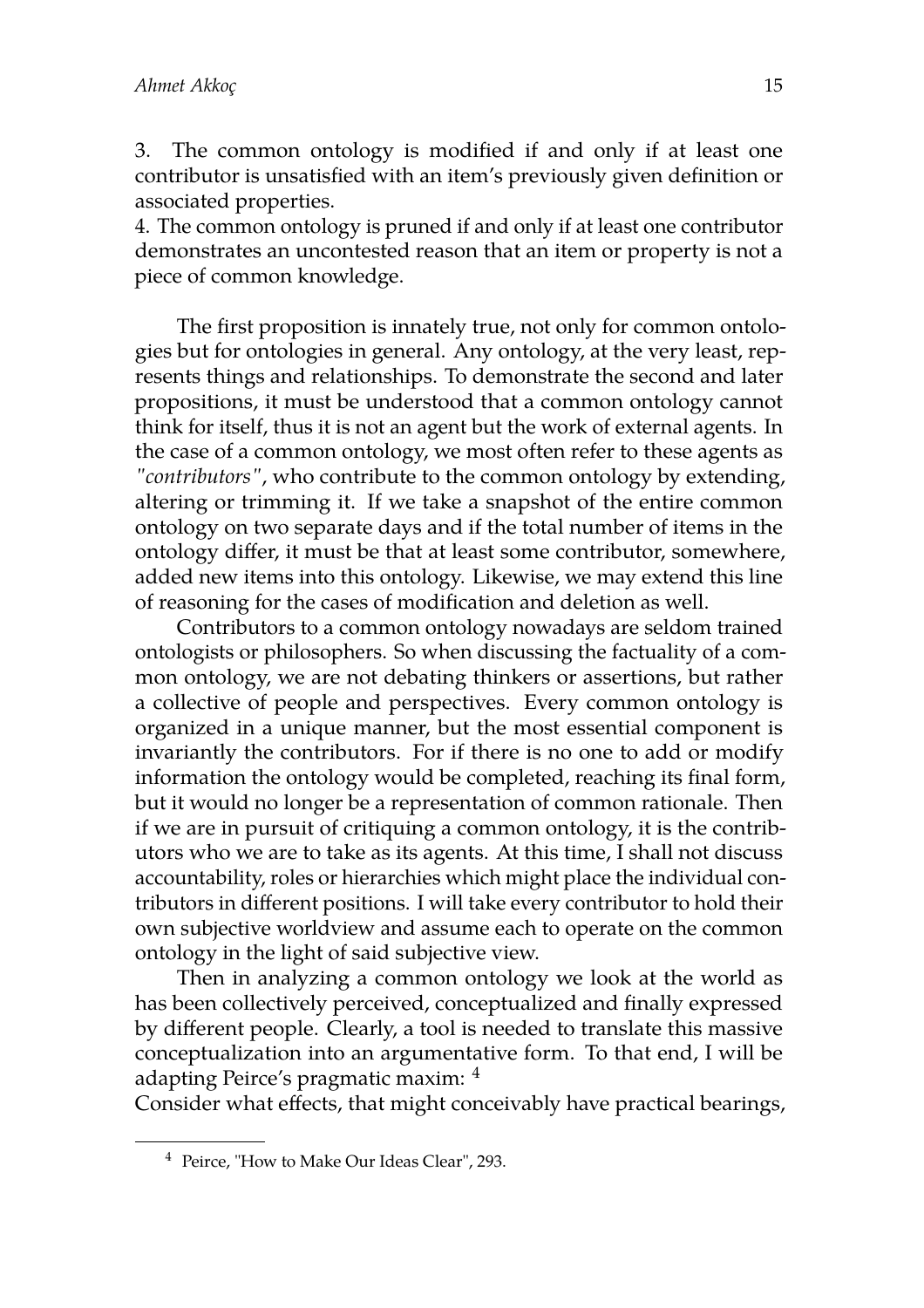we conceive the object of our conception to have. Then, our conception of these effects is the whole of our conception of the object.

As far as the ontology itself is concerned, we can interpret the present state of any given item to be a statement of the collective conception of said item. This conceptualization is gradually updated under further consideration of contributors who have taken note of new effects, properties or features of the item which have a practical bearing. Thus, I argue, a common ontology conveys information as if it were a pragmatist of sorts. To reason regarding the items within a common ontology, we can debate conceptions based on effects. If we can demonstrate an item's properties to have been conceived in a manner consistent with the rest of the ontology and the outside world, then we might conclude that these properties provide a realistic conceptualization of the item. If not, we ought to seek a resolution to remedy internal or external inconsistencies.

## **3 Objectifying Subjective Equivalences**

William James, one of Peirce's contemporaries, tells in his book *Pragmatism* the story of a man chasing after a squirrel around a tree, unable to catch up to it  $5$ . One group of people claim the man is clearly going around the squirrel, whereas another group argue that the man cannot be going around the squirrel seeing as he cannot reach it. James reasons as follows:

Which party is right depends on what you practically mean by 'going round' the squirrel. If you mean passing from the north of him to the east, then to the south, then to the west, and then to the north of him again, obviously the man does go round him, for he occupies these successive positions. But if on the contrary you mean being first in front of him, then on the right of him then behind him, then on his left, and finally in front again, it is quite as obvious that the man fails to go round him, for by the compensating movements the squirrel makes, he keeps his belly turned towards the man all the time, and his back turned away. Make the distinction, and there is no occasion for any farther dispute. You are both right and both wrong according as you conceive the verb 'to go round' in one practical fashion or the other.

We may thus conclude that both statements describe the same real-

<sup>5</sup> William James. "What Pragmatism Means". Lecture 2 in Pragmatism: A new name for some old ways of thinking. New York: Longman Green and Co (1907), 17-32.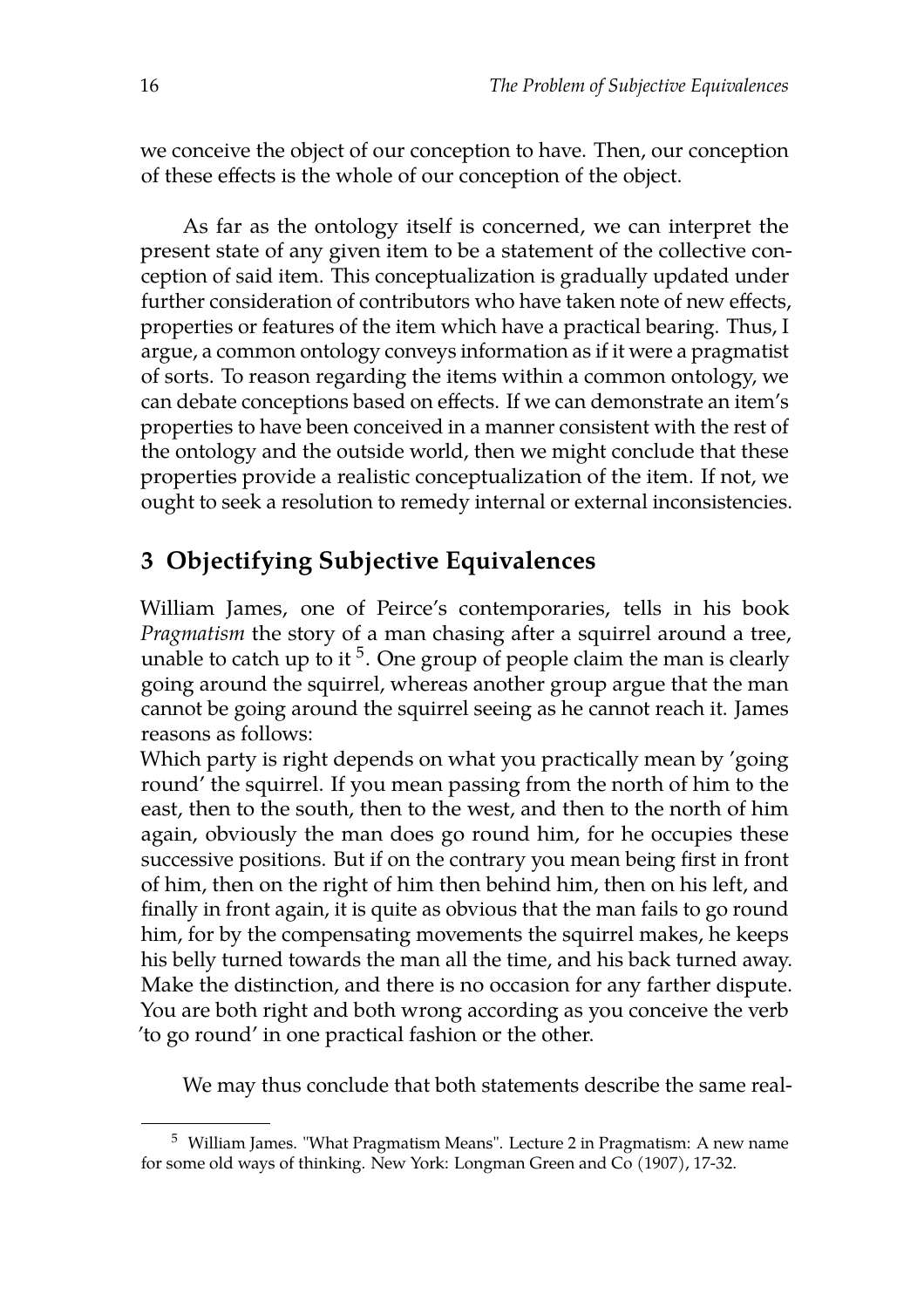ity, with the difference between the two options being merely at a verbal level. I shall henceforth denote such a relationship as a *subjective equivalence*. We might all utter the word "hello", yet no two *hellos* are the same at the physical level; they will differ in articulation, enunciation, pronunciation, amplitude, duration, environment and by speaker, emotion and context. Despite all these objective differences, the word *"hello"* and its pronunciational variants are all *subjectively equivalent* to anyone with a basic familiarity of English.

While James' example employed the pragmatic maxim to gain a better grasp of reality itself, our topic of discussion will have us focusing on the internal conceptualization thereof. For a given thing, the addition of its corresponding item within the ontology will often precede the listing of its essential properties. The addition of an item requires minimal *internal justification*, that is, new entries do not have to be compared against existing entries and associations. Suffice to say, a tenuous claim that a given item exists in the outside world is often sufficient. However, this new item is soon subjected to *internal scrutiny*, where contributors to the common ontology might find contradictions or other logical issues which render the item inconsistent with the rest of the system. Depending on the situation, this item may or may not be removed. For instance, common ontologies have duplicate items removed to avoid redundancies, in effect *merging subjective equivalents*. Conversely, common ontologies also have new items added to mend inadequacies, in effect *dissolving subjective equivalents*, as it is no longer consistent with the world as represented by the ontology.

In the case of a project such as Wikidata, this essence for an item is established as edits are piled over time and made manifest in the form of a lengthy Talk page. An item in the ontology isn't ever fully realized, it is constantly updated to reflect a broader common understanding of said item. Those items which are deemed unfit, for whatever reason, are removed by lack of notability or through moderator intervention  $^6.$ This removal can be a deletion, but it can also be a merge in the case of alleged redundancies.

Yet it is not always clear when merging or splitting should be done, the contributors to an ontology all have a mind of their own after all, so *subjective equivalences* will *subjectively* vary from person to person. This presents us with *the problem of subjective equivalences*: How can we identify and analyze *subjective equivalences*? If so, how can we resolve a case when

<sup>6</sup> See <https://www.wikidata.org/wiki/Wikidata:Notability> and [https://www.](https://www.wikidata.org/wiki/Wikidata:Requests_for_deletions) [wikidata.org/wiki/Wikidata:Requests\\_for\\_deletions](https://www.wikidata.org/wiki/Wikidata:Requests_for_deletions)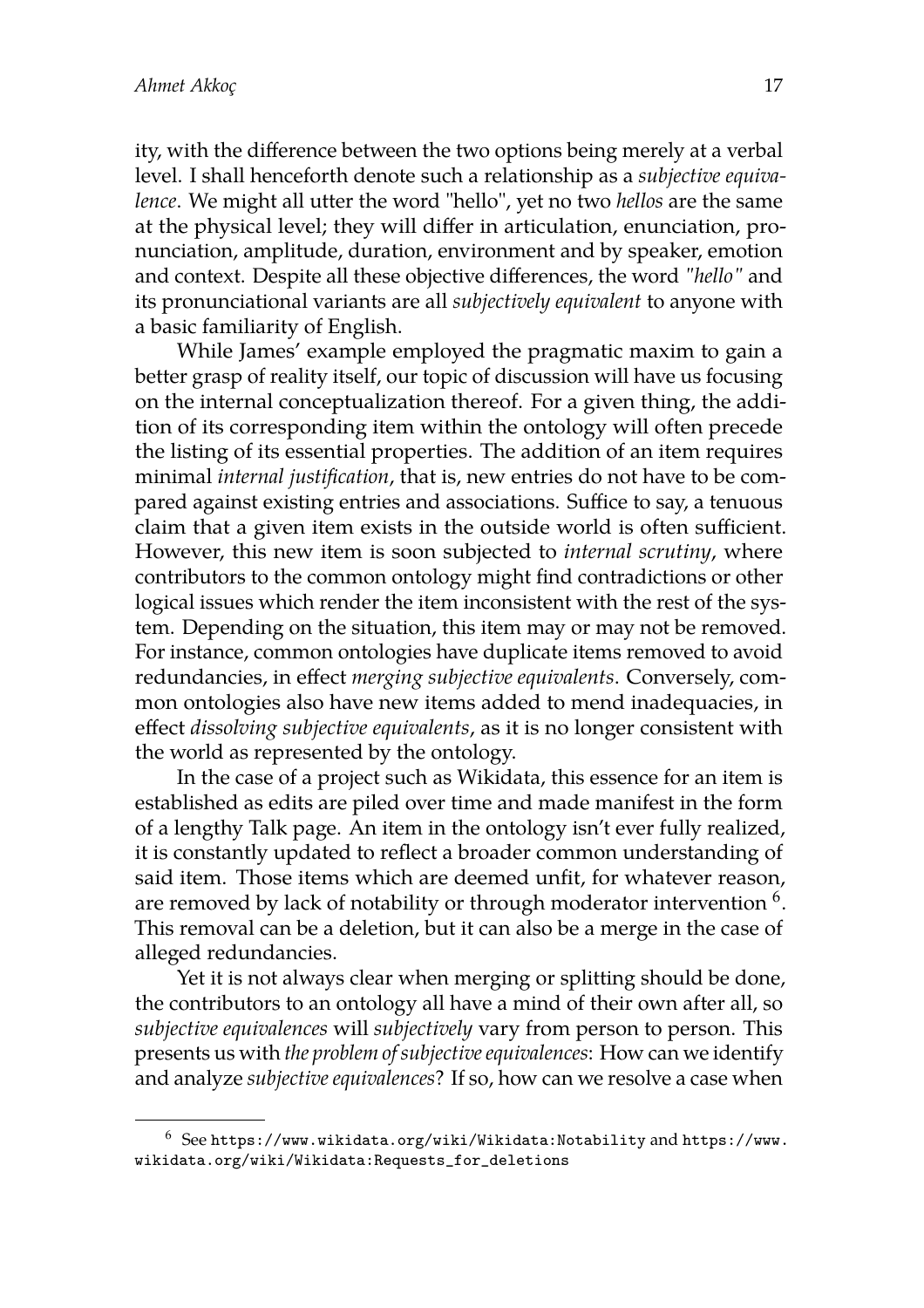different *subjective equivalences* are in conflict with one another?

I shall present two classes of *subjective equivalences* in the following sections to tackle the first half of the problem. Once we have established the identifiably of *subjective equivalences* we will then move onto the task of going about to resolve them.

#### **4 Perspective Equivalences**

There are situations where two people can be led to an entirely different perception of the world. As an analogy let us consider a house, with all of its windows facing the same direction. An observer will see a different perspective of the same outside world, depending on which window they peer through. Each of these windows will restrict and construe the world in its own way and the viewer might be misled when trying to discern where one structure on the outside ends and another begins. I would like to denote this situation as a *perspective equivalence*, where a *subjective equivalence* has emerged as a result of a difference in perspective. In the case of a common ontology, how such a difference in perspective might emerge is not immediately obvious, the digital world is often called ubiquitous, unchanging from place to place. A blind spot, I will argue, is the case of localization differences.

Let us consider the aforementioned Wikidata, a common ontology associated with the Wikimedia foundation. Wikidata places an emphasis on multilingual availability, contributors may translate the label of a given item into over 200 languages. In hopes of promoting language diversity, Wikidata occasionally holds translation challenges. In 2019's Menu Challenge, Wikidata contributors were challenged to translate (or add an image label) for as many items as they can to appear on the food menu to be served at that year's Wikimania <sup>7</sup>. One of the items on the menu for the Menu Challenge was *seed* (Q40763) <sup>8</sup>. Many seeds are edible either raw or roasted, often offered as a side dish. The peculiarity of seeds is that some languages call seeds differently depending on whether they are used for agricultural purposes or consumed as food. For instance, in Turkish *çekirdek* (chekirdek) refers to seeds for consumption, whereas *tohum* refers to seeds for planting. Likewise, in Belarusian there is a distinction between (shyemechki) and (nashyenny) in the same vein. The trouble is, the menu item for seed covers both usages.

<sup>7</sup> See [https://www.wikidata.org/wiki/Wikidata:Menu\\_Challenge/Wikimania\\_](https://www.wikidata.org/wiki/Wikidata:Menu_Challenge/Wikimania_2019) [2019](https://www.wikidata.org/wiki/Wikidata:Menu_Challenge/Wikimania_2019)

<sup>8</sup> Wikidata item for "seed" available at [https://www.wikidata.org/wiki/Q40763]( https://www.wikidata.org/wiki/Q40763)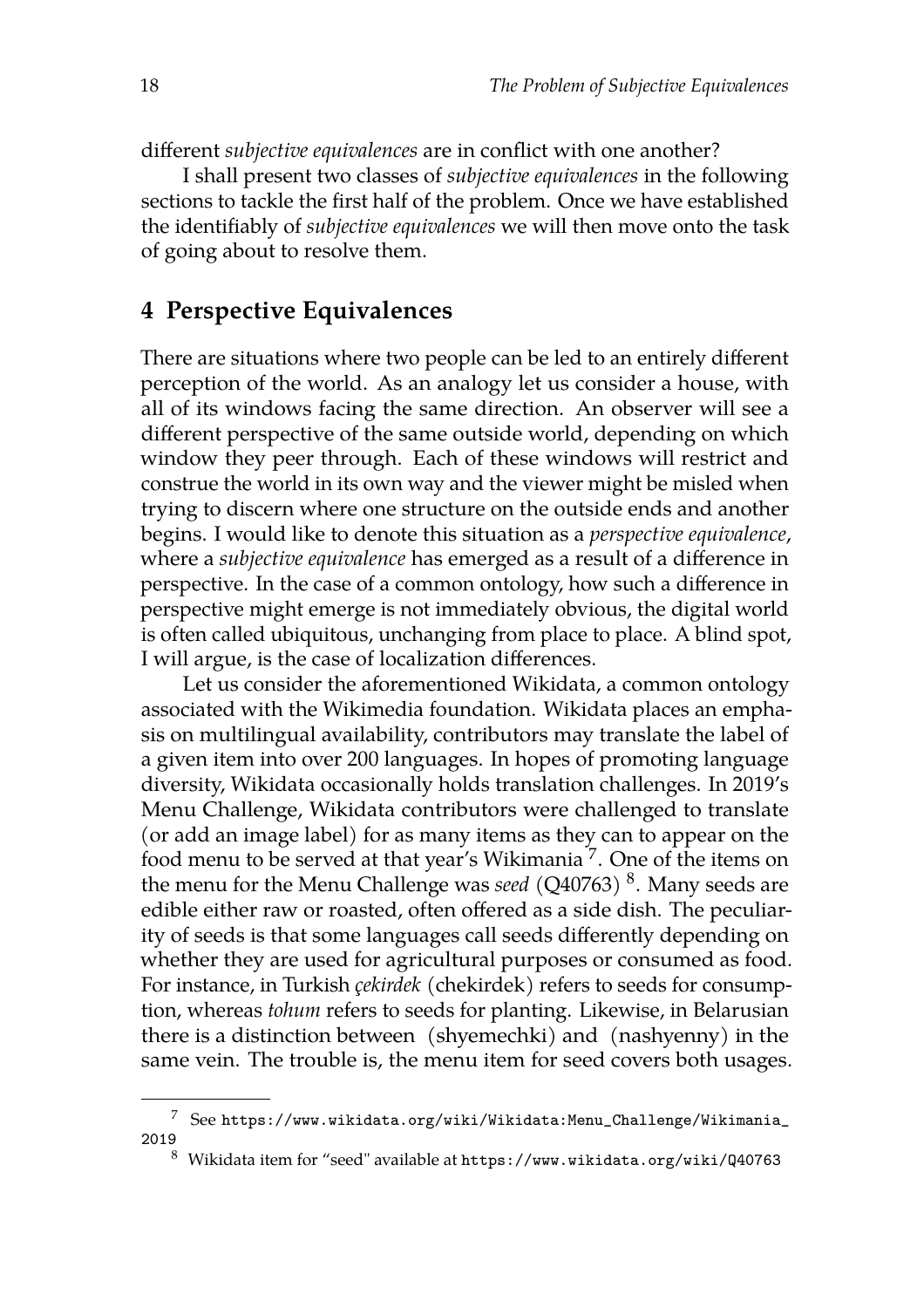Q40763 is considered both a subclass of *plant structure* (Q20011319) <sup>9</sup> and *food* (Q2095) <sup>10</sup>. To resolve the ambiguity, both the Turkish and Belarusian translations use the general term for a biological seed: *tohum* and . The catch was that the menu items were rendered as the nonedible terms. Now if the average Wikidata contributor were to evaluate this under the pragmatic maxim, they would see no problem. A seed is a seed, whether it be used for planting, eating or studying under a microscope; there is no clear effect to distinguish the single conception of a seed. As for any person who has had the misfortune of seeing the Turkish or Belarusian menu, a problem is apparent without any need for consciously applying the pragmatic maxim. The effect of having chosen one word over another is that the reader will see a mistranslation, which they might falsely attribute to the shortcomings of modern machine translation, unbeknownst to the underlying erroneous association made in the ontology.

Thus, the equivalency or distinctiveness of seeds based on purpose can be called a *perspective equivalence*. Such an equivalence exists only when the items are perceived in a particular manner. The failure to provide an accurate translation here is not caused by speakers of different languages perceiving the world differently, as the Whorfian school might argue<sup>11</sup>, rather it is thus exposed. It is not the choice of language which is the cage confining the logic here, but the overall structuring of the ontology. To demonstrate this, consider how the presence of the mistranslation will persist even when a user switches languages, remaining only visible to those who have chosen to render the item in the languages it has been mistranslated into, regardless of ability to comprehend said language.

Let us now consider a counter-example where the perspective equivalence has been split into separate items to circumvent a problematic equivalence. Consider the item for *rice* (Q5090)<sup>12</sup>. Similar to the case of seeds, in some languages rice too is called differently depending on what purpose it is meant for. The distinction is not typical of English, however, the unusual terms *pilaf* and *cooked rice* are sometimes employed in colloquial speech, a loanword and neologism respectively. So in addition to *rice*(Q5090), additional items have been designated for *pilaf* (Q485796)

<sup>&</sup>lt;sup>9</sup> Wikidata item for "plant structure" available at [https://www.wikidata.org/wiki/](https://www.wikidata.org/wiki/Q20011319) [Q20011319](https://www.wikidata.org/wiki/Q20011319)

 $10$  Wikidata item for "food" available at <https://www.wikidata.org/wiki/Q2095>

<sup>&</sup>lt;sup>11</sup> Benjamin Lee Whorf, "Science and Linguistics", Indianapolis, IN, USA:: Bobbs-Merrill, (1940), 207-219.

<sup>12</sup> Wikidata item for "rice" available at <https://www.wikidata.org/wiki/Q5090>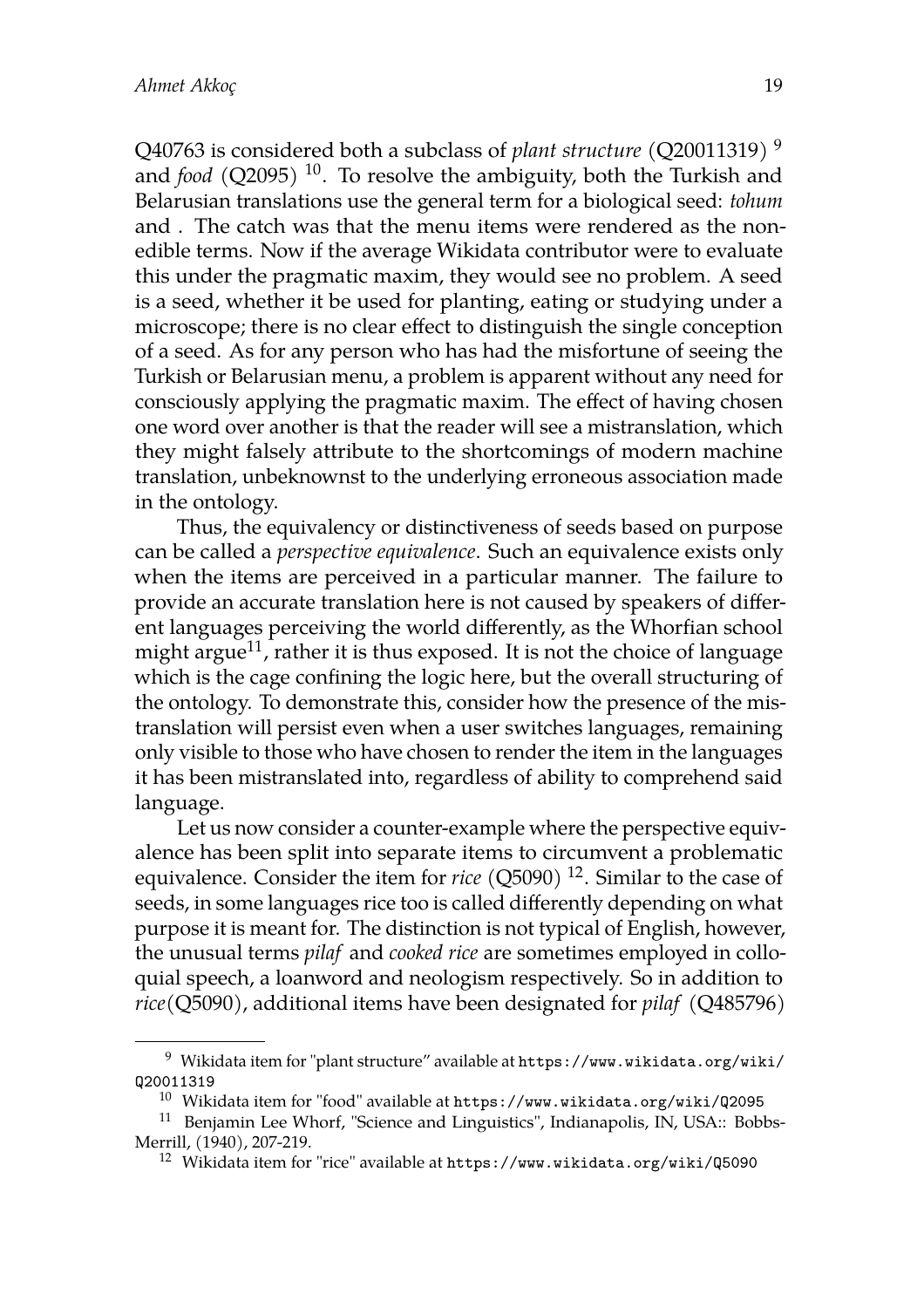<sup>13</sup> and *cooked rice* (Q523224) <sup>14</sup> which can be used to distinguish rice dishes from the biological species. Then clearly, we see that the limitation on the *seed* item is not due to in-translatability issues so much as contributors' negligence of *perspective equivalents*.

#### **5 Interpretive Equivalences**

There might also be cases where two people might perceive the same object, or a pair of related objects, in the same manner but internalize it, or them, entirely differently. Thinking back to one's childhood, one might recount bedtime stories or nursery rhymes they have heard time and time again. Even the most patient storyteller will enjoy adding some variety, so it is not uncommon for a parent or nanny to change the story from time to time. Story characters might be made to humorously break character and *talk* to the child. I ask, would this altered story be considered a distinct story, or merely a retelling of the original? I would like to denote the premise that these two retellings of the same story are identical as an *interpretive equivalence*, where a *subjective equivalence* emerges as a product of conceptualization over perception.

More notably, we sometimes see books republished as second editions or movies being remade. The general purpose of a re-release is often to make slight quality adjustments. Notably, the *Star Wars*franchise is infamous for frequent re-releases. It is often contested whether movie rereleases are retellings of the same story or re-imaginings. TMDB is a community-run database of movies and TV shows. Searching for *"Star Wars"* will yield over 100 movies, most of which are documentaries or fan films. The core Star Wars series itself spans 9 films, each called an episode, all of which are listed. In 1997, the very first Star Wars movie, Episode IV: A New Hope, was rereleased as a Special Edition, in honor of the original 1977 movie's 20th anniversary. This 1997 version featured additional scenes, in addition to overhauled special effects. There was, however, one infamous change in this version which went on to become a cultural phenomenon in its own right. In one scene gunslinger Han Solo is held at gunpoint by the outlaw Greedo. In the 1977 original, Solo distracts Greedo long enough to grab his own gun and shoot him before Greedo can make a move. In the 1997 remake, Greedo takes his shot first, although he misses. Ever since, many fans of the original movie

<sup>&</sup>lt;sup>13</sup> Wikidata item for "pilaf" available at <https://www.wikidata.org/wiki/Q485796>

<sup>14</sup> Wikidata item for "cooked rice" available at [https://www.wikidata.org/wiki/](https://www.wikidata.org/wiki/Q523224) [Q523224](https://www.wikidata.org/wiki/Q523224)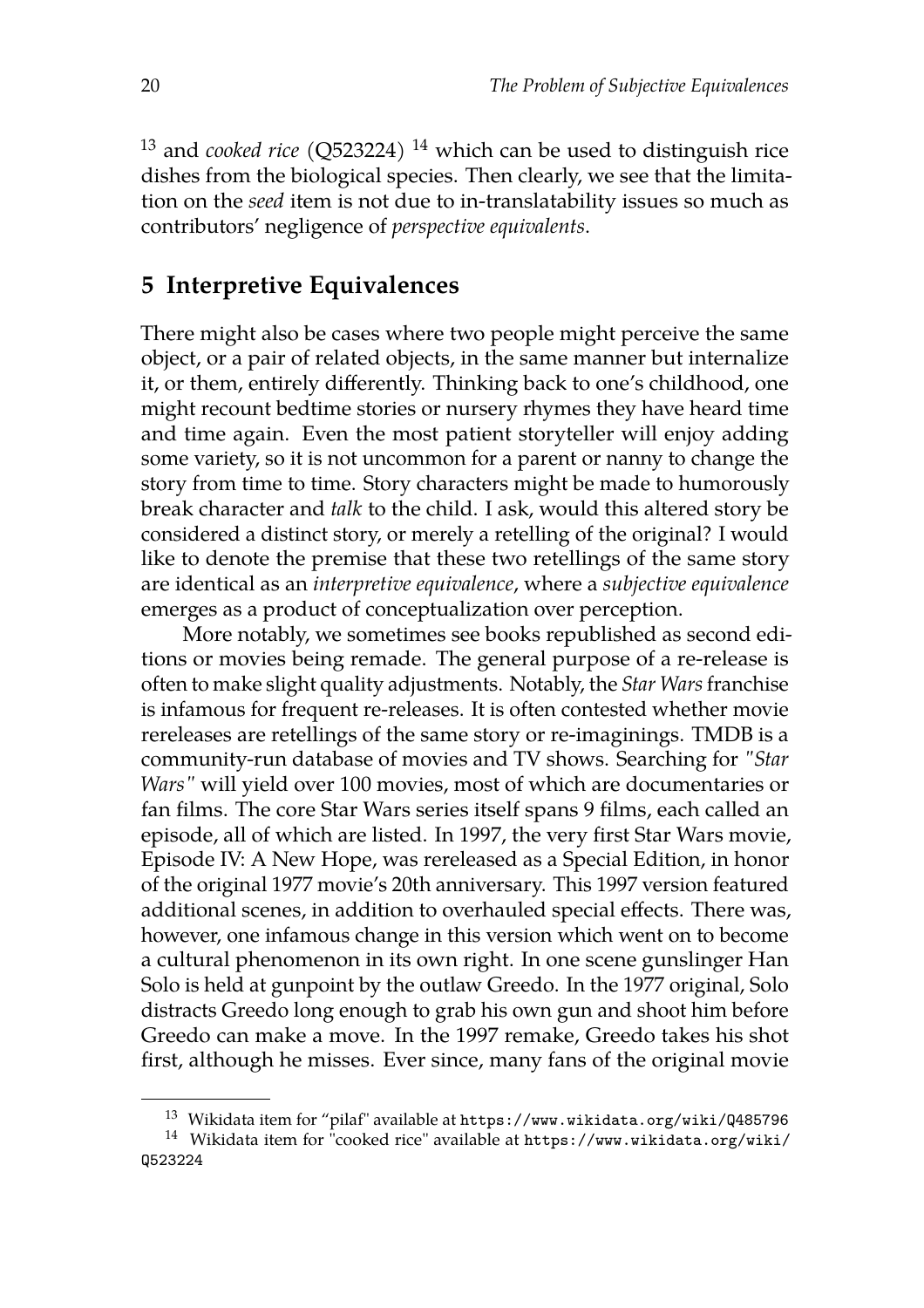have protested "Han shot first", arguing that this revision makes a coldblooded gunshot seem as if it were a self-defensive retaliation, leading to a far different interpretation of the character. To further complicate matters, for many countries the 1997 remake was the first screening of Episode IV their audiences received. The change has been so controversial that subsequent releases have altered the scene over and over again <sup>15</sup>. Can we say that the 1997 Special Edition is its own movie, or is this divergence negligible? We might call this too an *interpretive equivalence*, where the matter is whether or not to interpret the changes as significantly distinguishing. The TMDB community takes the two versions to be equivalent, and has elected to merely list the Special Edition as a 1997 release of the 1977 original  $^{16}$ .

However, TMDB also has a counter-example where two versions of a movie are considered distinct from one another. *Star Wars Episode III: Revenge of the Sith* <sup>17</sup> is considered separate from its infamous bootleg, *Star War: The Third Gathers: The Backstroke of the West* <sup>18</sup>. Revenge of the Sith was released in May 2005. Months later bootleg copies emerged and Backstroke of the West in particular received a lot of attention for its inane dialogue  $19$ . This is thought to be a result of back-translating into English from an unofficial Chinese translation of the original movie. TMDB gets away with listing *Backstroke of the West* as a different movie by providing a different plot summary, and different names for the characters which do not align with the original *Revenge of the Sith*. Again, we see that limitations here are not absolute, conveying information differently can totally re-conceptualize an item. Then we can say that if it is possible to interpret the differences between two items as sufficiently distinctive, we can dissolve an *interpretative equivalence*. If not, we can form an interpretative equivalence.

 $^{15}\,$ [https://www.usatoday.com/story/entertainment/movies/2019/11/12/star](https://www.usatoday.com/story/entertainment/movies/2019/11/12/star-wars-disney-plus-changes-controversial-han-solo-greedo-scene/2576097001/)[wars-disney-plus-changes-controversial-han-solo-greedo-scene/2576097001/](https://www.usatoday.com/story/entertainment/movies/2019/11/12/star-wars-disney-plus-changes-controversial-han-solo-greedo-scene/2576097001/)

<sup>16</sup> TMDB item for "Star Wars" available at [https://www.themoviedb.org/movie/11](https://www.themoviedb.org/movie/11-star-wars) [star-wars](https://www.themoviedb.org/movie/11-star-wars)

<sup>17</sup> TMDB item for "Star Wars: Episode III - Revenge of the Sith" available at [https://](https://www.themoviedb.org/movie/1895-star-wars-episode-iii-revenge-of-the-sith) [www.themoviedb.org/movie/1895-star-wars-episode-iii-revenge-of-the-sith](https://www.themoviedb.org/movie/1895-star-wars-episode-iii-revenge-of-the-sith)

<sup>&</sup>lt;sup>18</sup> TMDB item for "Star War: The Third Gathers: The Backstroke of the West" available at [https://www.themoviedb.org/movie/810086-star-war-the-third-gathers](https://www.themoviedb.org/movie/810086-star-war-the-third-gathers-the-backstroke-of-the-west)[the-backstroke-of-the-west](https://www.themoviedb.org/movie/810086-star-war-the-third-gathers-the-backstroke-of-the-west)

<sup>&</sup>lt;sup>19</sup> Blogger Jeremy Winterson's blogpost on Backstroke of the West is the earliest known coverage: <http://winterson.com/2005/06/episode-iii-backstroke-of-west.html>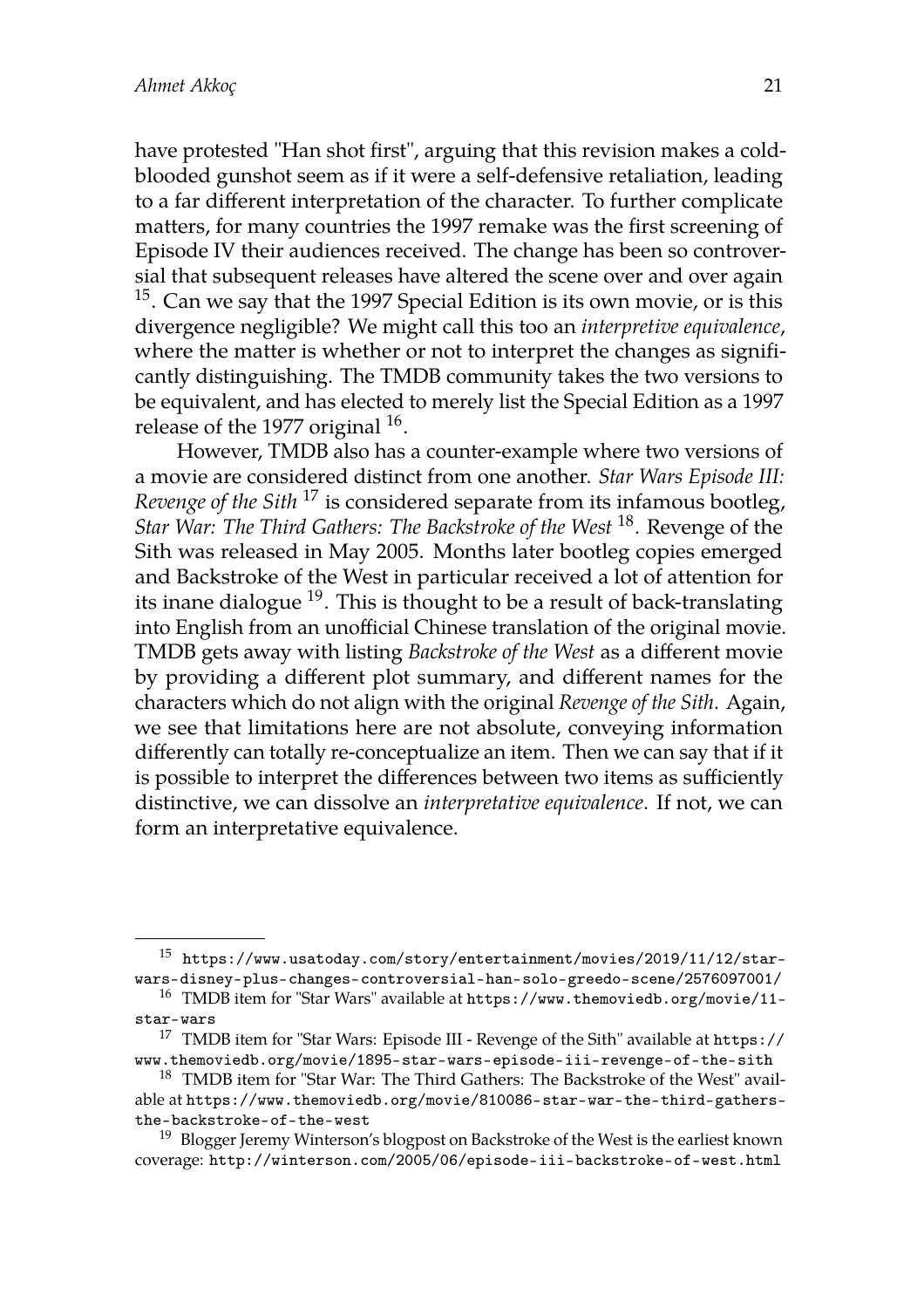## **6 A Possible Solution: Evaluating Changes on the Pragmatic Maxim**

Given the subjective nature of how we relate things to one another, it seems a daunting task to construct a common ontology which feebly attempts to objectify these relations. Going back to Sections 2 3, we discussed how the pragmatic maxim could be used to make sense of the collective, that the conceptualization of properties associated with a given object can be considered a conceptualization of the entire object itself. I will now argue that, in fact, a more rigorous adherence to the pragmatic maxim will allow for the recognition of redundant and/or unique objects.

Recall that the dissolving of a *subjective equivalence* is possible through the demonstration of a difference in practical bearings, the properties associated with an item in our case. For a *perspective equivalence*, if examining an item in a different regard from the pre-established perspective alters the properties we can ascribe to it, then the initial properties can be declared merely circumstantial. As for the case of an *interpretative equivalence*, if and only if we are able to ascribe non-identical properties to two items, may we differentiate them. Then, if we deliberately check for whether such equivalences have been constructed, we might go about resolving them.

In Section 3, we stated that an item's addition to a common ontology will precede a deeper analysis to frame said item in an ontologically consistent manner. We noted that common ontologies attempt to resolve redundancies and negligences as new items are added. Alas, this process rarely addresses the problem of *subjective equivalences* directly. Instead ambiguities are resolved based on the common ontology's own policy, which may or may not respect different perspectives and interpretations. In place of these, a policy which requires a conscious evaluation of the pragmatic maxim, when first adding an item and later deciding how to contain it, would entail less arbitrary decision making by openly addressing the root problem of *subjective equivalences*.

As an example, let us take Wikidata's aforementioned *seed* (Q40763) item. To reiterate, the issue here was that we encountered a misapprehended *perspective equivalence*. The labelling of the *seed* item into *tohum* and , in Turkish and Belarusian respectfully, drew a false association that the item was necessarily *food* (Q2095). Whereas the actual terms for edible seeds were *çekirdek* and . Currently on Wikidata, translating the name of a given item into another language is only a matter of clicks. The main translation of the item is referred to as the label and any alternative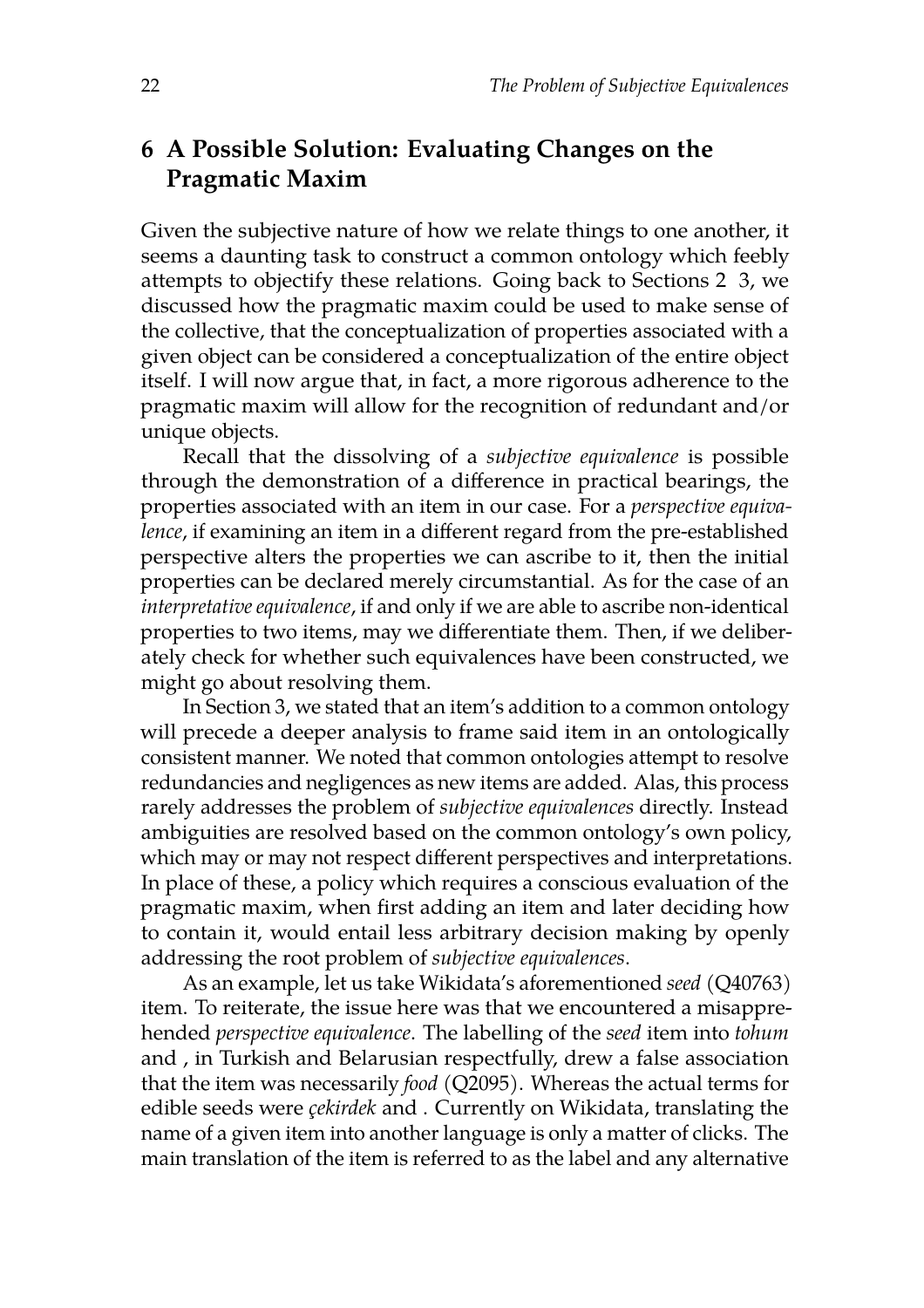translations are listed as aliases. Indeed, the general terms for a seed are labeled correctly; the issue arises because of what is assumed to be a universal subclassing of *seed* (Q40763) from *food* (Q2095). If there were a check during this editing process, for the translator to verify that all listed properties for the item are also ascribable to the translation, only then could we confidently say that the original label and new translation are equivalent. If such an equivalence cannot be established, the item ought to be split, similar to the case of *rice* (Q5090) and *pilaf* (Q485796). This method does not need to be exclusive to translations; likewise, similar checks on whether an image depicts and exemplifies pre-established properties of its associated object could be used to verify that the item's visual representation is accurate. In short, if different representations of the same item do, in fact, exhibit equivalent properties, we have on our hands a perspective equivalence consistent with the common ontology.

Next to go about resolving *interpretive equivalences*, let us take the aforementioned two versions of Star Wars - Episode IV, the 1977 original and the 1997 remake. Recall that TMDB lists the remake as merely a re-release of the original. One might consider this to be a reasonable association, others might not. If we believe this to be a misconstrued *interpretative equivalence*, we ought to prove that the two movies have distinctive properties. Recall how TMDB gets away with having the Backstroke of the West mistranslation listed as a different item from the original Star Wars: Episode III - Revenge of the Sith. The Backstroke of the West item gives the mistranslated plot as the plot summary and uses the mistranslated role names for the characters. For instance, the Revenge of the Sith characters *Obi Wan Kenobi* and *Chancellor Palpatine* are replaced with *Ratio Tile* and *Speaker D* for Backstroke of the West. In a similar vein, one possible way to force a distinction between the two versions of Episode IV would be to add a new item for the 1997 remake, which includes snippets from the story changes in the plot summary. Conversely, if we believe another pair of items to be redundant, we can unify the distinctive properties to merge the two into one. We know the Backstroke of the West to be a mistranslation, ergo one who argues that it ought to be considered the same movie as the Revenge of the Sith could harmonize the associated properties which distinguish the two. For starters, the character names for Backstroke of the West might be updated to agree with the character names for Revenge of the Sith, seeing as the credits uses the same character names as the original, then other differentiating properties can be brought into agreement until the two items are practically identical. Then if a single item in the ontology can be demonstrated to represent multiple entities in the real world,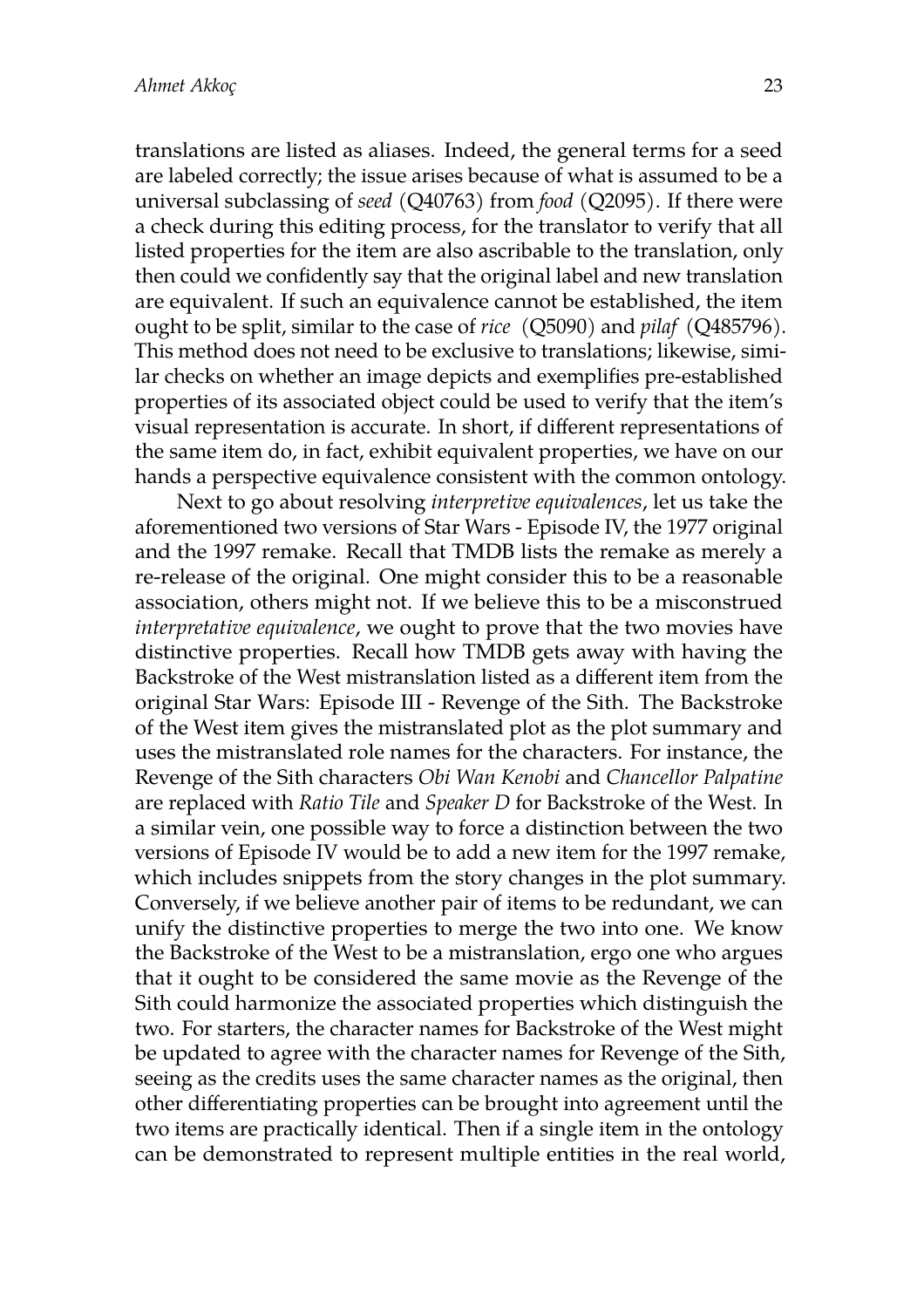which share identical properties, we have on our hands an *interpretive equivalence* consistent with the common ontology. Likewise, a group of items may be reducible to a single item, by virtue of their identical properties.

Either of these approaches offers a fairer compromise compared to existing policies. Appealing to moderation verdict to resolve conflicts is not without its merit, after all intuition comes with experience. That being said, while a Wikidata moderator who is an astrophysicist might be suited to classify Pluto (Q339) <sup>20</sup> and Eris (Q611) <sup>21</sup> as distinct astronomical bodies, they might be less credible when delineating between micro-organisms such as SARS-CoV-1 ( $Q85438966$ )<sup>22</sup> and SARS-CoV-2  $(Q82069695)$ <sup>23</sup>, unlike a microbiologist. By consciously invoking the pragmatic maxim, instead of always relying on moderators, we can continue to receive input from contributors while negating moderator-bias. Thus may ontologies become more consistent systems and less prone to logical deadlock.

#### **7 Conclusion**

In the age of information, only skeptics will reject a notion of common knowledge. Let the thinkers keep thinking to themselves, while the doers toil, constructing common ontologies and knowledge bases of their own. This is certainly a task with many nuances, as we have discussed above. The knowledge stored in a common ontology isn't only available to humans, a good portion of it is also exposed to software agents through what we call the *Semantic Web*. We might not realize it, but common ontologies have already begun reshaping our world, feeding data into browser searches and personal assistants. This is all the more reason we ought to pay attention to developments surrounding common ontologies. *Data poisoning* can be used to trick software agents, who might later pass on false information to humans. We often see this in the case of *Google Bombing*, where a humorous term is forcibly associated with a real world person. The implications of misconstrued

<sup>20</sup> Wikidata item for "Pluto" available at <https://www.wikidata.org/wiki/Q339>

<sup>21</sup> Wikidata item for "Eris" available at <https://www.wikidata.org/wiki/Q611>

<sup>22</sup> Wikidata item for "SARS-CoV-1" available at [https://www.wikidata.org/wiki/](https://www.wikidata.org/wiki/Q85438966) [Q85438966](https://www.wikidata.org/wiki/Q85438966)

<sup>&</sup>lt;sup>23</sup> Wikidata item for "SARS-CoV-2" available at  $https://www.wikipedia.org/wiki/$ [Q82069695](https://www.wikidata.org/wiki/Q82069695)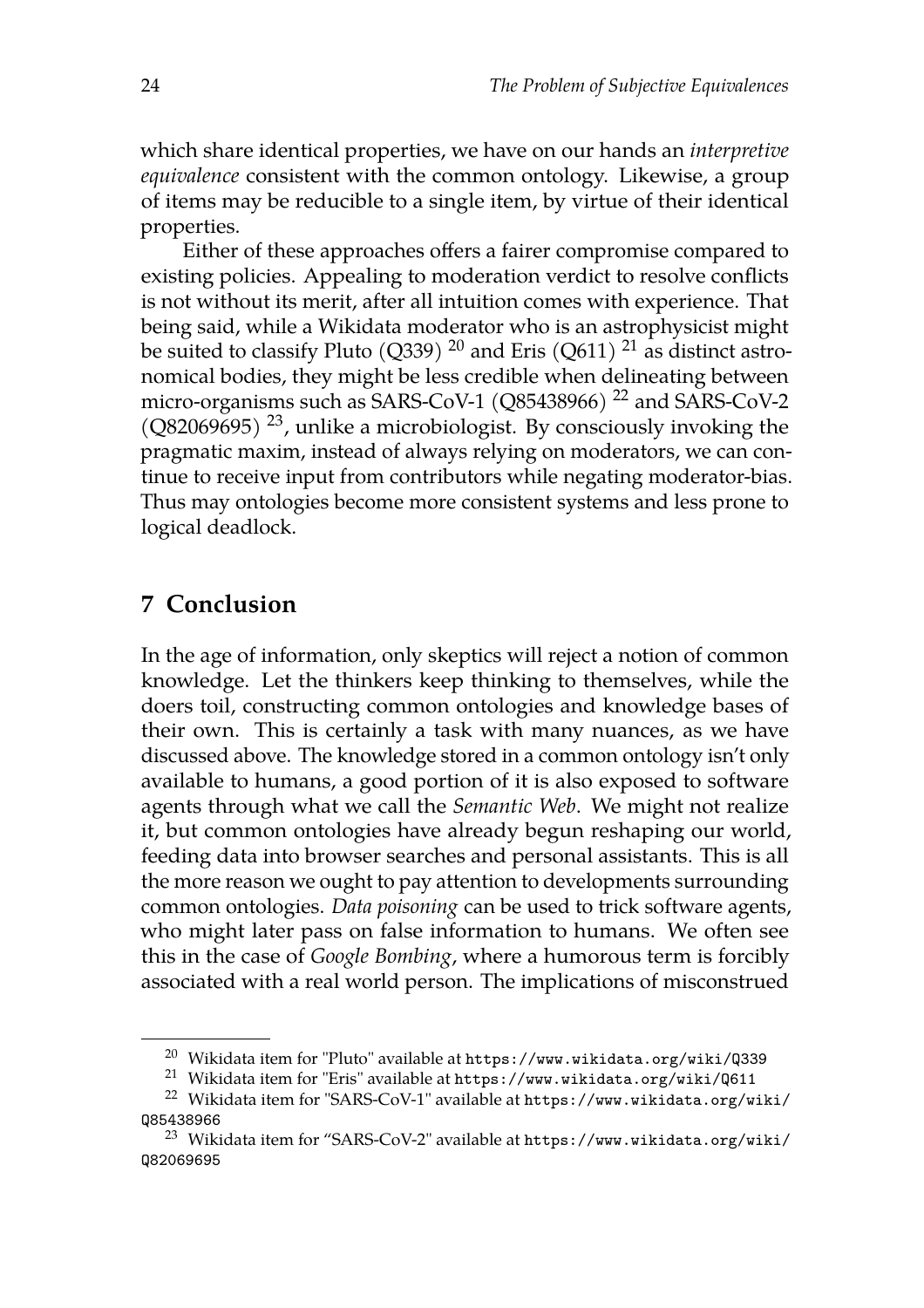data include disastrous AI Racism <sup>24</sup> which has caused problems in banking and law enforcement. As common ontologies continue to grow as sources of data, their reliability becomes all the more essential.

In line with the pragmatic maxim, the *subjective equivalences* we establish or dissolve can allow us to achieve higher cohesion and reliability. The end results might not always agree with real world consensus or even reality, but this is not the immediate goal of a common ontology. It is understood that this is an iterative process, all that we have discussed here today can serve to accelerate its progress. While the problem of *subjective equivalences* has yet to be recognized in name, *interpretive equivalences* regarding versioning are starting to receive minor attention. Wikidata has begun introducing properties to represent versioning, such as P9237 for musical reissues  $25.$  I can only hope that the methodology I have outlined here will supplement this underlying consciousness.

A radiant future of knowledge sharing awaits us, so long as we, people of all disciplines and interests, pitch in together. In having defined this problem of *subjective equivalences* and offered a possible solution, I hope to have initiated dialogue not merely on a digital or engineering problem, but on a human one. I doubt that it is only a pragmatist's perspective which can address *the problem of subjective equivalences* and I eagerly anticipate deeper exploration on the matter itself, and broader discussion on digital ontologies in general.

#### **Bibliography**

- Gorgias, "On Non-Existence" in *Against the Logicians* eds. Sextus Empiricus, 1.65-87, Trans. Bruce McComiskey in Philosophy & Rhetoric Vol. 30, No. 1 (1997), pp. 45-49. Accessed April 18, 2021. <http://www.jstor.org/stable/40237935.>
- Gruber, Thomas R. *The role of common ontology in achieving shareable, reusable knowledge bases.* Kr 91 (1991).
- James W. "What Pragmatism Means" in *Pragmatism: A new name for some old ways of thinking*. New York: Longman Green and Co (1907), 17-32.
- Jones, L. "A Philosophical Analysis of AI and Racism." *Stance: An International Undergraduate Philosophy Journal* 13 (2020), 36-46. Accessed April 18, 2021. <https://c274f25f-a590->

<sup>24</sup> Lel Jones, "A Philosophical Analysis of AI and Racism." Stance: An International Undergraduate Philosophy Journal 13 (2020): 36-46.

<sup>&</sup>lt;sup>25</sup> Wikidata property for "reissue of" available at [https://www.wikidata.org/wiki/](https://www.wikidata.org/wiki/Property:P9237) [Property:P9237](https://www.wikidata.org/wiki/Property:P9237)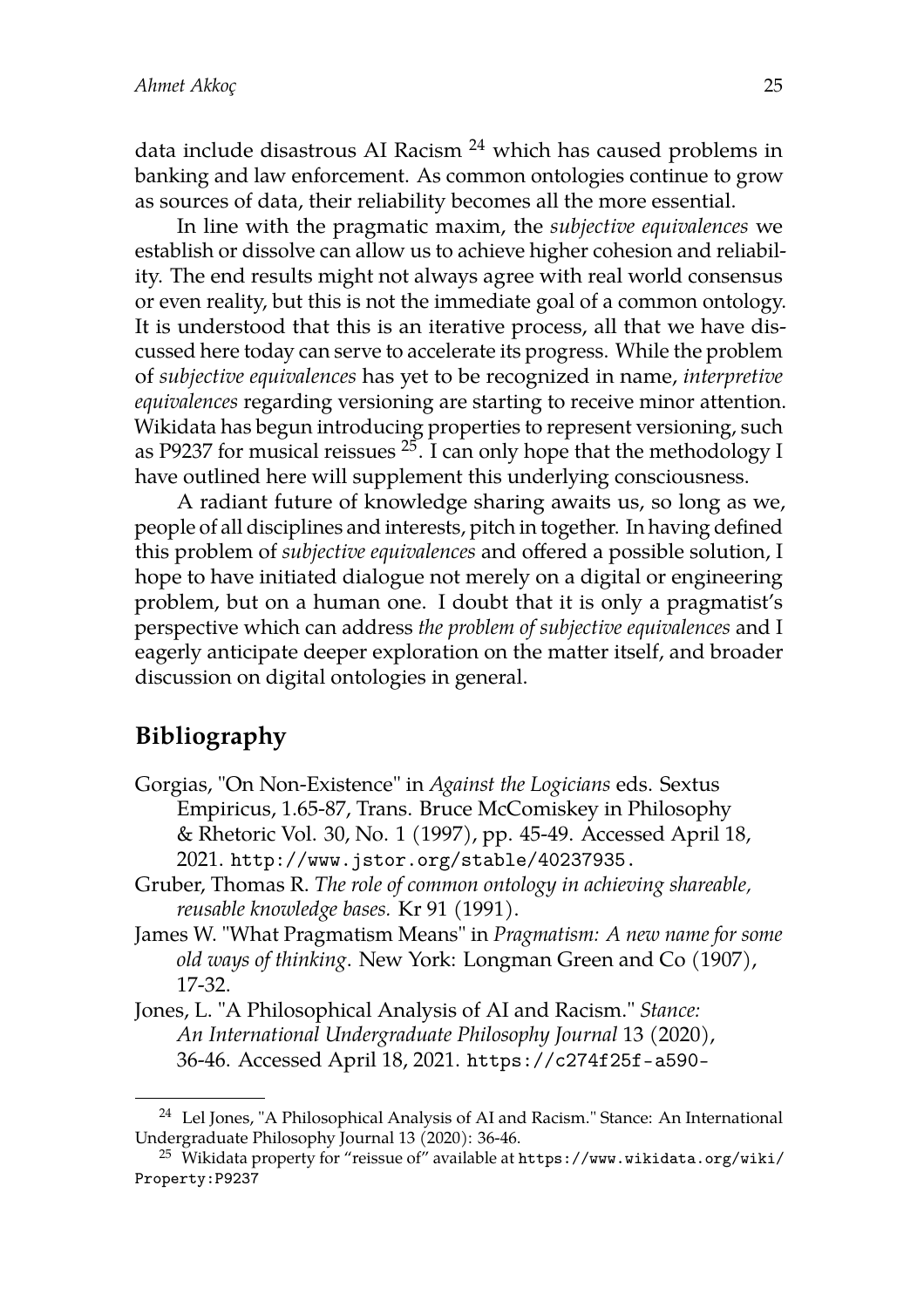[4f1d-ab5a-44d048f3e63a.filesusr.com/ugd/5cd3e3\\_](4f1d-ab5a-44d048f3e63a.filesusr.com/ugd/5cd3e3_) <333814faf28748bfab1a67055822892c.pdf>

- Peirce, Charles S. "How to Make Our Ideas Clear", *Popular Science Monthly*, Vol. 12, 286–302.
- Whorf, Benjamin L. *Science and linguistics*. Indianapolis, IN, USA:: Bobbs-Merrill, 1940.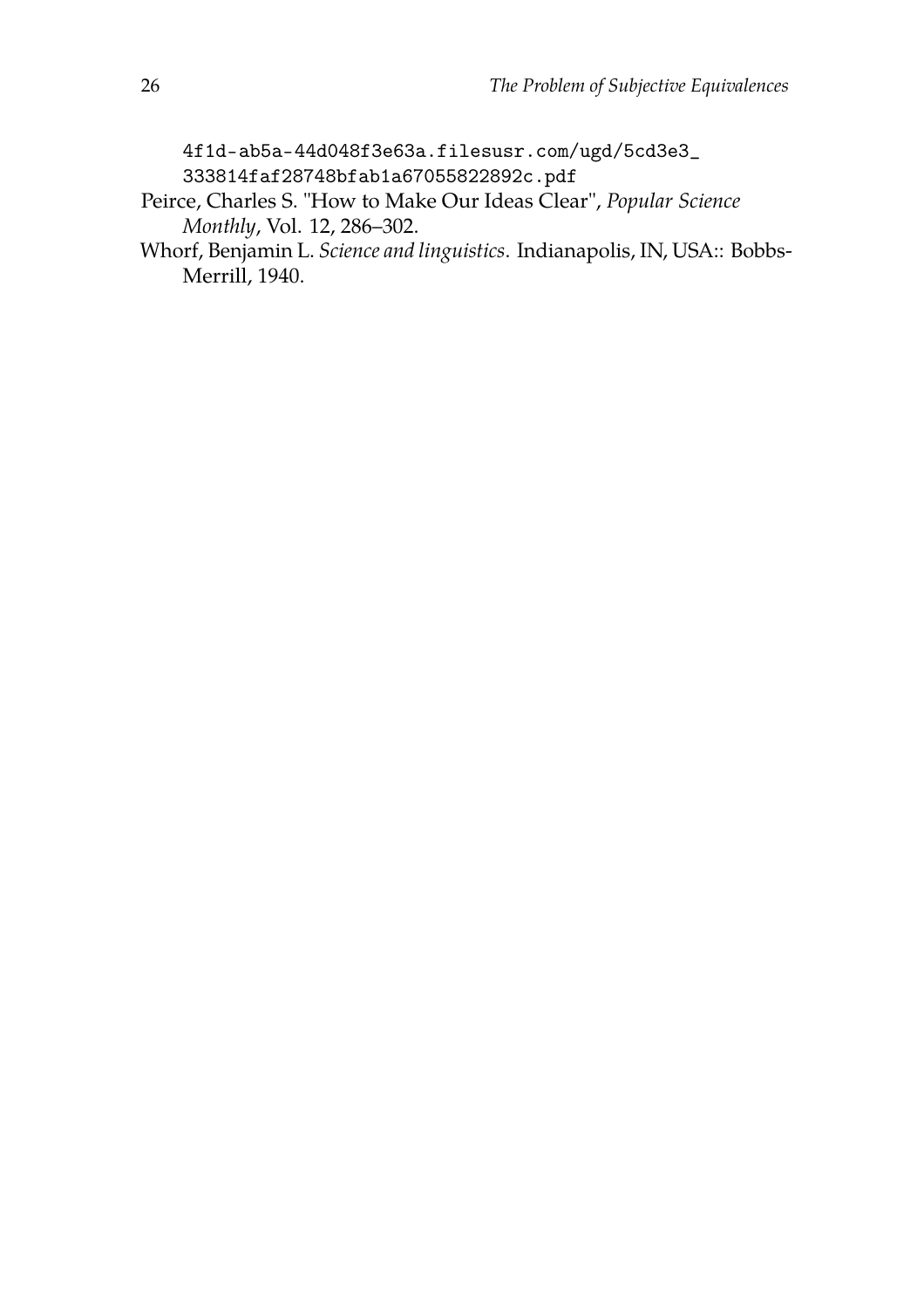# Wittgenstein and an Ethics without Moral Principles

*Justice Cabantangan Seattle University*

Despite not directly addressing morality, the later Wittgenstein's thought as presented in the *Philosophical Investigations* has influenced some impressive movements in moral philosophy–being an inspiration to moral philosophers like Stanley Cavell and conceptually motivating moral anti-theorists. Wittgenstein's dense discussion on rule-following, in particular, can be used in moral discourse. In this paper, I will argue that seriously considering all of the nuances of Wittgenstein's thought, a Wittgensteinian ethics based on rule-following yields an ethics without moral principles. I will explicate on Wittgenstein's conception of rulefollowing, criticize James Pearson's analogy between Stanley Cavell's moral perfectionism and Wittgenstein's thought, construe an ethics more faithful to Wittgensteinian rule-following, and discuss what distinguishes this position from moral relativism.

To get a sense of Wittgenstein's discussion on rule-following, let us sketch out an example. Picture a chessboard with pieces configured as they would be at the start of a game of chess. The woman seated at one end of the board takes only a moment to think before moving one of her pawns forward by two squares. Indeed, she must be playing chess. Seated opposite the woman is her child, who without hesitation picks up their knight and takes the piece off the board and onto the table, making gallop sound effects as they slide this piece towards the woman and back onto the board to knock down all of the other pieces irrespective of color. What am I to make of this now? Did the child do something wrong? We can say that perhaps this child's behavior is not consistent with the rules of chess, but is not this child's behavior consistent with *something*? After all, this knight piece is, in fact, shaped like a horse, and horses, in fact, make gallop sounds as they travel. This knight piece, this symbol in the shape of a horse, *means* what a horse means to this child, and the way this child uses it shows that is the case. This knight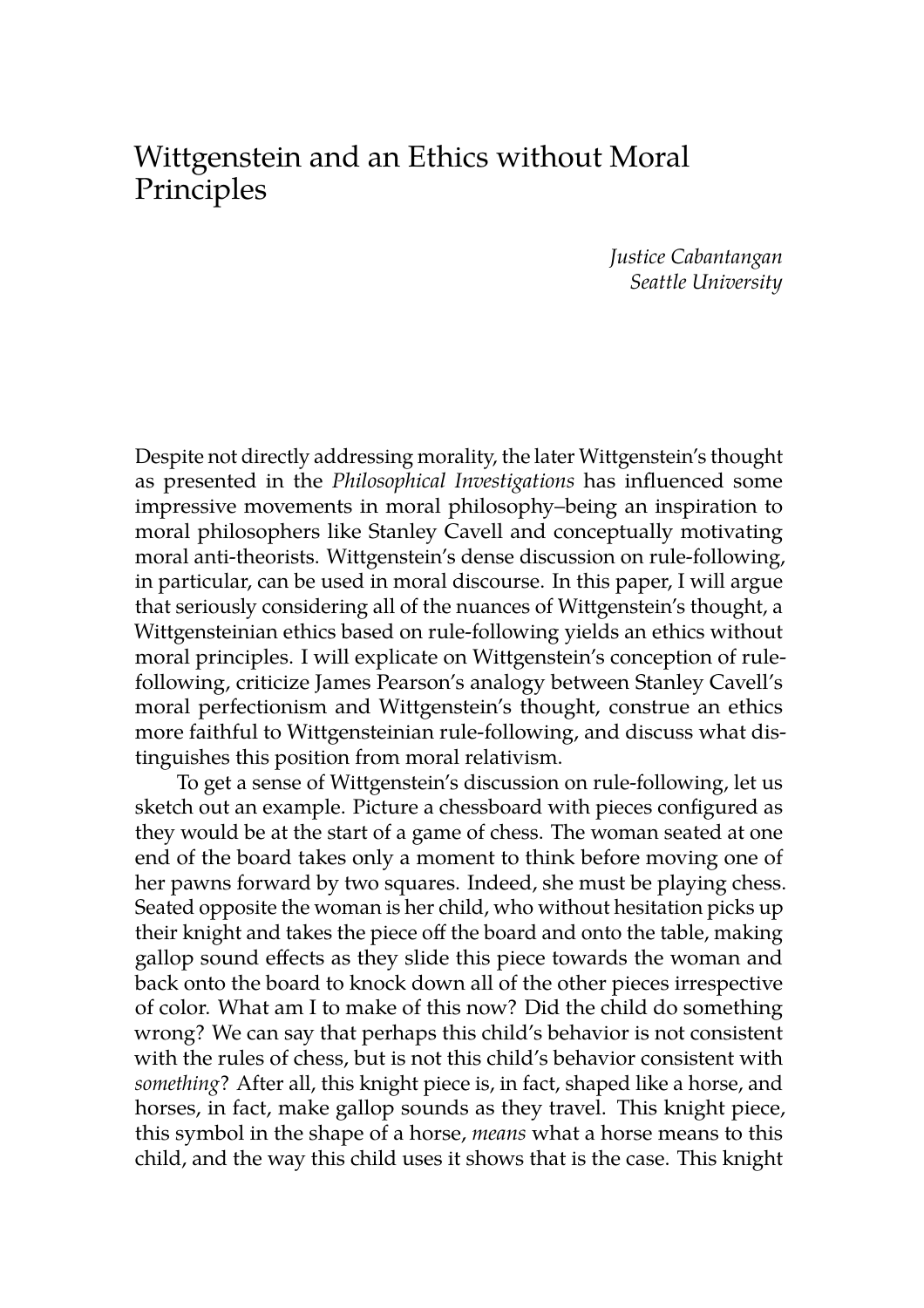piece to the woman, however, means what the knight piece of chess *means* to the woman, and the way she uses this piece will also show that is the case. While the woman uses the wooden piece as the knightpiece-of-chess, the child, on the other hand, is using their piece as the knight-piece-as-horse. In an odd way, this child has actually followed the rules quite faithfully. However, while the child's mother would receive this situation with lighthearted laughter, this child's behavior would be wholly unacceptable at an international chess tournament. In this case, the community of chess enthusiasts seemingly reserves the right to chastise the child's nonsense and we will assume that they do.

This difference between the reception of the child's behavior in these two different spaces sheds light on Wittgenstein's philosophy regarding rule-following and the role of practices therein found in the *Philosophical Invenstigations*. The point of the chess analogy was to emphasize the importance of a surrounding practice in distinguishing what is right and wrong. In her reading of Wittgenstein, Marie McGinn writes, "We don't find the basis for this distinction where we're inclined to look for it- in the rule itself, or in something that accompanies the saying of the rule -but in the field that surrounds the giving of the order and the response that is made to it"<sup>1</sup>. In other words, when it comes to someone being right or wrong about the meaning of something (such as the meaning of the knight piece) we find that the rule itself (that the knight can only move in such-and-such a way) is not sufficient grounds to make a judgement. The conflict, in this case, is not between the child and the chess rule book but between the child's and the chess community's practice.

To stay with our example of chess, let us take a look at the rule "the knight moves in such-and-such a way". How do we go from this text to the moving of a piece of wood on a checkered flat surface? It seems as though further explanation is due. Maybe we should write something like "the knight moves in such-and-such a way, and you should move it in a way that will facilitate your victory, and the way you facilitate your victory is by setting up the opponent's king into a situation where it cannot escape, and a situation where one cannot escape is one that... ", and so on. Let this rule go on to explain how to use the knight piece in as much detail as possible and we will see that the rule could go on ad infinitum. Most importantly, however, we will see that the rule will never be able to bridge the gap between itself and the application. At

<sup>1</sup> Marie McGinn, *Routledge Philosophy Guidebook to Wittgenstein: and the Philosophical Investigations*(London: Routledge, 1997), 101.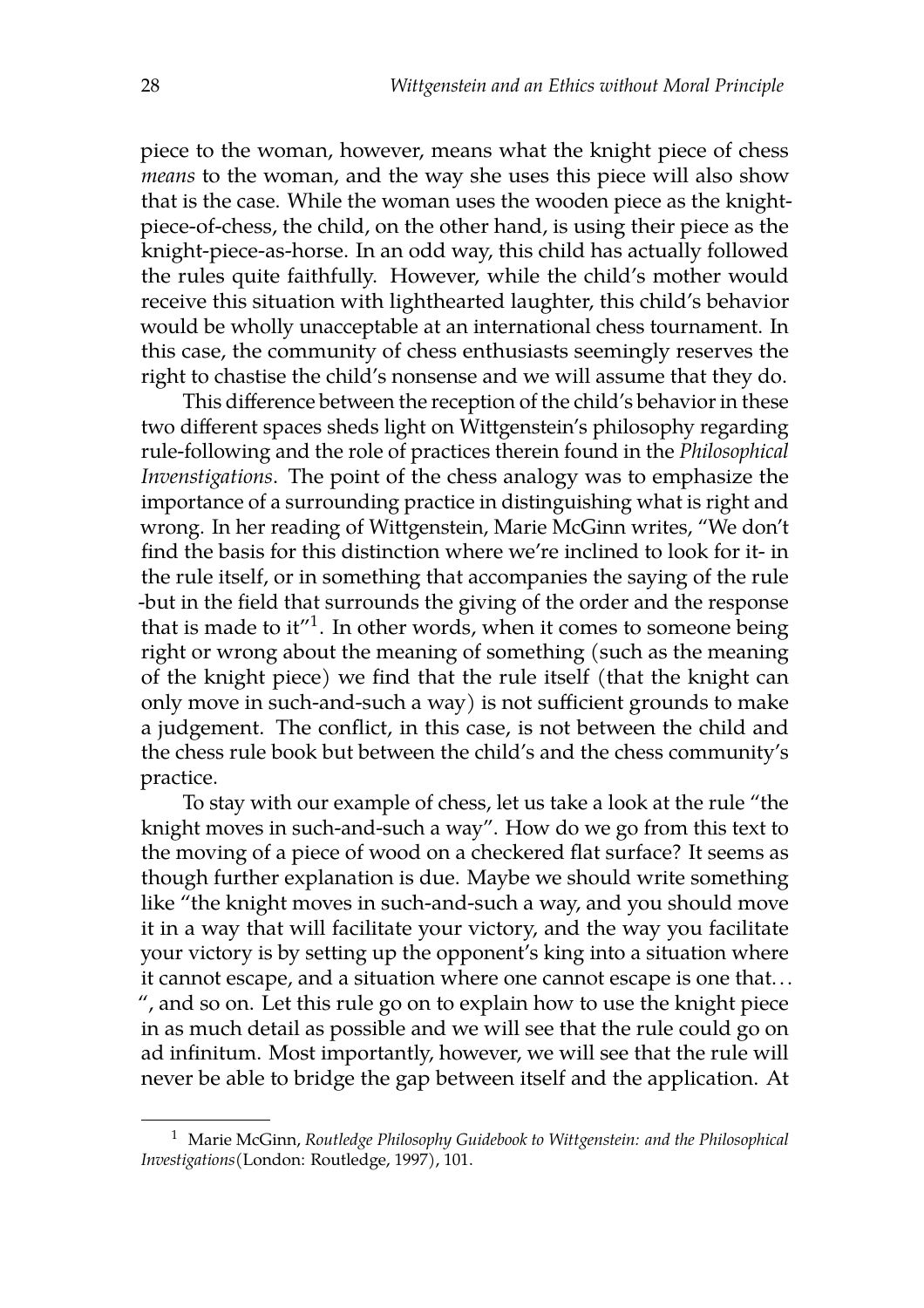no point will the rule itself be able to cause my moving of a piece of wood on a checkered flat surface. Wittgenstein thinks the link between a rule and the application of the rule is but a mythological one; rather, what causes the application of the rule is one's training. It is the child's training that causes the child to move the horse-shaped piece in the way they do; they use symbols in a certain way insofar as they were trained to do so.

Speaking further on training, Wittgenstein writes, "a person goes by a sign-post only insofar as there exists a regular use of sign-posts, a custom" <sup>2</sup>. We use a signpost, because there exists a customary practice to use a signpost in such-and-such a way; we understand the rules of using the signpost through the relevant community's practice. The training through which it can be said we understand a rule is the act of practicing within this custom. The community facilitates this training by providing an external anchor, bodies separate from ours to be the living example of how we should use our bodies in response to symbols such as the signpost. To assume that the signpost taken by itself is enough to make me follow it is to assume that there exists the mythological connection between rule and application. It is to assume that I already know what a signpost is, what it means for a signpost to be shaped the way it is, what the words on the signpost mean–most importantly, it is to assume that I already know what to do with my body in response to the signpost. So, how is the child supposed to use their body in response to symbols that look like "the knight-piece moves in such-and-such a way"? To assume that the child need only this rule to move the knight piece in such-and-such a way is to assume that the child already knows what to do.

In the examples afforded to us by chess, however, the distinction between right and wrong seems black-and-white, so to speak. You either move the knight piece in such-and-such a way or you do not move the knight piece in such-and-such a way while playing chess. However, what is right and wrong becomes more ambiguous in the case of morality. In his article, 'Wittgenstein and the Utility of Disagreement', James Pearson analogizes Wittgenstein's philosophy with Stanley Cavell's moral perfectionism to elaborate on certain features of Wittgenstein's conception of rule-following. Although I am not responding directly to his conclusions with respect to the utility of disagreement, I will be critically analyzing the account of morality that he provides as an example of a practice

<sup>2</sup> Ludwig Wittgenstein, *Philosophical Investigations*, trans. G. E. M. Anscombe (Oxford: Blackwell, 1968), 198.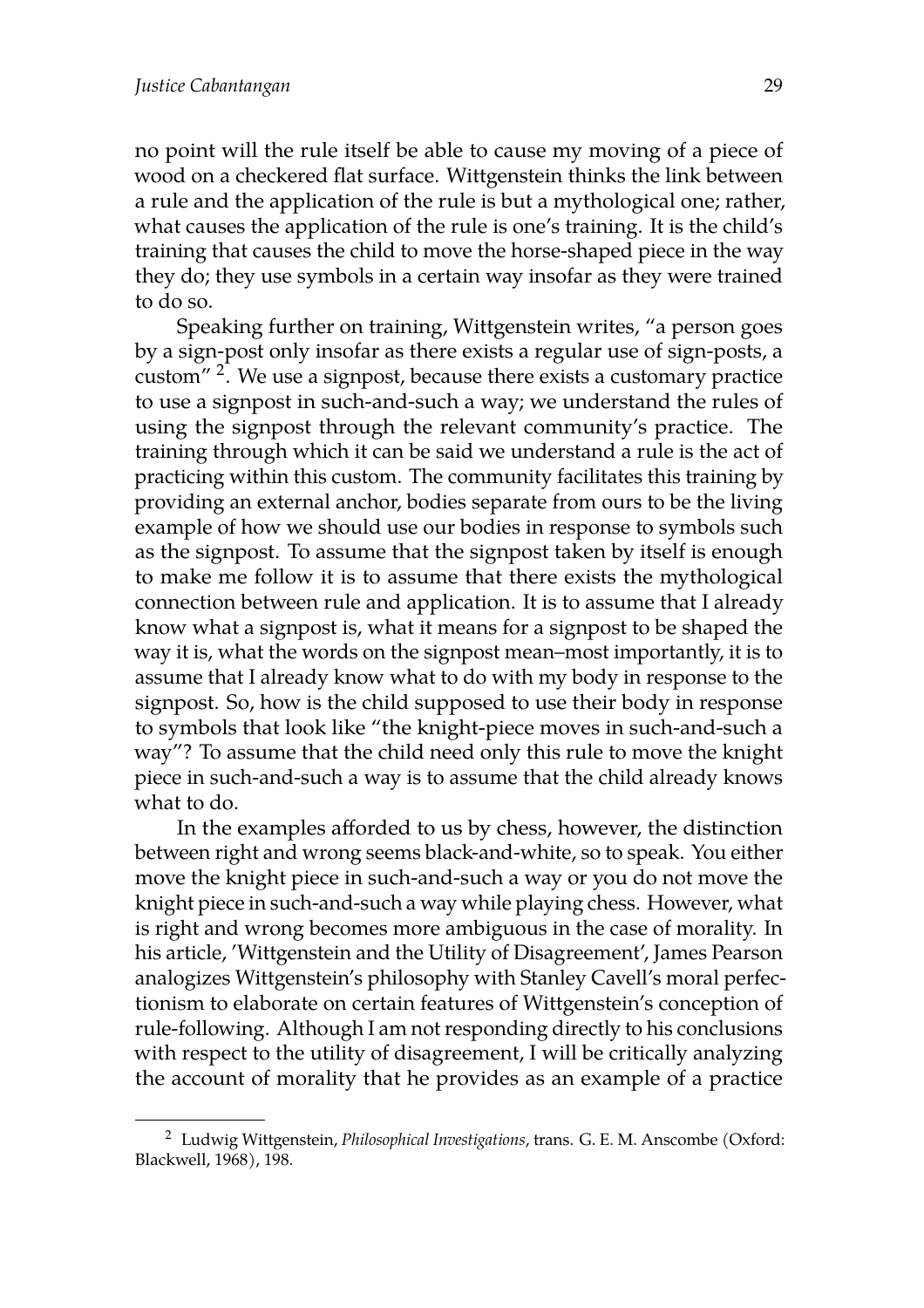through a Wittgensteinian framework.

According to Pearson, the practice of morality is rooted in the community. For Cavell's broader project of moral perfectionism, an individual must come to know themself in order to partake in the journey of perpetual self-improvement, striving toward an "unattained but attainable self" <sup>3</sup>. Pearson writes, "for Cavell, self-knowledge (of our own concerns and commitments and those to which others hold us) is only attained through dialogue with others, when we are invited or pressed into the process of justification" <sup>4</sup>. When making a moral decision (a decision that can be morally scrutinized), a person must also take into consideration the concerns and commitments of others in the community they are in, and one must participate in difficult community dialogue in order to do this. According to Pearson, while we may disagree as to what concerns and commitments are relevant in each situation, the way we frame these concerns and commitments in the justification that we use to arrive at a conclusion is an "agreed upon procedure" decided by the community  $5$ . The community upholds certain criteria as to what counts as valid moral justification. A good action, according to Pearson, is "one that best coheres with these [criteria] insofar as it either facilitates [the person's] goals and well-being or fulfills her commitments"  $^6$ . A good action is one that can be justified according to the criteria upheld by the community. Although Cavell's ethical philosophy takes inspiration from the *Philosophical Investigations*, I argue that it is not necessarily a compatible philosophy with the later Wittgenstein's thought as Pearson suggests.

To be clear, I am not making the claim that there are problems with Cavell's moral philosophy; rather, I am arguing that the way Pearson analogizes it with Wittgenstein's thought regarding rule-following yields an inaccurate analogy. Let us suppose there is a moral rule book that tells us what is good and bad. Just as a chess rule book would tell us what actions are and are not permissible without further justification, this sacred text, so to speak, would tell us what actions are and are not morally permissible without further justification. Cavell's criteria for moral justification, Kant's categorical imperative, and Aristotle's

<sup>3</sup> Russell Goodman, "Ralph Waldo Emerson," Stanford Encyclopedia of Philosophy (Stanford University, November 2, 2018), https://plato.stanford.edu/archives/fall2020/entries/emerson/.

<sup>4</sup> James Pearson, "Wittgenstein and the Utility of Disagreement," *Social Theory and Practice* 42 (January 2016): pp. 1-31, https://doi.org/10.5840/soctheorpract20164211, 18.

<sup>5</sup> Pearson, 17.

<sup>6</sup> Pearson, 18.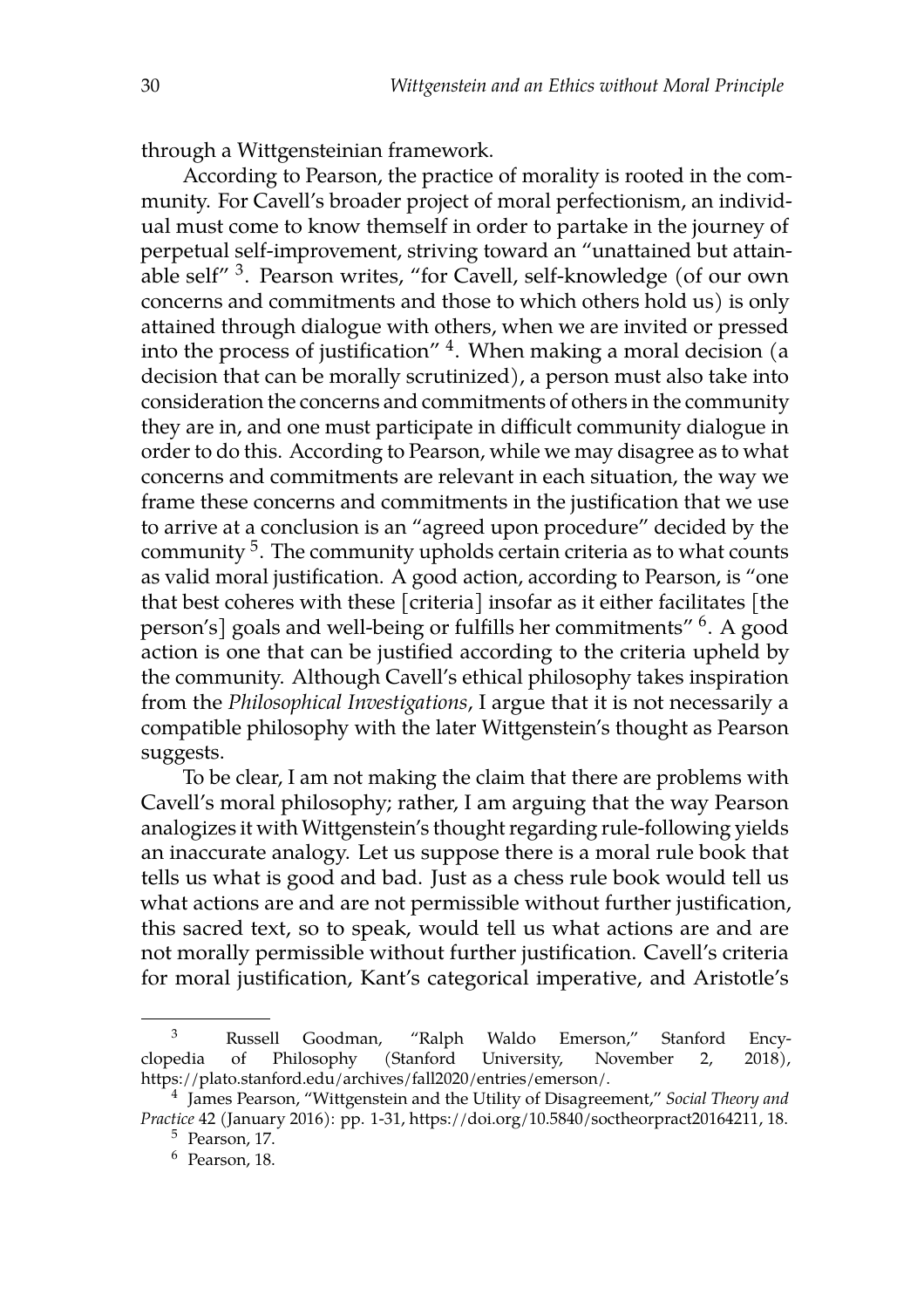law of moderation are among the many other things that would be appropriate to write into this moral rule book. Within this rule book, let us lay down a rule to tell us how to act ethically according to Cavell's criteria. We shall write something like this: "Acting ethically consists in acting such that the action can be justified according to the community's criteria, the community's criteria is as follows ...". Much like the rule of how to use the knight-piece from our previous discussion, this rule could go on ad infinitum. Most importantly, we will see that this rule will never be able to bridge the gap between itself and its application. At no point will these moral principles themselves cause me to act a certain way. The connection between the principles found in this rule book and my actions is mythological. Pearson suggests that Cavell's moral philosophy is Wittgensteinian because the community sets the rules of what is ethical by establishing criteria of what counts as moral justification. Thus, the moral agent can appeal to these criteria to prove their action ethical. However, just as I cannot appeal to the signpost for my use of the signpost the way I do, one cannot appeal to Cavell's criteria for their use of it. Wittgensteinian ethics is not about rules or moral principles like Cavell's criteria.

However, if acting ethically, or according to the rules, comes from our training within a certain custom, then how do we reconcile what is good and what is bad from all of the different customs that constitute our world? This Wittgensteinian conception of ethics seems to commit to moral relativism, but I argue that there is an important point that separates these two positions: their view on moral judgements. To generically summarize this point for a moral relativist "the truth or falsity of moral judgments, or their justification, is not absolute or universal, but is relative to the traditions, convictions, or practices of a group of persons" <sup>7</sup>. This Wittgensteinian position, on the other hand, holds that it is not appropriate to predicate truth or falsity of statements classified as moral judgements at all. Moral judgements do not hold the weight that the moral relativist would like to ascribe to them. While the relativist holds that there is a moral rule book relative to each community or custom through which a moral judgement's truth or falsity can be proven, this Wittgensteinian position holds that moral judgements are merely expressions of one's training.

To illustrate this point further, let us reintroduce ourselves to the situation of the child playing chess with their mother, comfortably away

<sup>7</sup> Chris Gowans, "Moral Relativism," Stanford Encyclopedia of Philosophy (Stanford University, April 20, 2015), https://plato.stanford.edu/archives/sum2019/entries/moralrelativism/.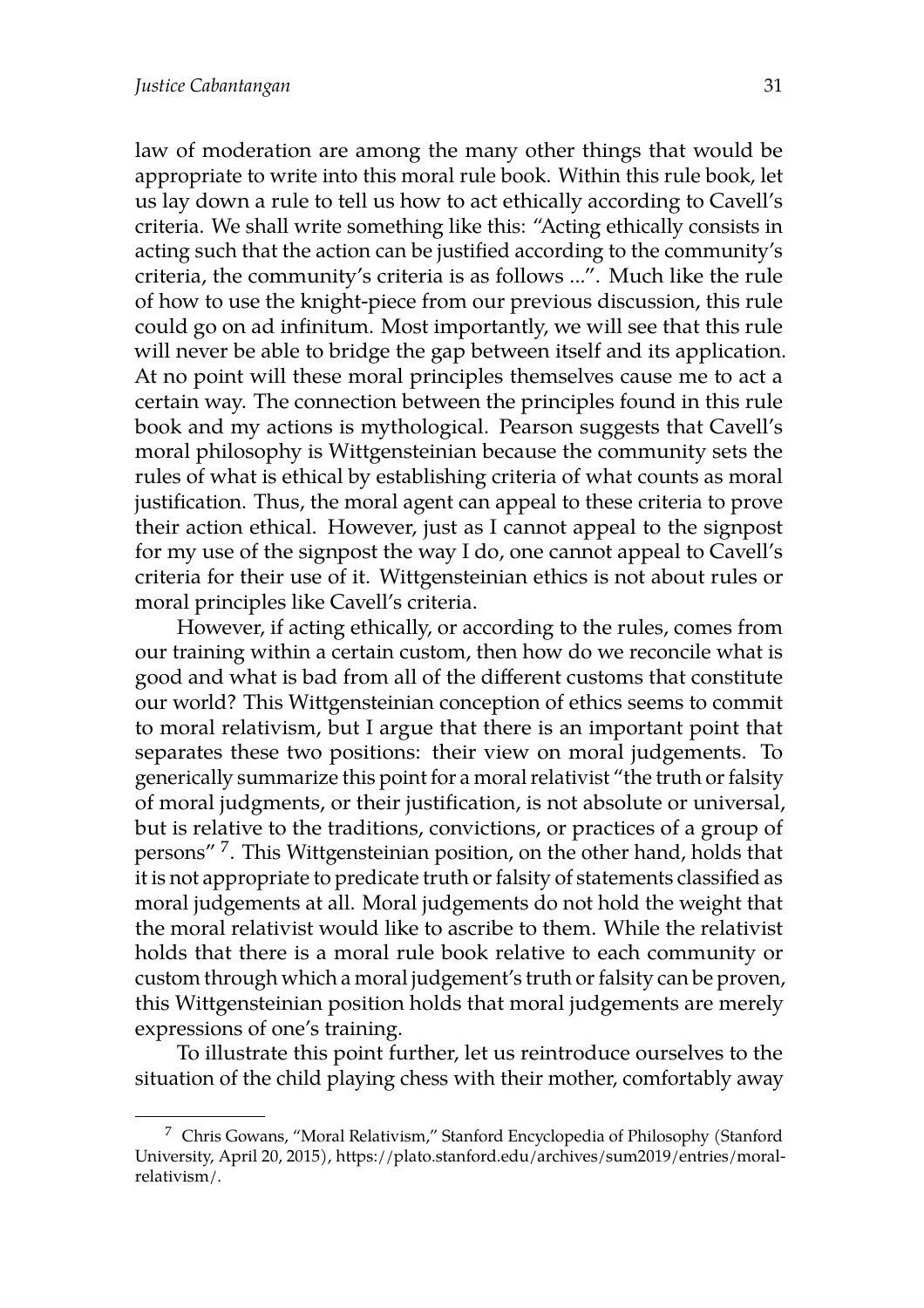from the international chess tournament. Perhaps now they are sitting together at a picnic table, other children populating the vast green of the park they occupy. The grand display of the chess board and pieces draw in a crowd of children, who place their passionate faith in the child. The child makes the first move, once again picking up the knight and wreaking carnage on the chess board. We can imagine some of the children applauding with delight, surely the child sat upon this picnic bench is the hand of God. Now, why are their judgements so different from those of the chess community? Are these the wrong judgements? The relativist holds that they are wrong according to the chess community's rule book but correct in the children-spectators' rule book. The position I put forward holds that there is a conflict between the chess community's practice and the child's and no such conflict between the children-spectators' practice and the child's. This position *does not* make a moral claim about the child's behavior. Rather than the child's behavior being good or bad, the child's behavior is either in accord or discord with certain practices.

The *Philosophical Investigations* contains a remark on psychological language in which Wittgenstein provides an example suitable for this discussion: "I tell someone I am in pain... let us assume he says: 'It's not so bad.'—Doesn't that prove that he believes in something behind the outward expression of pain?... Imagine not merely the words 'I am in pain' but also the answer 'It's not so bad' replaced by instinctive noises and gestures" <sup>8</sup>. Appropriated for our discussion, we will let the child behave the way they do at the chess tournament. The chess community reacts the way they do and utters something to the effect of "that behavior is not allowed". Does this utterance prove that there exists some standard according to which the behavior is not allowed? Cannot the truth or falsity of this judgement be proven by some rule book? Imagine not merely the child's behavior but also the response replaced by instinctive noises and gestures. The child waves their hands in the air and screams, and, in response, the chess community does jumping jacks and sings the Star-Spangled Banner. Are these noises and gestures true or false? The utterance "that behavior is wrong" does not contain content that allows it to be true or false, it is an expression of one's training. The moral relativist can go on to say that even if a moral judgement was merely an expression of one's training, it can still be compared to how the community reacts. Even if the moral judgement is jumping jacks and singing the Star-Spangled Banner, it can be compared

<sup>8</sup> Wittgenstein, *Philosophical Investigations*, 310.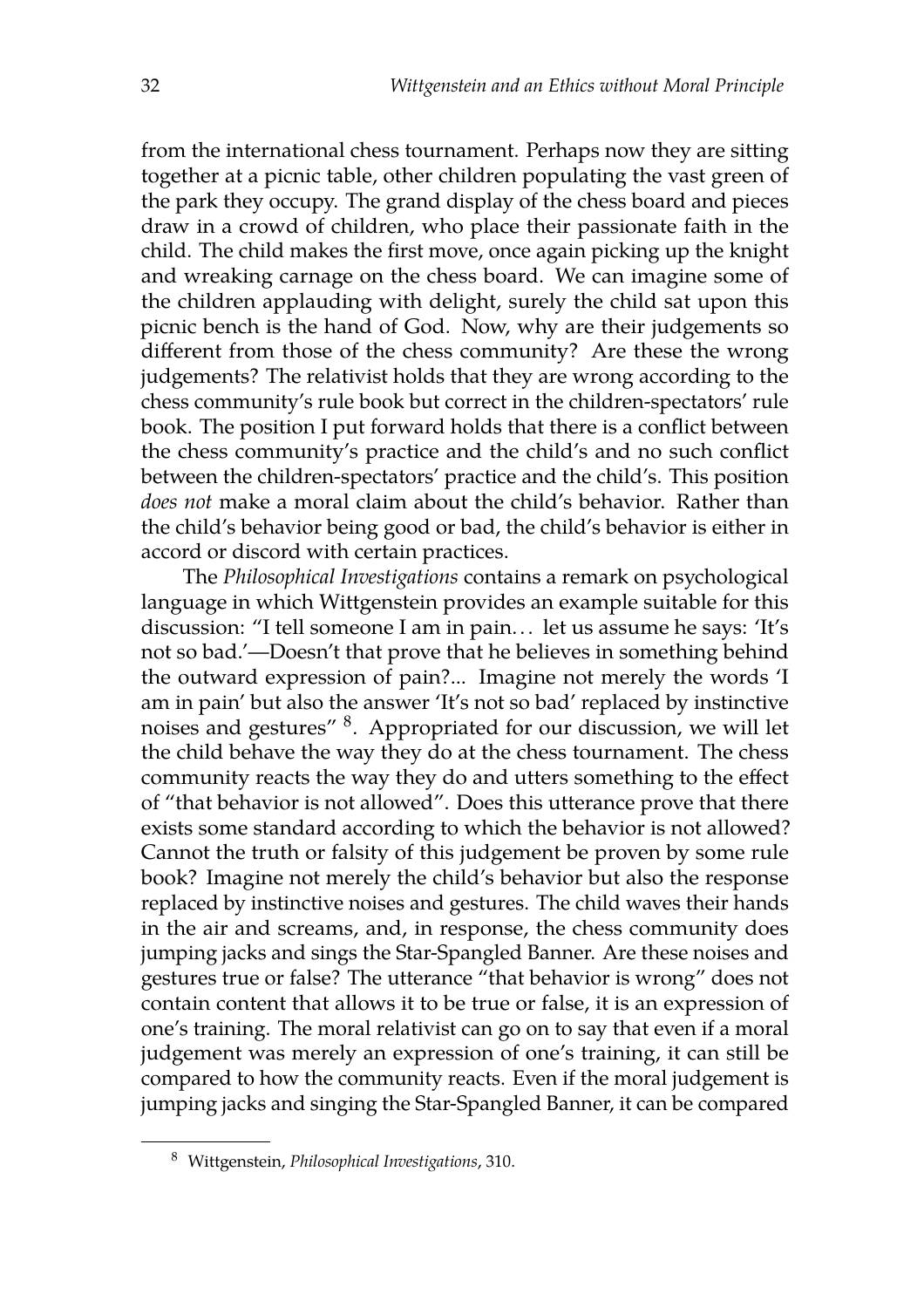to whether their community would also do jumping jacks and sing the Star-Spangled Banner in response to the same situation; if their community would respond in the same way, then their response is true. However, this would only be the case if when I say "the sky is green" and my community would also say "the sky is green", then it becomes true. Further, what does it mean to see someone do jumping jacks and sing the Star-Spangled Banner and call those actions true? Although they are actions that my community's practice has no conflict against, they are, in no means, what could be called true or false relative to anything. These moral judgements are neither true nor false, they are an expression of conflict between different practices.

In a posthumous collection of remarks, Wittgenstein writes, "Well, there is no mention of punishment [in moral doctrine], but rather a kind of natural law. And anyone to whom it is represented in such a light, could derive only despair or incredulity from it. Teaching this could not be an ethical training...you would have to teach the doctrine after the ethical training, and represent it as a sort of incomprehensible mystery" <sup>9</sup>.

To assume that one can learn to act ethically through some moral principle is to assume that they already know how to act ethically. Moral principles, like those found in our hypothetical moral rule book, are not the foundation of ethical action. To act ethically, is not to consider what is good and what is bad as our community defines it; this is the mistake Pearson makes in his analogy. We act ethically just as we act in situations that are not ethical problems, we act according to our training. Although the chess-playing child's practice conflicts with both the mother's and the chess community's practice, it is the chess community that decides to express this conflict through harsh judgement. They do not meet the child where their practices intersect. The loving mother, on the other hand, decides to express this conflict with lightheartedness, a recognition of the child's humanity (that their behavior is a result of their training). The mother shows the child the ropes of the practice, becoming the external body through which, the child can be initiated into the practice of chess. She meets the child where their practices intersect.

By exploring Wittgenstein's remarks in the *Philosophical Investigations*, I have shown that rule-following is about practicing within a custom among the relevant community of fellow practitioners. Through

<sup>9</sup> Ludwig Wittgenstein, *Culture and Value*, ed. G. H. von Wright and Heikki Nyman, trans. Alois Pichler and Peter Winch (Oxford: Blackwell, 1998), 92e-93e.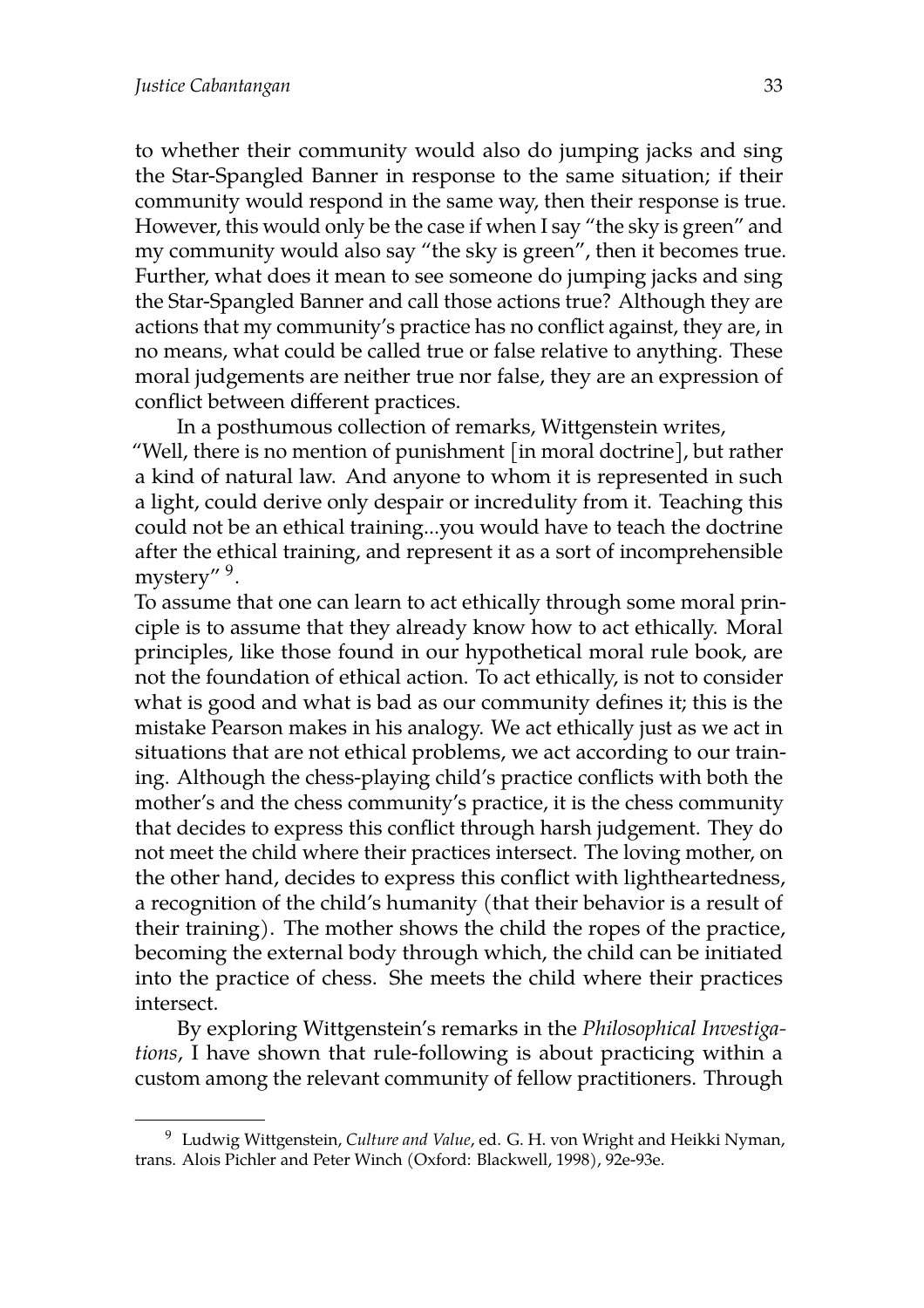my criticism of Pearson's use of Wittgenstein's thought and contrasting it with an ethics more faithfully based on Wittgensteinian rule-following, I explain that Wittgensteinian ethics is not based on moral principles like Cavell's criteria. Lastly, by comparing this position with moral relativism, I clarify what distinguishes one from the other, and show that the mythological connection between our actions and moral principles is what tempts us to think that moral judgements or decisions are different from actions that are not. Wittgensteinian ethics as presented in this paper, in accordance with the ideas found in the *Philosophical Investigations*, is not about principles of morality. It is, as Wittgenstein conceives all of philosophy to be, a reminder of what ethical practice consists in: human beings doing their best to practice together.

## **Bibliography**

- Goodman, Russell. "Ralph Waldo Emerson." Stanford Encyclopedia of Philosophy. Stanford University, November 2, 2018. <https://plato.stanford.edu/archives/> <fall2020/entries/emerson/>.
- Gowans, Chris. "Moral Relativism." Stanford Encyclopedia of Philosophy. Stanford University, April 20, 2015. <https://plato.> [stanford.edu/archives/sum2019/entries/moral](stanford.edu/archives/sum2019/entries/moral-)<relativism/>.
- McGinn, M. (1997). *Routledge Philosophy Guidebook to Wittgenstein and the Philosophical Investigations*. London: Routledge.
- Pearson, J. (2016). "Wittgenstein and the Utility of Disagreement." *Social Theory and Practice* 42 (January 2016): 1–31. <https://doi.org/10.5840/soctheorpract20164211>.
- Wittgenstein, L. (1998). *Culture and Value*. eds. G. H. von Wright & Heikki Nyman. trans. Alois Pichler and Peter Winch. Oxford: Blackwell.
- Wittgenstein, L. (1968). *Philosophical Investigations*. trans. G. E. M Anscombe. Oxford: Blackwell.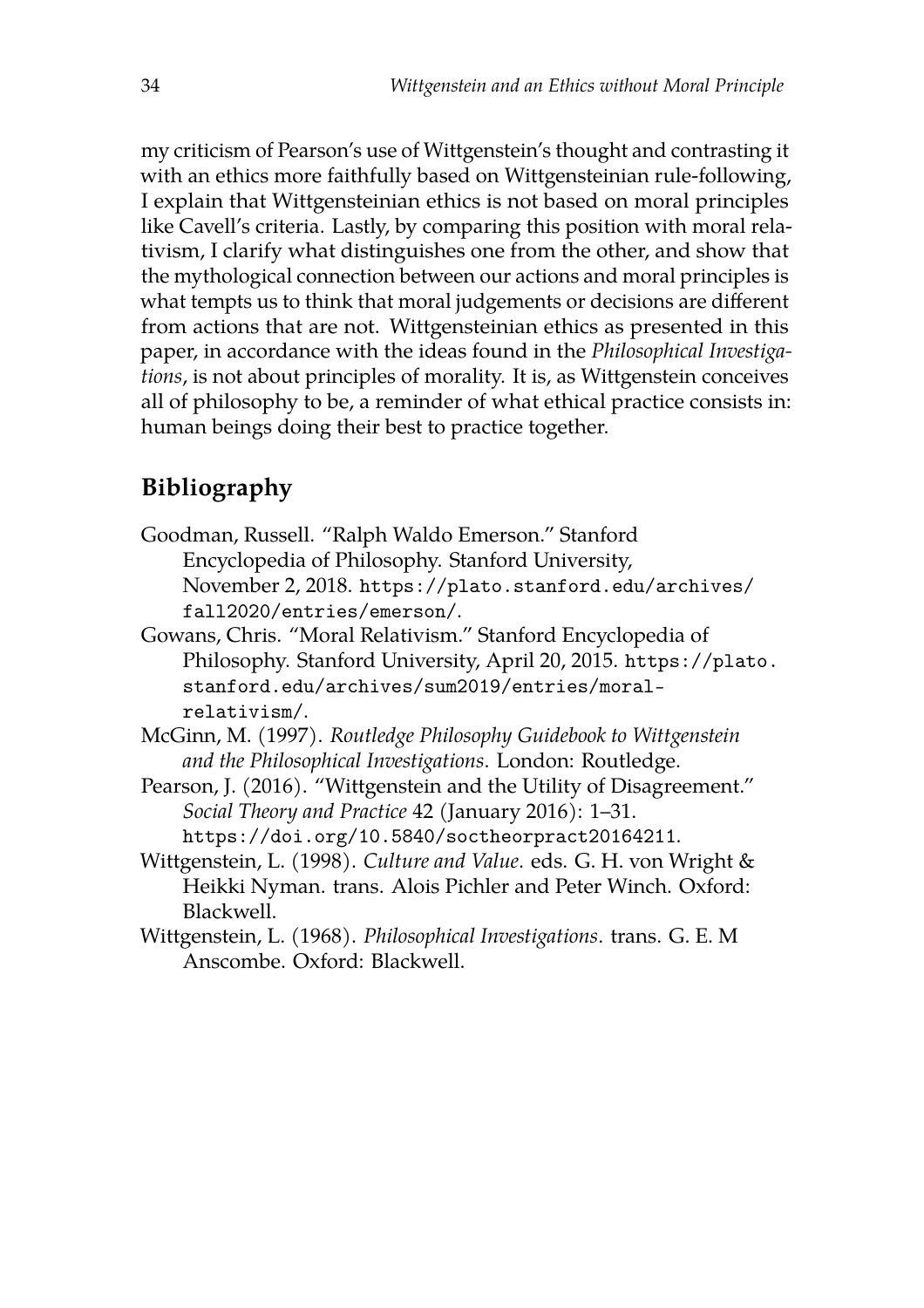## Slave Self-Consciousness' Quest for Freedom: The Transition from "Freedom in Work" To "Freedom in Thought"

*Cenk Çelik Middle East Technical University*

#### **1 Introduction**

In this essay, I aim to explain how the conditions of slave consciousness transform slave consciousness into Stoic consciousness. I believe it is necessary to examine the conditions in which slave consciousness exists before explaining this transformation or transition because understanding the conditions that create slave consciousness will guide us to grasp the structure of Stoic consciousness. In addition, I will examine what 'freedom in thought' within Stoic consciousness refers to by comparing it to 'freedom in work' within slave consciousness. Finally, I will show how the thesis of Stoic consciousness "the criterion of reality is thought," puts Stoic consciousness into a cyclical explanation, and then I reveal the point at which Stoic consciousness dissolves.

#### **2 Slave-Master Dialectic**

The transition to Stoic consciousness is about the transition from the onesided practical attitude of desire and the master to the theoretical form that the slave grasped. Stoic consciousness is the state of consciousness in which it is suggested that the external world is governed by mental principles and that those principles depend on its way of thinking. Thus, the Stoic consciousness is the thinking consciousness, and the fact that anything is fundamentally important depends on how it thinks it is.

The reason for the appearance of Stoic consciousness "Stoic consciousness can emerge in an age of universal fear and slavery" $^1$ . To explain this expression, the slave-master dialectic should be studied in more detail: In the slave-master dialectic, one of the consciousnesses

<sup>1</sup> G.W. Hegel,*Phenomenology of Spirit* trans. A.V. Miller (Oxford University Press), §199/121.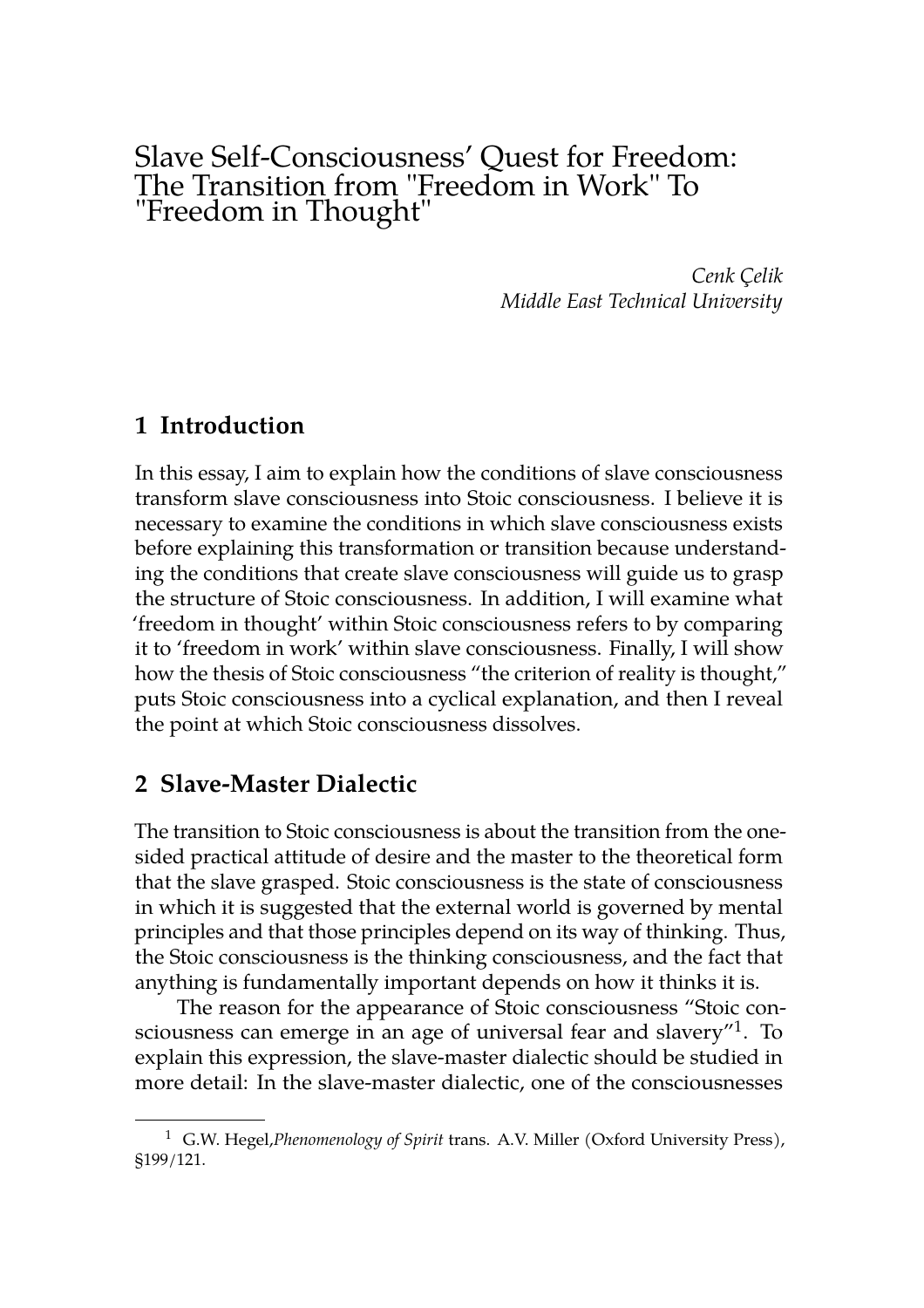is revealed as a dependent consciousness, slave, and the other as an independent consciousness, master. The slave consciousness transforms the objects it encounters for the desire of its master, and its activity here is called the *universal formative activity*. The reason its activity is universal is that the act of the slave is mediated only by the needs of the master. Its actions do not take place for any particular desire of its own, and therefore its activity has a universal aspect.

But this formative activity of slave consciousness is a liberating activity at one point and a restrictive and negative activity at another. The master consciousness no longer encounters the negative and resisting sides of things, for these aspects of things now concern the slave consciousness. In this context, while the master consciousness enjoys the mere enjoyment of things and is confident of its own independence against them, the slave consciousness encounters their resistance in the activity of transforming them. Here, the way both consciousnesses encounter the thing is to negate it, but the negation of what the slave encounters is to transform it for its master. On the other hand, although the negation of the master is a dominant, denying force, this negation is not transformative but a destructive activity, since its negation is about enjoying the thing. And this point reveals that the slave, unlike its master, has no absolute denial force over things. It's free to transform things for its master, but it is incapable of completely denying them or destroying them. Therefore, although the slave's activity liberates it while working on something, this freedom is limited to transforming and giving form to them.

Also, another point that constrains the slave is that the slave transfers its own form to the thing while working on it, and the slave is aware that the form of this transformed thing is its own. This part is important for the slave to recognize its transformative activity because this awareness of the slave makes it feel that it is playing a transformative role vis-à-vis the things. In this context, the slave consciousness makes its independence from the thing open to itself. At some point, it feels free, but this independence of the slave from the thing does not make it the absolute owner of the thing because although the form of thing is the embodiment of the activity of the slave, the slave's ownership and independence on the thing ends with the master consuming that thing. Hence, the freedom of the slave consciousness here or its independence from the thing disappears when the master's arbitrariness is engaged. Ultimately, the freedom of the slave is revealed to be a limited freedom.

On the other hand, the slave consciousness transforms things because it still feels the *fear of death* manifested in the life and death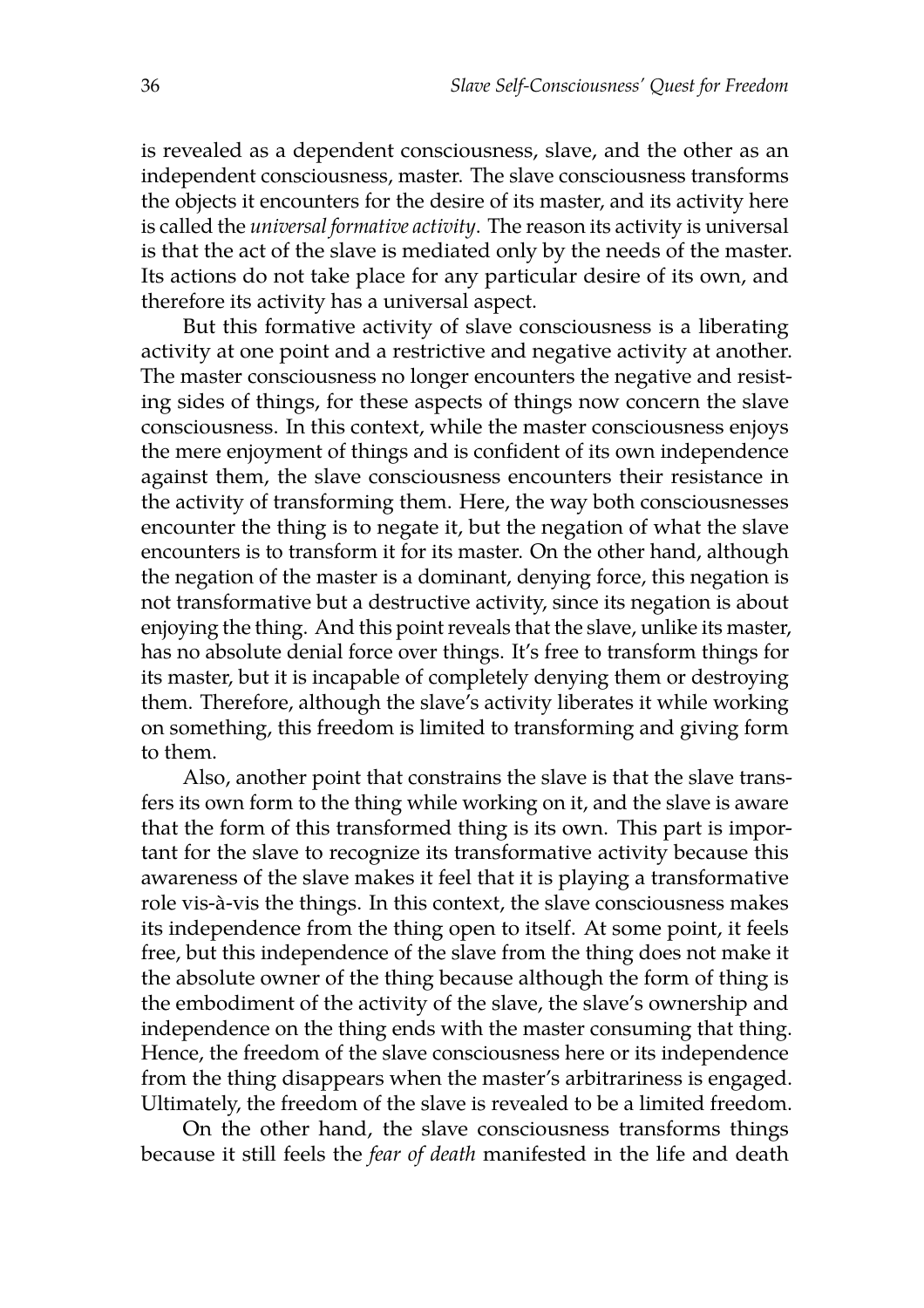struggle. Its concern about its life is its motivation to transform things. In that struggle, the absolute denial power of death appears in the master itself as a representation. Also, the slave consciousness is aware of this representation that emerges in the master, and every encounter with its master causes the slave's anxiety for life and hence it continues its service for the master. The fear of the slave consciousness here is more of a general fear of extinction or loss of existence than of a fear of something particular. Its concern of existence is a general and universal concern.

# **3 Life and Death Struggle**

In the life and death struggle, it is observed that both consciousnesses try to remove the other's independence. There, the two consciousnesses relate to the other by risking their own independence as they seek the independence of the other, thus putting their own life at risk. However, as it is known, while one consciousness is dependent on its own life, the other consciousness shows that it is more than its life. I think it is possible to understand consciousness, which is dependent on life, as a consciousness that can be limited with its life because it has not shown that consciousness in this position can be separated from its own life. It is certain that life has an essential importance for the establishment of a free self-consciousness, but when consciousness does not show its independence from its life, dependent consciousness emerges and this type of consciousness is far from being free self-consciousness. Therefore, this struggle can be understood as a struggle for independence. While the master consciousness imposes its own independence on the other, the other -the slave consciousness- comes across with its own dependency and leaves this struggle.

## **4 Transition to Stoic Consciousness**

As stated above, the slave consciousness encountered limited freedom in its formative activity, since its freedom is manifested in its own work, but when this work is presented to the master consciousness as a service, the embodiment of the slave's independence also disappears because the master can abolish it at his will. In this respect, the slave consciousness is practically but limitedly independent in its own life. The limited freedom that the slave consciousness acquired in the face of life and things, and its inability to be revealed as an absolute denier in its rela-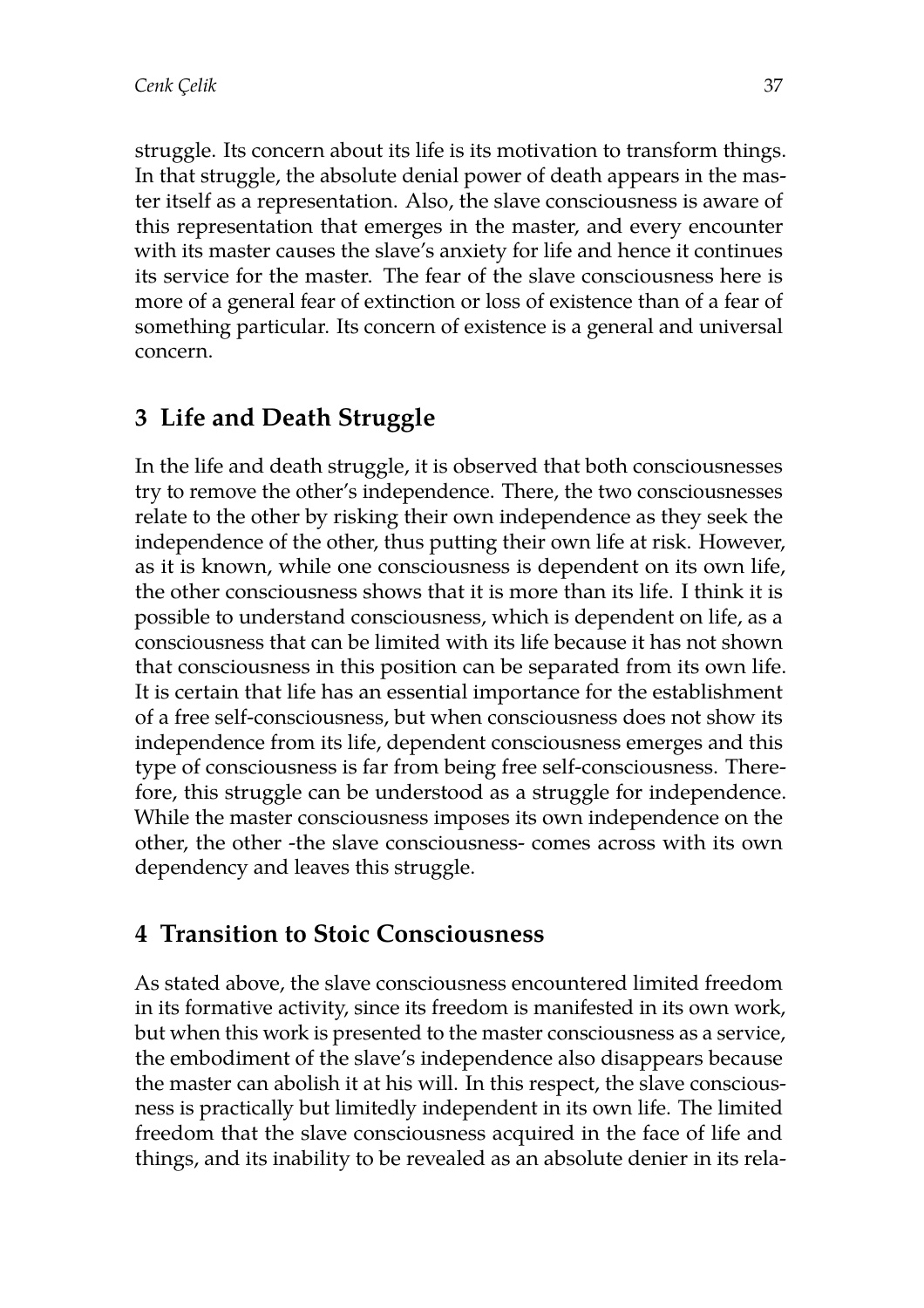tionship with its master constitute the conditions for the transition to Stoic consciousness. It should not be forgotten that self-consciousness is a search for freedom. At this point, where the slave is, consciousness still has to be exposed to the negativity of things and work to realize it's freedom. However, as Hegel stated, "the Stoic consciousness is negative towards the relationship between master and slavery... This consciousness neither finds the reality of activity in its slave from the master's point of view nor from the slave's point of view, it finds its reality at the master's will and in service to the master'' <sup>2</sup>. "The stoic consciousness stage of self-consciousness tries to move away from the binding, passive structure of all individual existence by retreating to the simple essentiality of thought"<sup>3</sup>. Hence, its independence is not only against things or life, but against all vital factors in general. I will detail this general independence below.

One of the points I consider important here is the desire of consciousness to move from a finite freedom like that of a slave to an eternal freedom. Such a thing is not a search for freedom of the kind found even in master consciousness. For the independence of the master consciousness is an independence of the consumption of things and the servitude of the slave to it. Its independence is again an independence of what is formed in life, in vital conditions, so the master consciousness is dependent at some point on the continuation of the service of the slave. However, the search for freedom that emerges in the Stoic consciousness is a freedom in thought, unlike the search in the life and death struggle and the dialectic of the slave master.

Stoic consciousness emerges as a form of self-consciousness drawn into itself from the determinations and coercive conditions of life. I believe Hegel's concept of infinity is related to this point in one context. Franco Chiereghin <sup>4</sup> states, that "the infinite for Hegel is not "something" to be placed alongside or outside the finite, rather it is the act with which everything finite, and thus every limit, transcends itself in its being"<sup>5</sup>. As far as I have observed, the issue of transcending the self's own determinations is seen in Stoic consciousness because Stoic consciousness tries to gain its own independence through its own way of thinking by withdrawing from life. For this reason, the Stoic move

<sup>2</sup> ibid. §199/121.

<sup>3</sup> ibid. §199/121.

<sup>&</sup>lt;sup>4</sup> Franco Chiereghin, Chapter 3: Freedom and Thought: Stoicism, Skepticism, and Unhappy Consciousnes in *The Blackwell guide to Hegel's Phenomenology of Spirit* ed. Kenneth Westphal (Wiley-Blackwell, 2009), 56

<sup>5</sup> ibid. 56.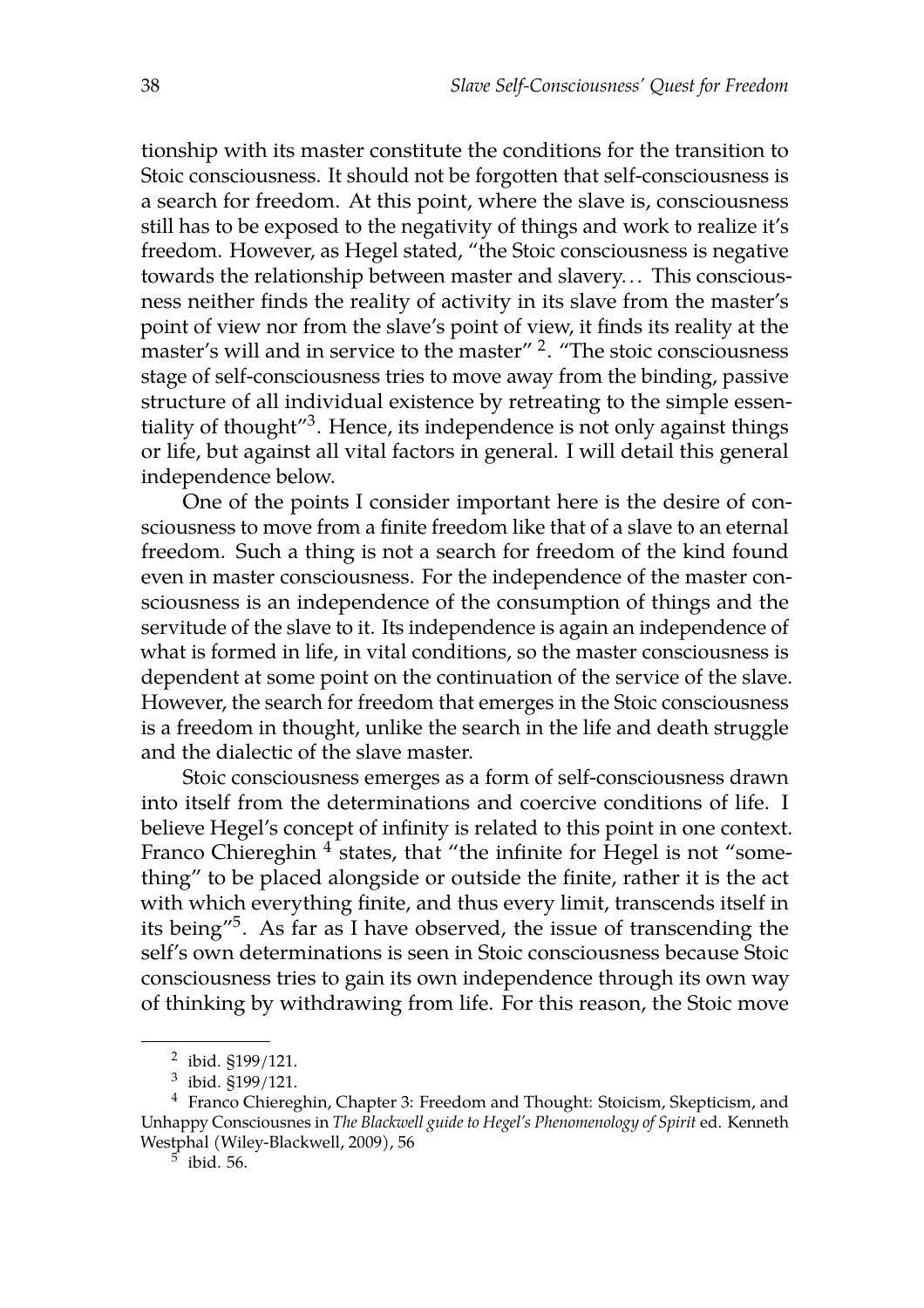appears again as an activity of transcending its own conditions. But this attempt at the freedom of self-consciousness is about transcending itself by moving from a practical stage to a theoretical stage, i.e.,the intellectual stage, because Stoic consciousness is consciousness that tries to reveal that it is essential not to the vital conditions but to the way of thinking. Therefore, Stoic consciousness is drawn into its own thinking, indifferent to the way in which the living conditions are realized. And as long as it stays in thought, it can stay with itself because its way of thinking happens conceptually and conceptual thought, as Hegel explains, does not require mediation with an external factor, since the concept belongs to consciousness. Franco Chiereghin states  $^6$ , that what Hegel calls the concept is "based on the identity of the subjective and the objective, or in other words, the form of subjectivity and the structure of objectivity are the same ". The emphasis I want to make here is that Stoic thought grasps the subject and the object in an identical structure and claims that structurally the subject is not dependent on the object but the object is dependent on the subject and hence the subject is not dependent on the living conditions. But in Stoic consciousness, since the content that is transformed into a form of thinking is external to consciousness, Stoic consciousness is in some sense a consciousness dependent on this content, because Stoic consciousness is not a consciousness stage that can give itself content. The fact that Stoic consciousness is actually dependent on its content and the issue of subject-object identity will be addressed further in the text. For now, I give priority to addressing the structure of thinking that is revealed in Stoic consciousness.

## **5 The Structure of Stoic Consciousness**

Perhaps it is necessary to distinguish between conceptual and representational thinking here. As Hegel claims that "the Stoic consciousness does not move with a representative content... while objects present themselves to thinking in representations, on the other hand, they can present within concepts.. . Concepts are things that thought can reach immediately and exist identical to consciousness itself, $^{\prime\prime7}.$  However, the presentation of the object to the thought in representation causes consciousness to be associated with something other than itself since the object in representation carries the form of something other than con-

<sup>6</sup> ibid. 57

<sup>7</sup> G.W. Hegel, *Phenomenology of Spirit* trans. A.V. Miller (Oxford University Press), §197/119, 120-21.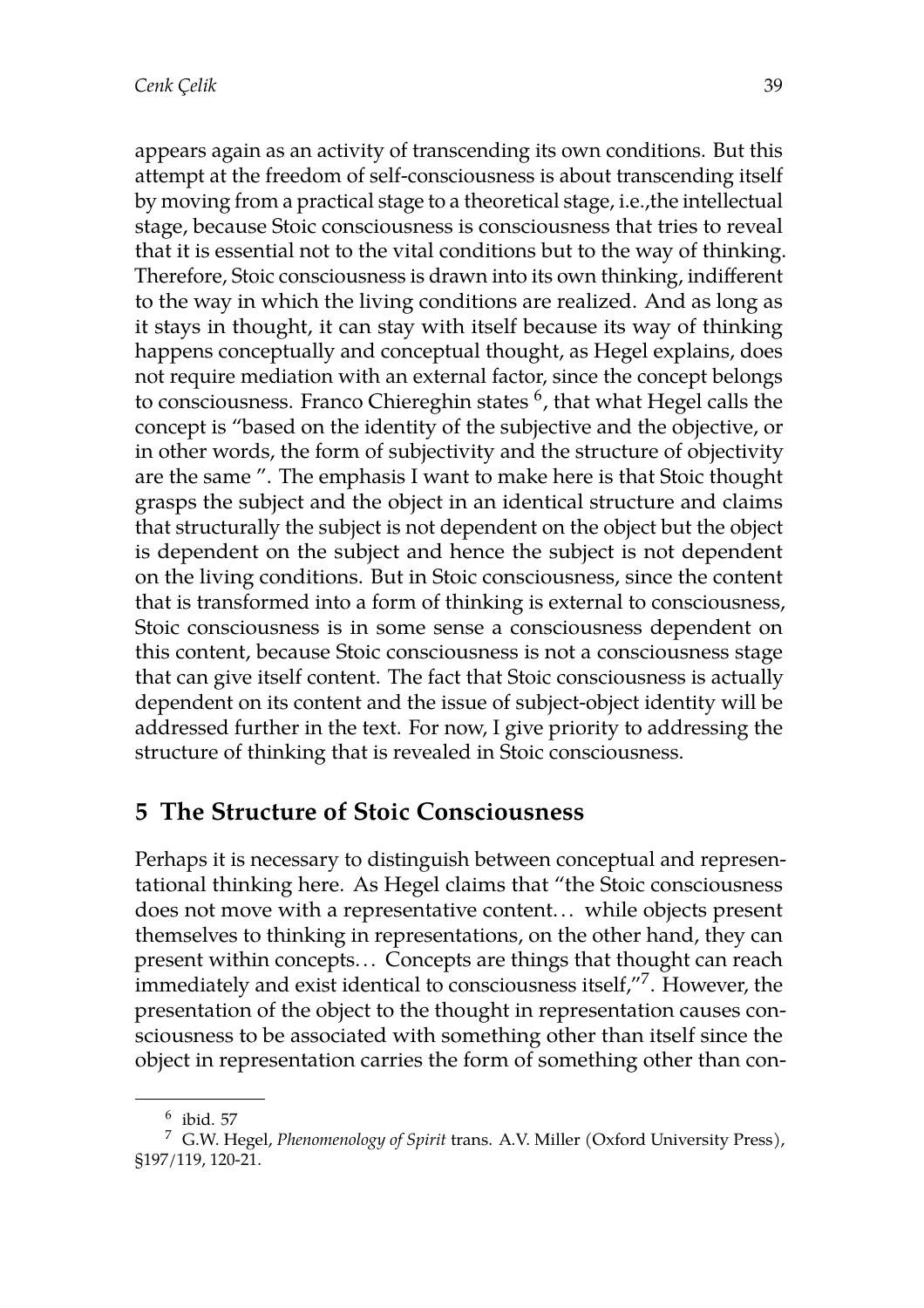sciousness. If the object presents itself to thought in concept, it enables consciousness to remain in itself because concepts are forms of consciousness itself. What I am trying to explain is this: thinking in representation would direct consciousness into something other than consciousness itself, and consciousness would have to remember what that representation belongs to. Therefore, consciousness would recall movement towards vital conditions and life. Consequently, the liberation of consciousness in thought could not be achieved through representational thinking. However, since the conceptual thinking of consciousness will keep consciousness within itself, there is no need for consciousness to remember life in conceptual thinking. As Hegel explained, "moving between concepts is a movement of consciousness itself" <sup>8</sup>. So Stoic consciousness seeks such a way of thinking because only such a way of thinking can provide it with independence from externality. But as I mentioned above, the Stoic consciousness will not gain absolute independence from the externality, since although Stoic consciousness thinks conceptually, it is not a consciousness that can give itself content. Thus, the content that the Stoic consciousness transforms into the concept is external to Stoic consciousness, and this issue will cause its dissolution and reveal that it is in fact not a free consciousness but a consciousness dependent on content. Consequently, Stoic consciousness's claim of "freedom in thought" will collapse because consciousness is dependent on external content.

Let's put this dependence aside and continue to examine the freedom offered by the Stoic consciousness. As Hegel puts it in <sup>9</sup>, "it will still be able to remain free whether it is on the throne or in a chain" because the Stoic form of consciousness does not try to establish its freedom in something external to it, or in life, but in its own way of thinking. Therefore, this way of thinking is not only of the slave consciousness but also one that can be revealed in the master consciousness. However, it is obvious that the approach to freedom in thought emerged in the turn of the slave consciousness to itself, because the slave consciousness did not emerge as a form of consciousness that can negate life in the life and death struggle, and therefore it has to negate life in its own thought. It tries to establish its own freedom to the extent that it can stay in its thought and avoid other external factors there in the thought.

What I want to elaborate here is that the reason Stoic consciousness is a consciousness withdrawn from life has to do with the position of the

 $^8$  ibid. §197/119, 120-21.

<sup>&</sup>lt;sup>9</sup> ibid. §199/121.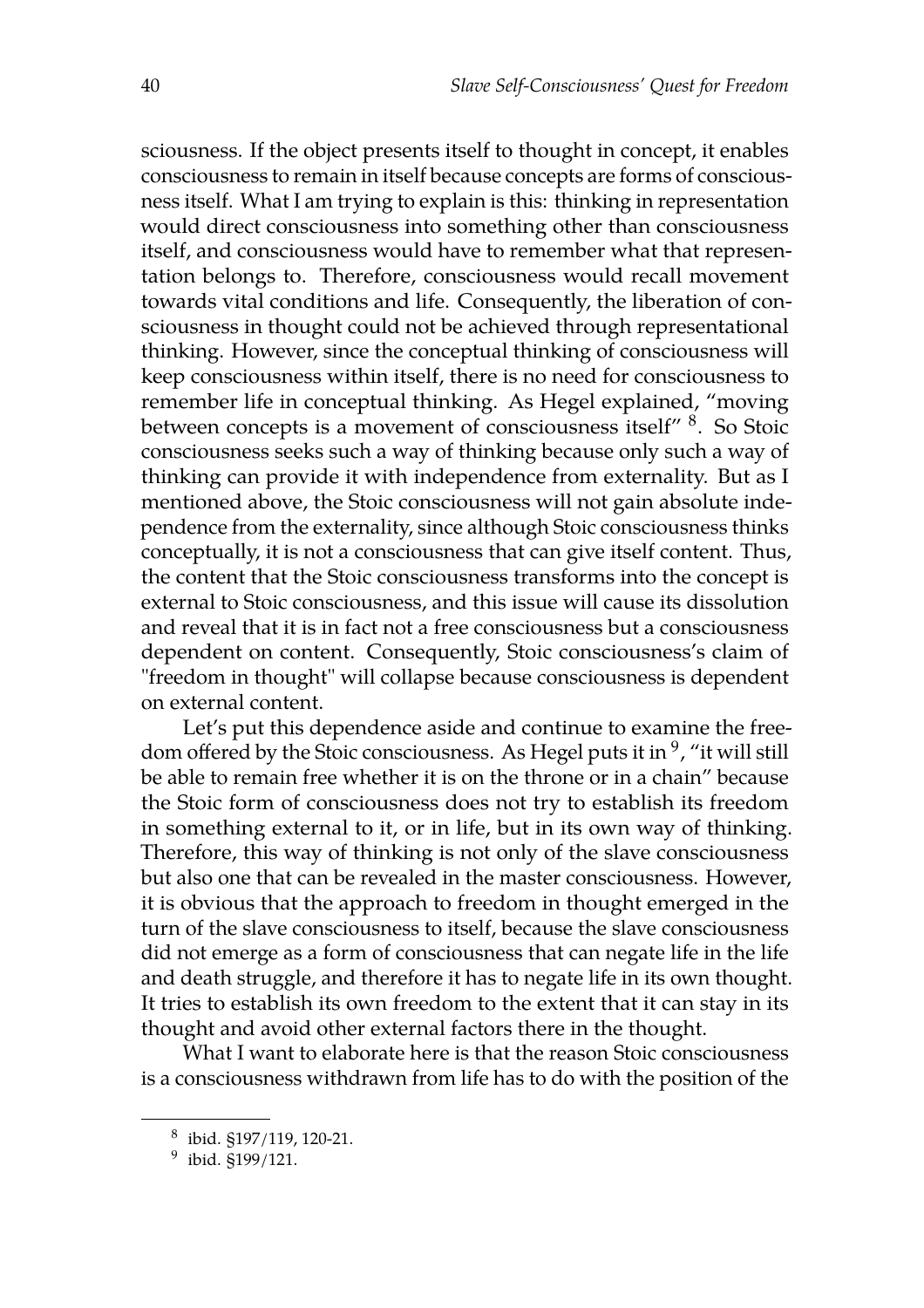slave consciousness in relation to the master and the thing. That is, the vital conditions necessarily reveal Stoic consciousness: while the slave consciousness gives new forms to things through its universal forming activity, these forms are external to the slave consciousness, and these forms are only particular forms. Therefore, these forms dissolve by being exposed to the effects of contingent events outside. For example, they can be abolished according to the requirements of master consciousness. The forms produced by the slave consciousness are the particular forms that occur in things, and they are not permanent things that the slave can keep under its guarantee. In this context, the world created by slave consciousness outside is dependent on some kind of contingency. Therefore, the slave consciousness acquiring freedom through its own work is a contingent attainment, because as mentioned, the new form appearing in the thing is contingent. Consequently, the slave consciousness which cannot establish the permanence of its freedom in the world, is forced to pass into a form of consciousness in which externality cannot affect in order to make itself independent from this contingency of life. The spread of Stoicism during the Roman Empire may be the most obvious example of this strain since the Roman Empire is a society where slavery was common. From this point of view, it seems historically justified that the Stoic consciousness is a form of consciousness that is just after the slave-master dialectic.

In addition, a kind of subject-object identity is revealed in Stoic consciousness that we have not encountered in earlier chapters of phenomenology, and Stoic consciousness strives to establish its own independence through this identity. This identity takes place in thought. Let's take it from the beginning and explain this identity in detail. Elif Çırakman states, that "the slave consciousness sees itself in the form it gives to the *object* in the first place, but the emphasis is still on the object.. . later, the slave consciousness sees itself in the form it gives to the object, but this time the emphasis is on *itself*, not the object... and at this point, the stoic consciousness is revealed."<sup>10</sup> Stoic consciousness realizes that the forms the object can take originate from consciousness itself and the relationship that consciousness enters with the object. In this context, Stoic consciousness appears as a form of consciousness that binds objectivity to itself. Consequently, consciousness's comprehension of objectivity as the relation it establishes with the object will appear as thought. Therefore, it is seen that all the truth, meaning and importance of objectivity will be established through the relationship formed with

<sup>10</sup> Elif Çırakman, Lecture presented at *Stoicism and Skepticism* (METU, 2020).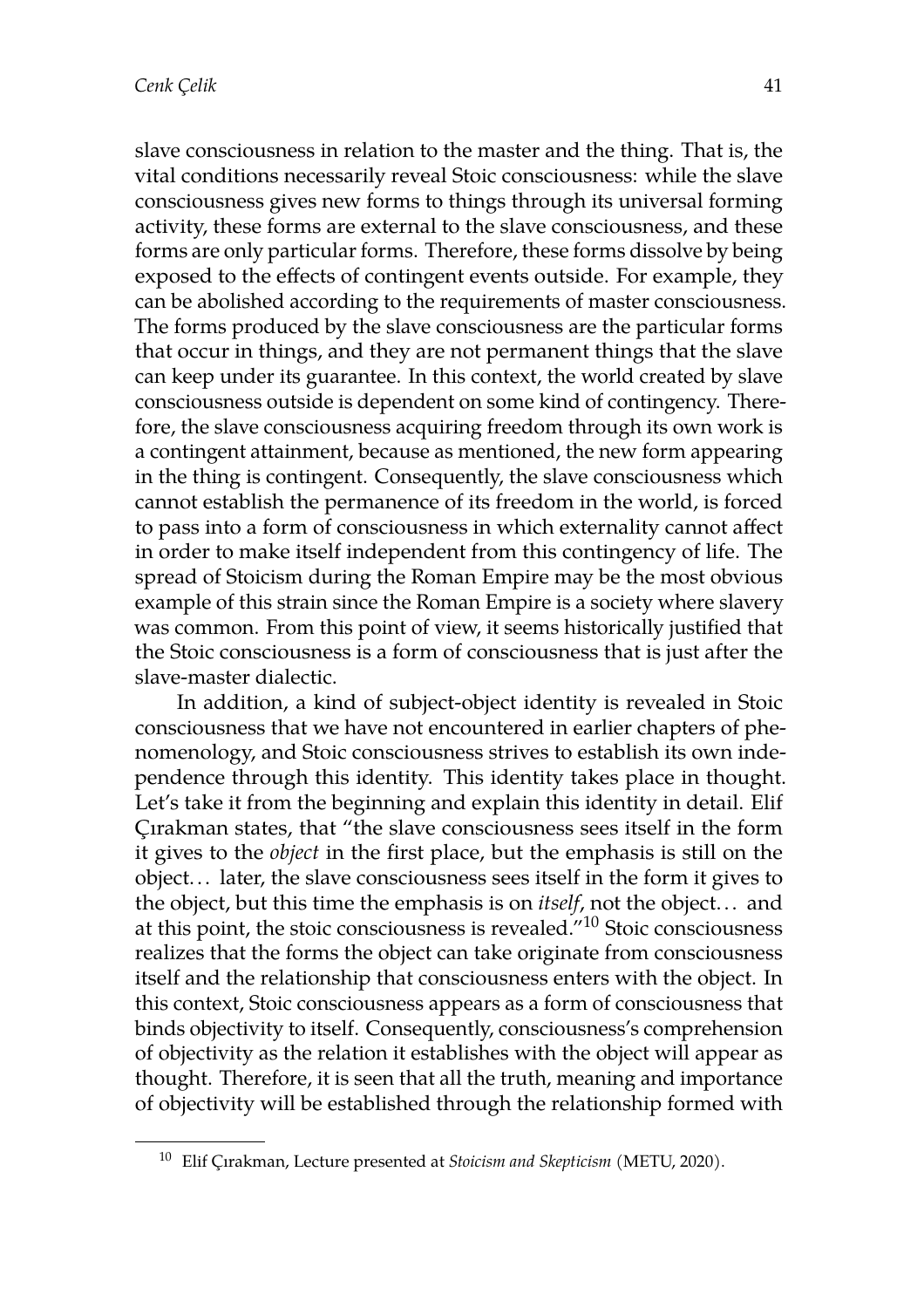the object encountered. In short, in the Stoic move, what the object is, the essence of the object consists of the relation between the subject and the object. Here we observe that the essence and meaning of objectivity is established only in thought.

Therefore, the subject's being the determinant of objectivity appears for the first time in this form of consciousness. Objectivity depends on how the subject thinks of that object. Consequently, in the Stoic stage, consciousness becomes a consciousness that is withdrawn and puts a theoretical distance from the object with which it is associated. So, consciousness turns to a theoretical move again because Stoic consciousness considers that the objective situation depends on how I think it. At this stage, the object and the subject are identified for the first time. This may be expressed as follows: the essence of the object and the form of my thinking about it are in one and the same content. That is, the phrase "the object has a separate essence and we are trying to reach it" seems to collapse in Stoic consciousness, and the Stoic consciousness is grasped in the form of pure thought, how the object is and its essence. At this stage, what the consciousness perceives as the essence of the object is in fact itself. In Stoic consciousness, the concept becomes the basis of both objectivity and consciousness of the subject's own activity. That is, there is no difference between the content of the concept and the content of the object, on the contrary, they are one and the same. In the slave consciousness, the slave was separated from the object it formed. However, in Stoic consciousness this distinction disappears. Elif Çırakman declares, that "by the fact that the object is produced, the productive activity is one and the same for the observer, but the slave consciousness as a productive activity is separated from what it forms. The distinction between universal formative activity and the form of the particular object disappears in stoic consciousness $^{11}$ ."

## **6 The Contentlessness and Dissolution of Stoic Consciousness**

Stoic consciousness has an attempt to rationalize life, but its judgments about life are general judgments. As Hegel states, "when asked about the truth of its own judgments, for example, what is goodness, virtue, or wisdom, its answer is nothing more than an empty universal because it

 $11$  ibid.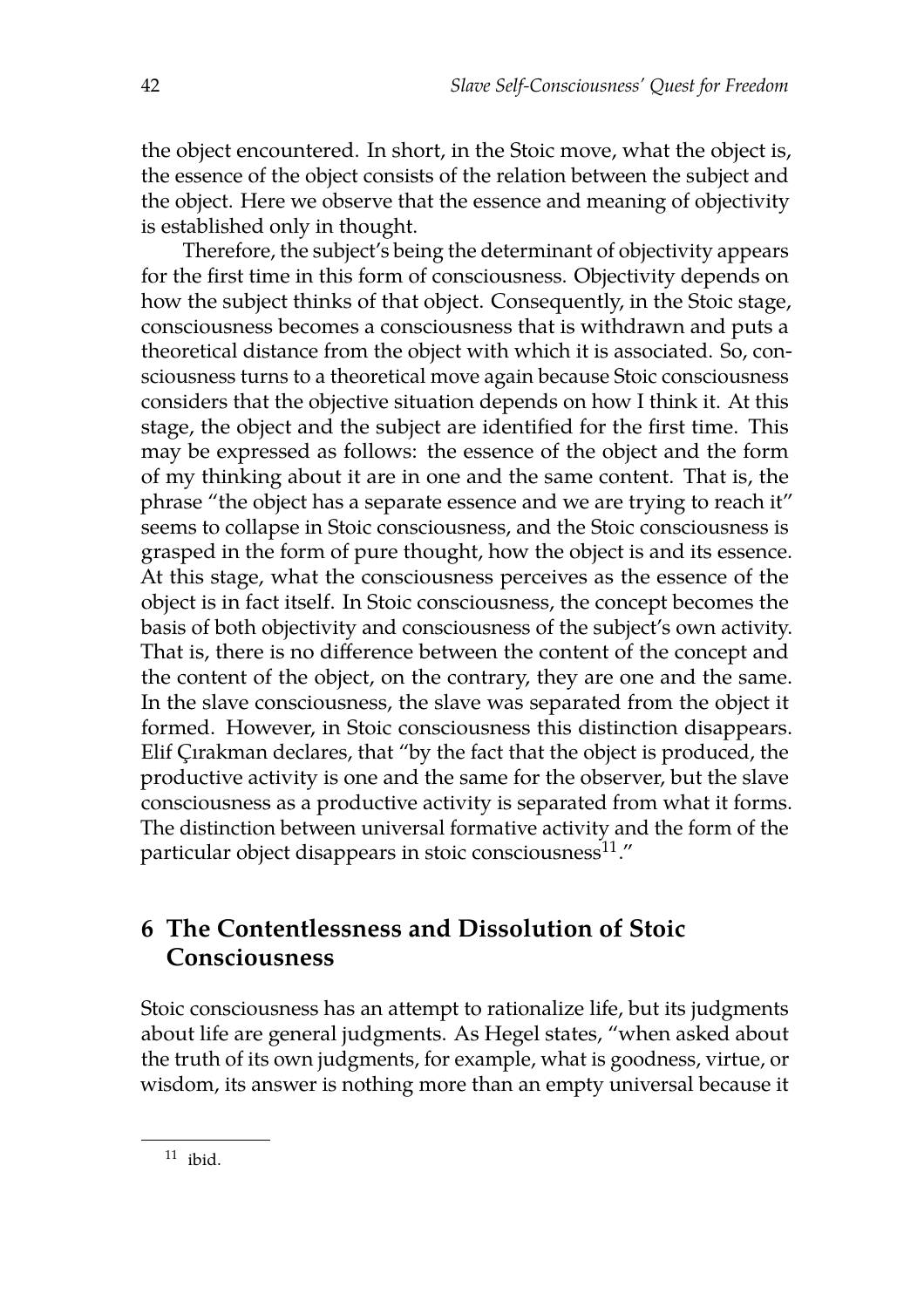is not judgments that send particular judgments<sup>12</sup>". The reason for this is that since it is a consciousness that is indifferent to life and returns to itself, it has nothing to do with a particular, concrete example. It is precisely at this point that Stoic consciousness's claim to freedom turns into an intangible claim that has no counterpart in life. Thus, Stoic consciousness only created the empty concept of freedom, but was unable to demonstrate its freedom in a practical way.

As Hegel states, "the fact that something can be real and good depends on the consciousness acting as the thinking essence because the truth of the thing being good or real is attributed to it by thought  $13.''$ . Here consciousness emerges as a thinking entity, and thinking tries to bring together the diverse and differentiated structure of life in its own thought. At this point, it thoughtfully abolished the otherness of things and made the otherness of the thing itself. Accordingly, the natural existence of things or its own natural existence is unimportant to it. Consciousness has acquired its intellectual independence here, and as Hegel puts it in, "freedom in thinking takes pure thought as reality to itself<sup>14</sup>." However, its freedom in thought is a freedom that emerges different from the contingent structure of life. Its freedom is a freedom without life. Thus, Stoic consciousness only offers us the concept of freedom.

For Stoic consciousness, the entire vibrant universe appears against the consciousness, depending on a system or principle that arises from thought. At this point, the Stoic consciousness becomes a form of consciousness that understands life in principle. And it assumes that the principle of life is not in the nature of things, but in their own thought. Thus, the otherness of things or their having a structure independent of consciousness disappears for the Stoic consciousness. It makes life a principle by making the entire movement and diversity of life its own movement. However, Stoic consciousness's comprehension of life in a purely principled integrity causes it to make general and contentless judgments about life.

At this stage the Stoic begins to dissolve: when asked the question "what is the criterion for reality?" Stoic consciousness's answer is that "the criterion of reality is thought." Since Stoic consciousness is introduced as a thinking consciousness, the question posed to Stoic consciousness is also a question posed to thought at some point. In this

<sup>12</sup> G.W. Hegel, *Phenomenology of Spirit* trans. A.V. Miller (Oxford University Press), §200/121-22.

<sup>13</sup> ibid. §198/121

<sup>14</sup> ibid. §200/121-22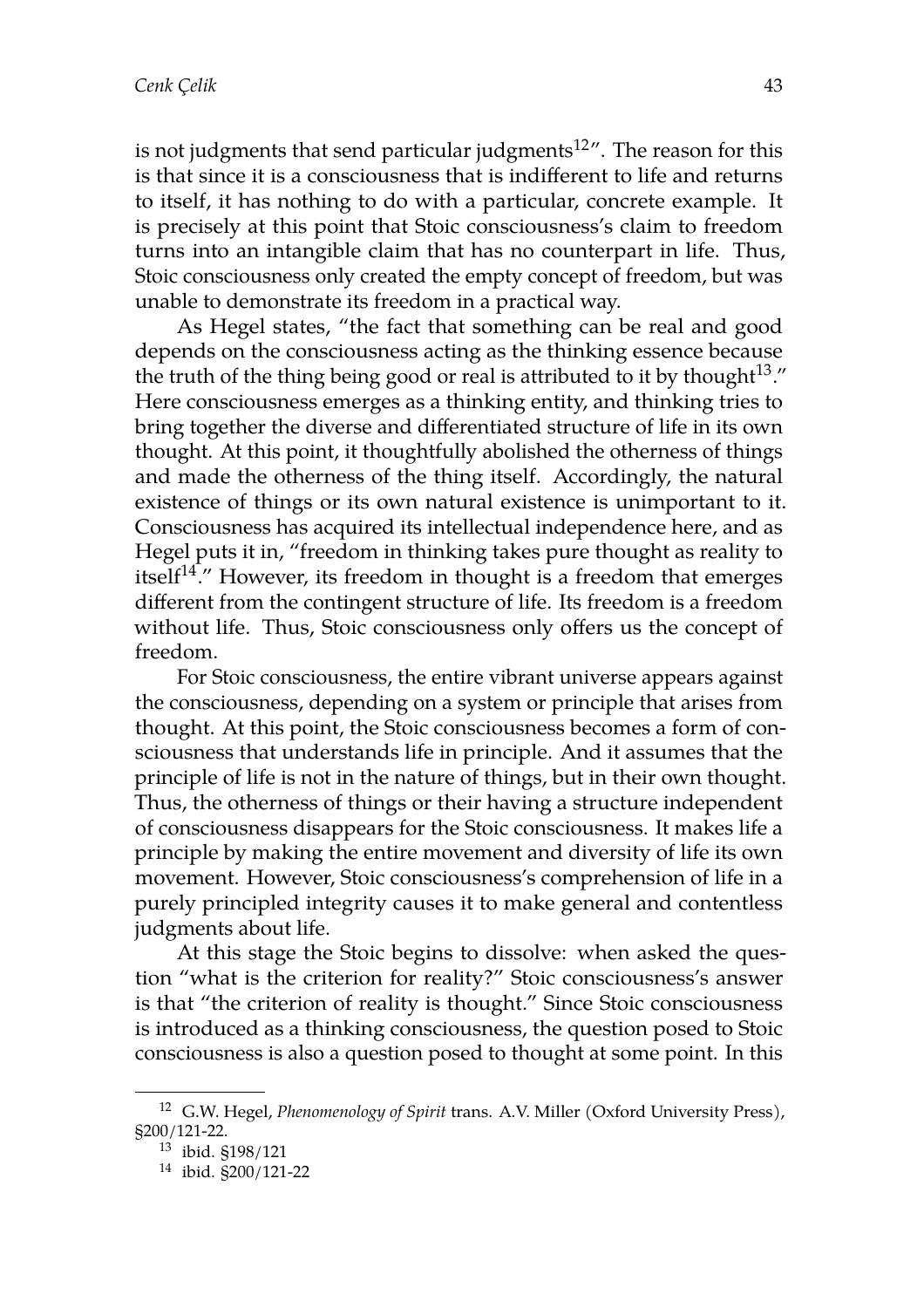case, the fact that thought determines the criterion of reality as thought is a circular justification because while the thinking consciousness says that the criterion of reality is thought, the answer or justification again appears as an assertion of thought. To make the situation clear, let's give an example, reducing the criterion of reality to thought corresponds to the thought: "The criterion of reality is thought because thought is the measure of reality." At this point, thought cannot go beyond giving us a circular answer about the criterion of reality.

This is precisely where the Stoic consciousness begins to dissolve, because the claim that thought itself determines the reality falls on the domain of thought alone, so thought remains alone with itself and cannot show whether the reality it constructs refers to a practical reality beyond a mere reflective claim. Parallel to this, since the Stoic consciousness cannot produce its own thought contents, it has to obtain its content from outside. Also although Stoic consciousness transforms this content into thought form, this thought cannot produce its own practical self-determinations. That is, the Stoic consciousness cannot change its vital conditions through thought. It is precisely at this point that consciousness feels alien to life because it is not certain whether the principles it produced are principles of reality. The emergence of this uncertainty is mainly due to the Stoic consciousness being indifferent to life. In light of all this, the withdrawal from life was not a salvation for Stoic consciousness, but rather this move of Stoic turned the subject into a lifeless island far from the churning sea of being.

#### **7 Conclusion**

In conclusion, it is clear that the living conditions in which the slave consciousness is involved are effective in the transition to Stoic consciousness. The slave consciousness realized that, seeing that the form in the thing is its production, its own work liberates it from things. Unfortunately, the slave's claim to "freedom in work" did not provide a permanent freedom to consciousness, since its liberating activity was removed by the consumption of the master consciousness. For this reason, Stoic consciousness has tried to reduce its relation with externality to its internal determinations, that is, forms of thought. Namely, consciousness has attempted to make the non-permanent forms that it creates in practical life completely own and permanent in thought. At this point, it has been observed that consciousness has passed to a theoretical stage again. But the fact that consciousness reduces things to its own thought forms has